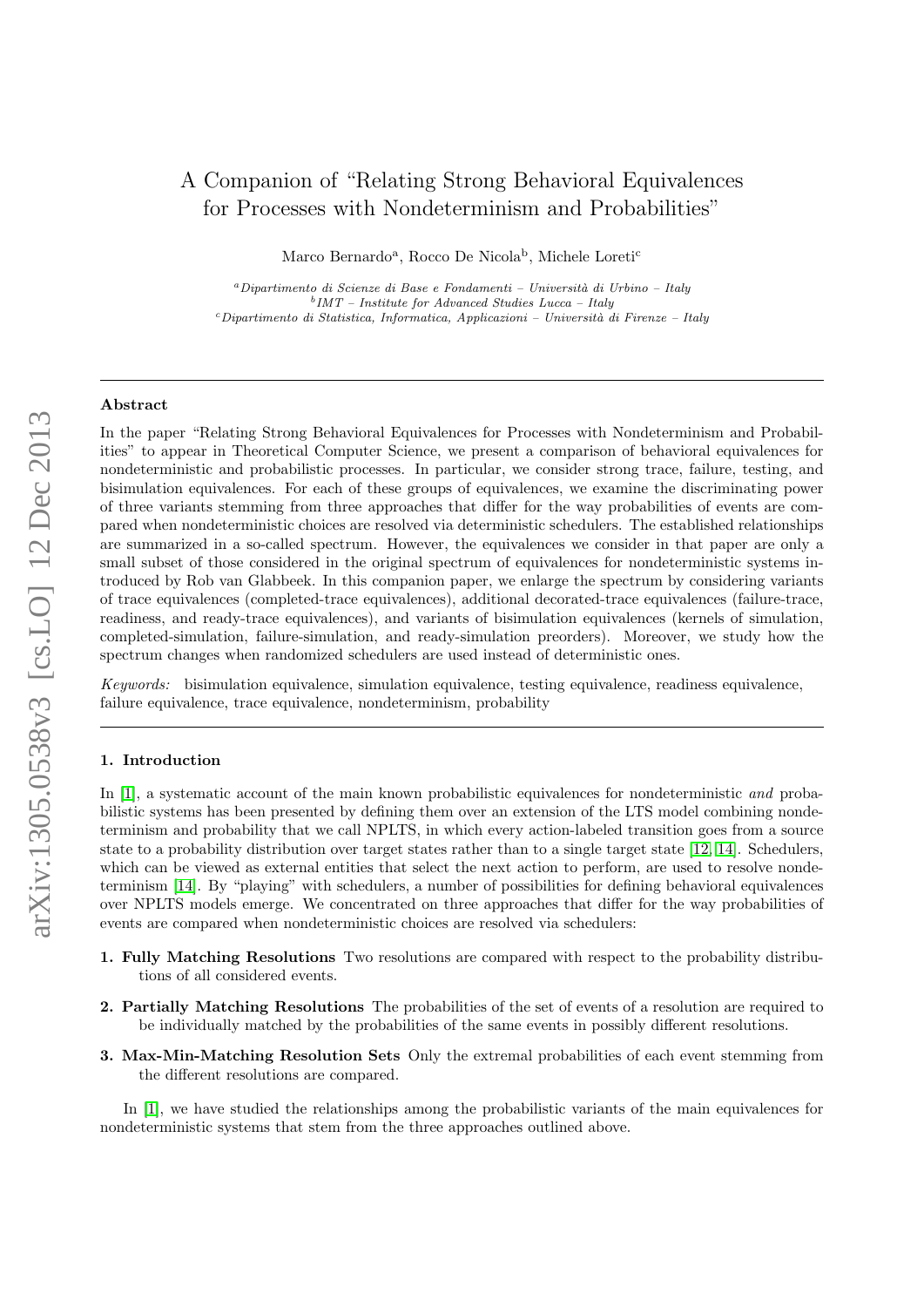

<span id="page-1-0"></span>Figure 1: Reduced spectrum of strong behavioral equivalences for NPLTS models (deterministic schedulers)

We have proposed and analyzed three variants of trace, testing, failure, and bisimulation equivalences for NPLTS models. Their relationships are summarized in Fig. [1.](#page-1-0) In the spectrum, the absence of (chains of) arrows represents incomparability, bidirectional arrows connecting boxes indicate coincidence, and ordinary arrows stand for the strictly-more-discriminating-than relation. Continuous hexagonal boxes contain well known equivalences that compare probability distributions of all equivalence-specific events. In contrast, continuous rounded boxes contain more recent equivalences assigning a weaker role to schedulers that compare separately the probabilities of individual equivalence-specific events. Continuous rectangular boxes instead contain old and new equivalences based on extremal probabilities. The only hybrid box is the one containing ∼PTe-∀∃, as this equivalence is half way between the first two definitional approaches. Dashed boxes contain equivalences that we have introduced to better assess the different impact of the approaches themselves.

In this companion paper, following [\[18\]](#page-28-0) we enlarge the spectrum examined in [\[1\]](#page-27-0) by additionally considering variants of trace equivalences (completed-trace equivalences), of decorated-trace equivalences (failuretrace, readiness, and ready-trace equivalences), and of bisimulation equivalences (kernels of simulation, completed-simulation, failure-simulation, and ready-simulation preorders). Finally, we show how the spectrum changes when using randomized schedulers in place of deterministic ones.

We refer the reader to [\[1\]](#page-27-0) for motivations and for the description the three approaches to equivalence definition based on schedulers. Only to guarantee readability, we repeat here the background section of [\[1\]](#page-27-0) that introduces the necessary terminology about NPLTS models and schedulers.

# 2. Nondeterministic and Probabilistic Processes

Processes combining nondeterminism and probability are typically described by means of extensions of the LTS model, in which every action-labeled transition goes from a source state to a *probability distribution* over target states rather than to a single target state. They are essentially Markov decision processes [\[4\]](#page-27-3) and are representative of a number of slightly different probabilistic computational models including internal nondeterminism such as, e.g., concurrent Markov chains [\[19\]](#page-28-1), alternating probabilistic models [\[7,](#page-27-4) [20,](#page-28-2) [13\]](#page-27-5), probabilistic automata in the sense of [\[14\]](#page-27-2), and the denotational probabilistic models in [\[9\]](#page-27-6) (see [\[16\]](#page-28-3) for an overview). We formalize them as a variant of simple probabilistic automata [\[14\]](#page-27-2).

Definition 2.1. A nondeterministic and probabilistic labeled transition system, NPLTS for short, is a triple  $(S, A, \longrightarrow)$  where: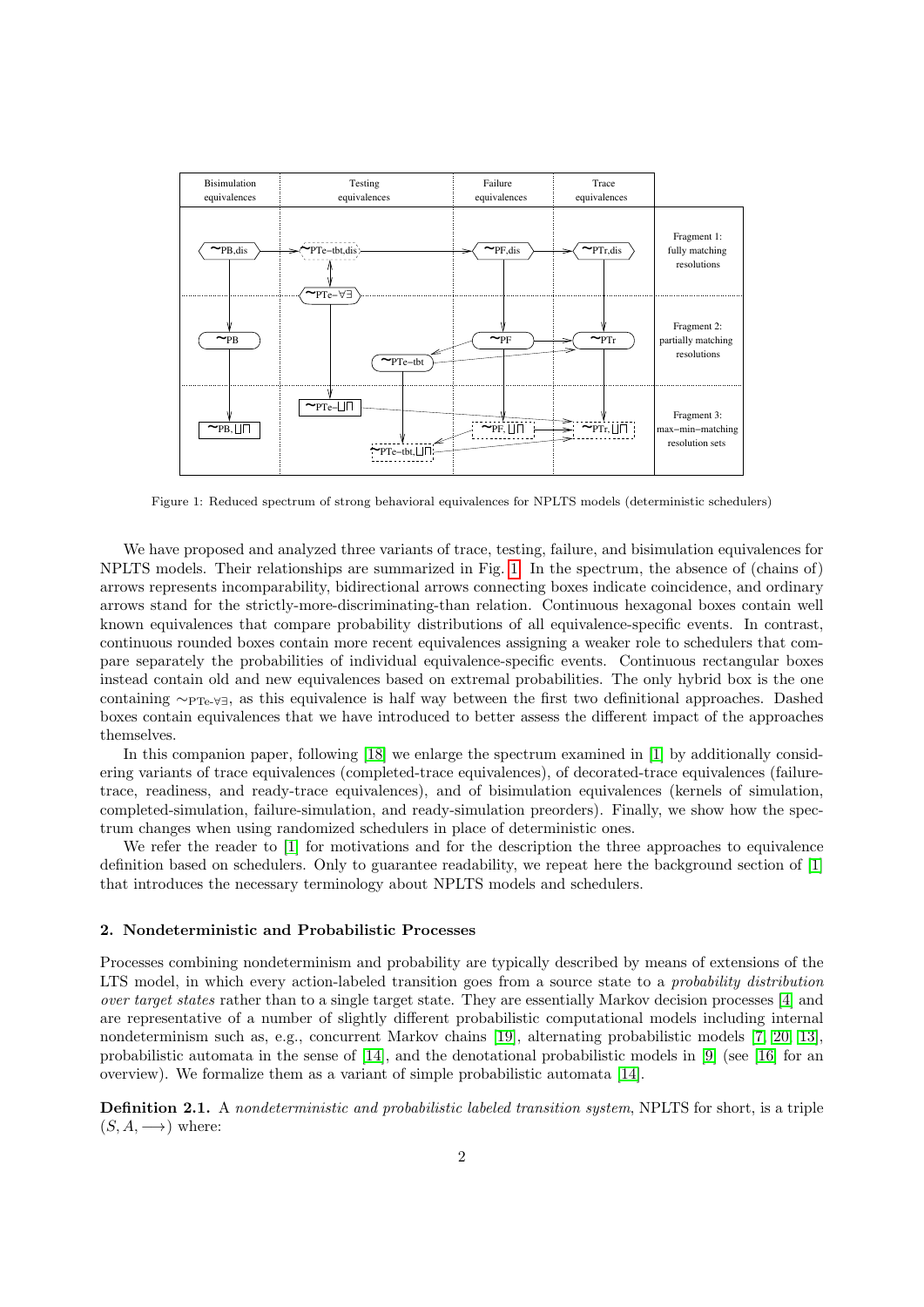

<span id="page-2-0"></span>Figure 2: Graphical representation of NPLTS models: two examples

- $S$  is an at most countable set of states.
- A is a countable set of transition-labeling actions.
- $\bullet \longrightarrow \subseteq S \times A \times Distr(S)$  is a transition relation, where  $Distr(S)$  is the set of discrete probability distributions over  $S$ .

A transition  $(s, a, \mathcal{D})$  is written  $s \stackrel{a}{\longrightarrow} \mathcal{D}$ . We say that  $s' \in S$  is not reachable from s via that a-transition if  $\mathcal{D}(s') = 0$ , otherwise we say that it is reachable with probability  $p = \mathcal{D}(s')$ . The reachable states form the support of D, i.e.,  $supp(D) = \{s' \in S \mid D(s') > 0\}$ . We write  $s \stackrel{a}{\longrightarrow}$  to indicate that s has an a-transition. The choice among all the transitions departing from  $s$  is external and nondeterministic, while the choice of the target state for a specific transition is internal and probabilistic. An NPLTS represents (i) a fully nondeterministic process when every transition leads to a distribution that concentrates all the probability mass into a single target state or (ii) a *fully probabilistic process* when every state has at most one outgoing transition.

An NPLTS can be depicted as a directed graph-like structure in which vertices represent states and action-labeled edges represent action-labeled transitions. Given a transition  $s \xrightarrow{a} \mathcal{D}$ , the corresponding a-labeled edge goes from the vertex representing state s to a set of vertices linked by a dashed line, each of which represents a state  $s' \in supp(D)$  and is labeled with  $\mathcal{D}(s')$  – label omitted if  $\mathcal{D}(s') = 1$ . Figure [2](#page-2-0) shows two NPLTS models: the one on the left mixes internal nondeterminism and probability, while the one on the right does not.

In this setting, a computation is a sequence of state-to-state steps, each denoted by  $s \stackrel{a}{\longrightarrow} s'$  and derived from a state-to-distribution transition  $s \stackrel{i}{\longrightarrow} \mathcal{D}$ .

**Definition 2.2.** Let  $\mathcal{L} = (S, A, \rightarrow)$  be an NPLTS and  $s, s' \in S$ . We say that:

$$
c \equiv s_0 \xrightarrow{a_1} s_1 \xrightarrow{a_2} s_2 \dots s_{n-1} \xrightarrow{a_n} s_n
$$

is a computation of L of length n from  $s = s_0$  to  $s' = s_n$  iff for all  $i = 1, ..., n$  there exists a transition  $s_{i-1} \xrightarrow{a_i} \mathcal{D}_i$  such that  $s_i \in \text{supp}(\mathcal{D}_i)$ , with  $\mathcal{D}_i(s_i)$  being the execution probability of step  $s_{i-1} \xrightarrow{a_i} s_i$  conditioned on the selection of transition  $s_{i-1} \stackrel{a_i}{\longrightarrow} \mathcal{D}_i$  of  $\mathcal L$  at state  $s_{i-1}$ . We say that c is maximal iff it is not a proper prefix of any other computation. We denote by  $first(c)$  and  $last(c)$  the initial state and the final state of c, respectively, and by  $C_{fin}(s)$  the set of finite-length computations from s.

A resolution of a state s of an NPLTS  $\mathcal L$  is the result of a possible way of resolving nondeterminism starting from s. A resolution is a tree-like structure whose branching points represent probabilistic choices. This is obtained by unfolding from s the graph structure underlying  $\mathcal L$  and by selecting at each state a single transition of  $\mathcal L$  (deterministic scheduler) or a convex combination of equally labeled transitions of  $\mathcal L$ (*randomized scheduler*) among all the outgoing transitions of that state. Below, we introduce the notion of resolution arising from a deterministic scheduler as a fully probabilistic NPLTS (randomized schedulers are deferred to Sect. [4\)](#page-22-0). Notice that, when  $\mathcal L$  is fully nondeterministic, resolutions boil down to computations.

**Definition 2.3.** Let  $\mathcal{L} = (S, A, \rightarrow)$  be an NPLTS and  $s \in S$ . We say that an NPLTS  $\mathcal{Z} = (Z, A, \rightarrow)$ is a resolution of s obtained via a deterministic scheduler iff there exists a state correspondence function  $corr_{\mathcal{Z}} : Z \to S$  such that  $s = corr_{\mathcal{Z}}(z_s)$ , for some  $z_s \in Z$ , and for all  $z \in Z$  it holds that: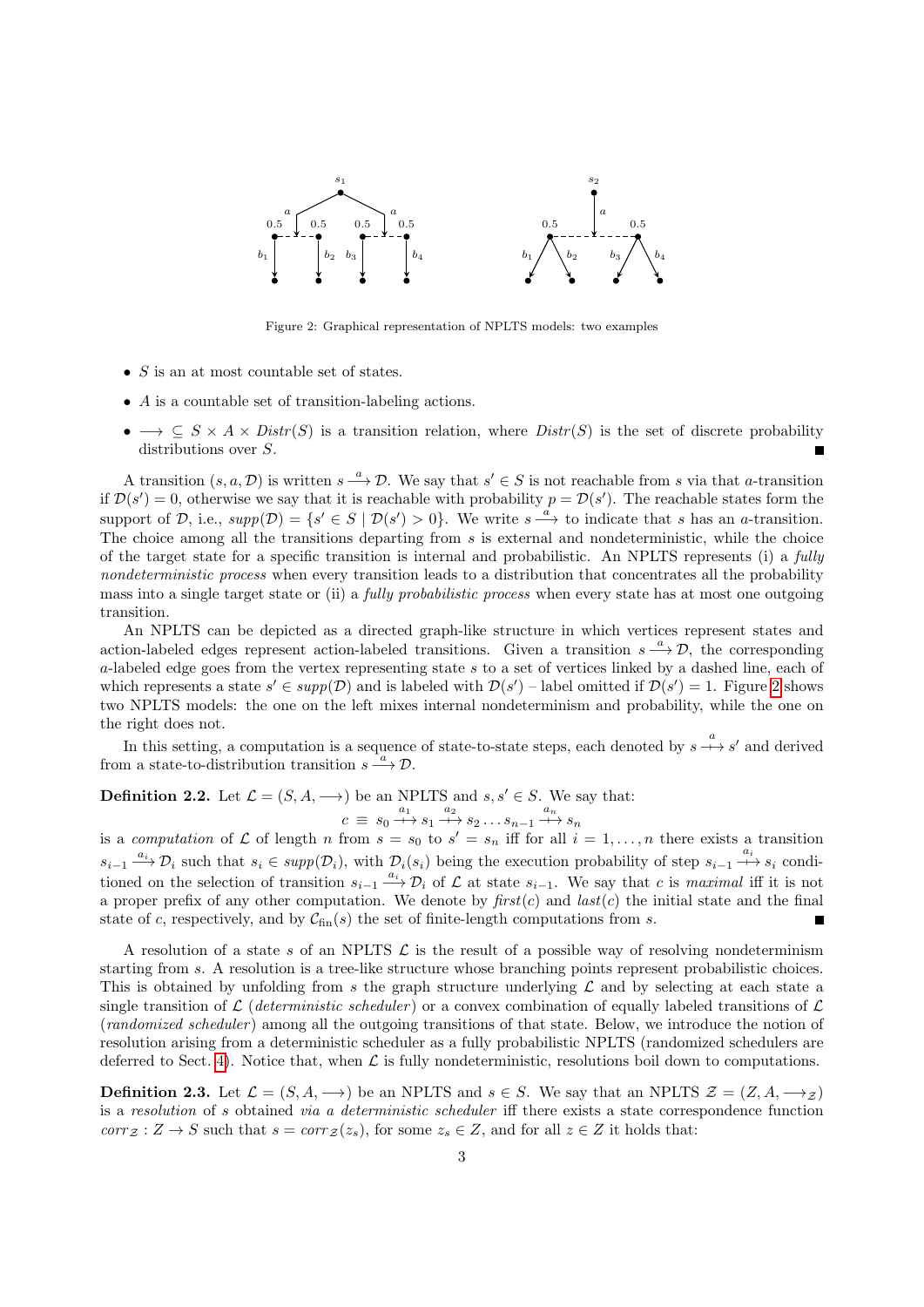- If  $z \stackrel{a}{\longrightarrow} z \mathcal{D}$ , then  $corr_{\mathcal{Z}}(z) \stackrel{a}{\longrightarrow} \mathcal{D}'$  with  $\mathcal{D}(z') = \mathcal{D}'(corr_{\mathcal{Z}}(z'))$  for all  $z' \in \mathcal{Z}$ .
- If  $z \xrightarrow{a_1} z \mathcal{D}_1$  and  $z \xrightarrow{a_2} z \mathcal{D}_2$ , then  $a_1 = a_2$  and  $\mathcal{D}_1 = \mathcal{D}_2$ .

We say that Z is maximal iff it cannot be further extended in accordance with the graph structure of  $\mathcal L$  and the constraints above. We denote by  $Res(s)$  the set of resolutions of s obtained via a deterministic scheduler and by  $Res_{\text{max}}(s)$  the set of maximal resolutions of s obtained via a deterministic scheduler. Moreover, we attach subscript  $\alpha \in A^*$  to those two sets when we restrict attention to resolutions that have no maximal computations corresponding to proper prefixes of  $\alpha$ -computations of  $\mathcal{L}$ .

Since  $\mathcal{Z} \in Res(s)$  is fully probabilistic, the probability  $prob(c)$  of executing  $c \in \mathcal{C}_{fin}(z_s)$  can be defined as the product of the (no longer conditional) execution probabilities of the individual steps of c, with  $prob(c)$ being always equal to 1 if  $\mathcal L$  is fully nondeterministic. This notion is lifted to  $C \subseteq \mathcal C_{\text{fin}}(z_s)$  by letting  $prob(C) = \sum_{c \in C} prob(c)$  whenever none of the computations in C is a proper prefix of one of the others.

# <span id="page-3-0"></span>3. A Full Spectrum of Strong Behavioral Equivalences

In this section, following [\[18\]](#page-28-0) we enlarge the spectrum by additionally considering variants of trace equivalences (completed-trace equivalences), further decorated-trace equivalences (failure-trace, readiness, and ready-trace equivalences), and variants of bisimulation equivalences (kernels of simulation, completedsimulation, failure-simulation, and ready-simulation preorders). Finally, we show how the spectrum changes when using randomized schedulers in place of deterministic ones.

# 3.1. Completed-Trace Equivalences

A variant of trace equivalence that additionally considers completed computations was introduced in the literature of fully nondeterministic models in order to equip trace equivalence with deadlock sensitivity. Given an NPLTS  $\mathcal{L} = (S, A, \longrightarrow), s \in S, \mathcal{Z} \in Res(s),$  and  $\alpha \in A^*$ , we recall that  $\mathcal{CCC}(z_s, \alpha)$  denotes the set of *completed*  $\alpha$ -compatible computations from  $z_s$ . In other words, each of these computations c belongs to the set  $\mathcal{CC}(z_s, \alpha)$  of  $\alpha$ -compatible computations from  $z_s$  and is such that  $corr_{\mathcal{Z}}(last(c))$  has no outgoing transitions in L.

**Definition 3.1.** (*Probabilistic completed-trace-distribution equivalence* 
$$
-\sim_{\text{PCTr},\text{dis}})
$$
  
\n $s_1 \sim_{\text{PCTr},\text{dis}} s_2$  iff for each  $\mathcal{Z}_1 \in Res(s_1)$  there exist  $\mathcal{Z}_2, \mathcal{Z}'_2 \in Res(s_2)$  such that for all  $\alpha \in A^*$ :  
\n
$$
prob(\mathcal{CC}(z_{s_1}, \alpha)) = prob(\mathcal{CC}(z_{s_2}, \alpha))
$$
\n
$$
prob(\mathcal{CCC}(z_{s_1}, \alpha)) = prob(\mathcal{CCC}(z'_{s_2}, \alpha))
$$

and symmetrically for each  $\mathcal{Z}_2 \in Res(s_2)$ .

Definition 3.2. (*Probabilistic completed-trace equivalence –*  $\sim_{\text{PCTr}}$ )  $s_1 \sim_{\text{PCTr}} s_2$  iff <u>for all  $\alpha \in A^*$ </u> it holds that for each  $\mathcal{Z}_1 \in Res(s_1)$  there exist  $\mathcal{Z}_2, \mathcal{Z}'_2 \in Res(s_2)$  such that:  $prob(\mathcal{CC}(z_{s_1}, \alpha)) = prob(\mathcal{CC}(z_{s_2}, \alpha))$  $prob(\mathcal{CCC}(z_{s_1}, \alpha)) = prob(\mathcal{CCC}(z'_{s_2}, \alpha))$ 

П

 $\blacksquare$ 

and symmetrically for each  $\mathcal{Z}_2 \in Res(s_2)$ .

**Definition 3.3.** (*Probabilistic* ⊔ $\Box$ -*completed-trace equivalence* – ∼<sub>PCTr</sub><sub> $\Box$ </sub>)  $s_1 \sim_{\text{PCTr},\sqcup \sqcap} s_2$  iff for all  $\alpha \in A^*$ :

$$
\bigcup_{\mathcal{Z}_1 \in Res_{\alpha}(s_1)} prob(\mathcal{CC}(z_{s_1}, \alpha)) = \bigcup_{\mathcal{Z}_2 \in Res_{\alpha}(s_2)} prob(\mathcal{CC}(z_{s_2}, \alpha))
$$
  
\n
$$
\bigcap_{\mathcal{Z}_1 \in Res_{\alpha}(s_1)} prob(\mathcal{CC}(z_{s_1}, \alpha)) = \bigcap_{\mathcal{Z}_2 \in Res_{\alpha}(s_2)} prob(\mathcal{CC}(z_{s_2}, \alpha))
$$

and:

$$
\bigcup_{\mathcal{Z}_1 \in Res_{\alpha}(s_1)} prob(\mathcal{CCC}(z_{s_1}, \alpha)) = \bigcup_{\mathcal{Z}_2 \in Res_{\alpha}(s_2)} prob(\mathcal{CCC}(z_{s_2}, \alpha))
$$
\n
$$
\bigcap_{\mathcal{Z}_1 \in Res_{\alpha}(s_1)} prob(\mathcal{CCC}(z_{s_1}, \alpha)) = \bigcap_{\mathcal{Z}_2 \in Res_{\alpha}(s_2)} prob(\mathcal{CCC}(z_{s_2}, \alpha))
$$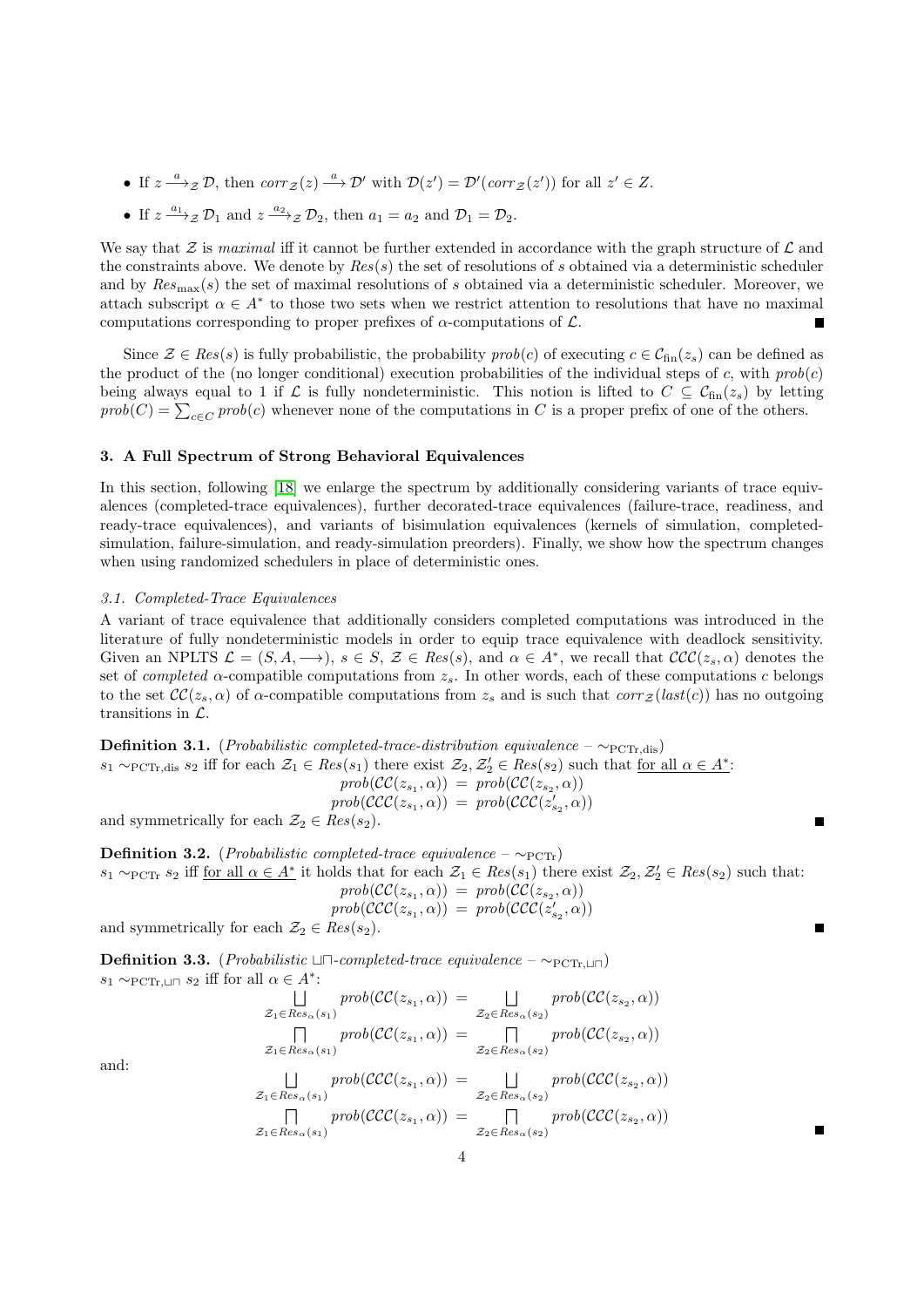We now investigate the relationships of the three completed-trace equivalences among themselves and with the various equivalences defined in [\[1\]](#page-27-0). As in the fully nondeterministic spectrum [\[18\]](#page-28-0), completedtrace semantics is comprised between failure semantics and trace semantics. This holds in particular for the completed-trace equivalence based on fully matching resolutions, although completed-trace semantics coincides with trace semantics in the fully probabilistic spectrum [\[11,](#page-27-7) [8\]](#page-27-8).

# <span id="page-4-0"></span>Theorem 3.4. It holds that:

- 1.  $\sim$  PCTr, dis  $\subseteq \sim$  PCTr  $\subseteq \sim$  PCTr,  $\sqcup \sqcap$ .
- 2.  $\sim_{\text{PF},\text{dis}} \subseteq \sim_{\text{PCTr},\text{dis}} \subseteq \sim_{\text{PTr},\text{dis}}$ .
- 3.  $\sim_{\text{PF}} \subseteq \sim_{\text{PCTr}} \subseteq \sim_{\text{PTr}}$ .
- 4.  $\sim_{\text{PF,LI}}$  ⊆  $\sim_{\text{PCTr,LI}}$  ⊆  $\sim_{\text{PTr,LI}}$ .

**Proof** Let  $(S, A, \longrightarrow)$  be an NPLTS and  $s_1, s_2 \in S$ :

- 1. Similar to the proof of Thm. 3.5 in [\[1\]](#page-27-0).
- 2. Suppose that  $s_1 \sim_{PF, \text{dis}} s_2$ . Then we immediately derive that:

• For each 
$$
\mathcal{Z}_1 \in Res(s_1)
$$
 there exists  $\mathcal{Z}_2 \in Res(s_2)$  such that for all  $\alpha \in A^*$ :  $prob(\mathcal{CC}(z_{s_1}, \alpha)) = prob(\mathcal{FCC}(z_{s_1}, (\alpha, \emptyset))) = prob(\mathcal{FCC}(z_{s_2}, \alpha, \emptyset))) = prob(\mathcal{FCC}(z_{s_2}, \alpha, \emptyset)) = prob(\mathcal{CCC}(z_{s_1}, \alpha, \emptyset)) = prob(\mathcal{CCC}(z_{s_1}, \alpha, \emptyset)) = prob(\mathcal{FCC}(z_{s_2}, \alpha, \emptyset)) = prob(\mathcal{FCC}(z_{s_2}, \alpha, \emptyset)) = prob(\mathcal{CCC}(z_{s_2}, \alpha))$ 

• Symmetrically for each  $\mathcal{Z}_2 \in Res(s_2)$ .

This means that  $s_1 \sim_{\text{PCTr},\text{dis}} s_2$ .

The fact that  $s_1 \sim_{\text{PCTr},\text{dis}} s_2$  implies  $s_1 \sim_{\text{PTr},\text{dis}} s_2$  is a straightforward consequence of the definition of the two equivalences.

3. Suppose that  $s_1 \sim_{\text{PF}} s_2$ . Then we immediately derive that for all  $\alpha \in A^*$ :

• For each 
$$
\mathcal{Z}_1 \in Res(s_1)
$$
 there exist  $\mathcal{Z}_2 \in Res(s_2)$  such that:\n
$$
prob(\mathcal{CC}(z_{s_1}, \alpha)) = prob(\mathcal{FCC}(z_{s_1}, (\alpha, \emptyset))) =
$$
\n
$$
prob(\mathcal{CC}(z_{s_2}, (\alpha, \emptyset))) = prob(\mathcal{FCC}(z_{s_2}, (\alpha, \emptyset))) = prob(\mathcal{CC}(z_{s_2}, \alpha))
$$
\nand  $\mathcal{Z}'_2 \in Res(s_2)$  such that:\n
$$
prob(\mathcal{CCC}(z_{s_1}, \alpha)) = prob(\mathcal{FCC}(z_{s_1}, (\alpha, A))) =
$$
\n
$$
prob(\mathcal{CCC}(z'_{s_2}, (\alpha, A))) = prob(\mathcal{CCC}(z'_{s_2}, \alpha))
$$

• Symmetrically for each  $\mathcal{Z}_2 \in Res(s_2)$ .

This means that  $s_1 \sim_{\text{PCTr}} s_2$ .

The fact that  $s_1 \sim_{\text{PCTr}} s_2$  implies  $s_1 \sim_{\text{PTr}} s_2$  is a straightforward consequence of the definition of the two equivalences.

4. Suppose that  $s_1 \sim_{PF,\sqcup \sqcap} s_2$ . Then we immediately derive that for all  $\alpha \in A^*$ :

$$
\iota_{\mathcal{Z}_1 \in Res_{\alpha}(s_1)}^{(1)} \text{prob}(\mathcal{CC}(z_{s_1}, \alpha)) = \bigsqcup_{\mathcal{Z}_1 \in Res_{\alpha}(s_1)}^{(1)} \text{prob}(\mathcal{FCC}(z_{s_1}, (\alpha, \emptyset)))
$$
\n
$$
= \bigsqcup_{\mathcal{Z}_2 \in Res_{\alpha}(s_2)}^{(2)} \text{prob}(\mathcal{FCC}(z_{s_2}, (\alpha, \emptyset)))
$$
\n
$$
= \bigsqcup_{\mathcal{Z}_2 \in Res_{\alpha}(s_2)}^{(2)} \text{prob}(\mathcal{CC}(z_{s_2}, \alpha))
$$
\n
$$
\mathcal{Z}_1 \in Res_{\alpha}(s_1)
$$
\n
$$
= \bigsqcup_{\mathcal{Z}_1 \in Res_{\alpha}(s_1)}^{(2)} \text{prob}(\mathcal{FCC}(z_{s_1}, (\alpha, \emptyset)))
$$
\n
$$
= \bigsqcup_{\mathcal{Z}_2 \in Res_{\alpha}(s_2)}^{(2)} \text{prob}(\mathcal{FCC}(z_{s_2}, (\alpha, \emptyset)))
$$
\n
$$
= \bigsqcup_{\mathcal{Z}_2 \in Res_{\alpha}(s_2)}^{(2)} \text{prob}(\mathcal{CC}(z_{s_2}, \alpha))
$$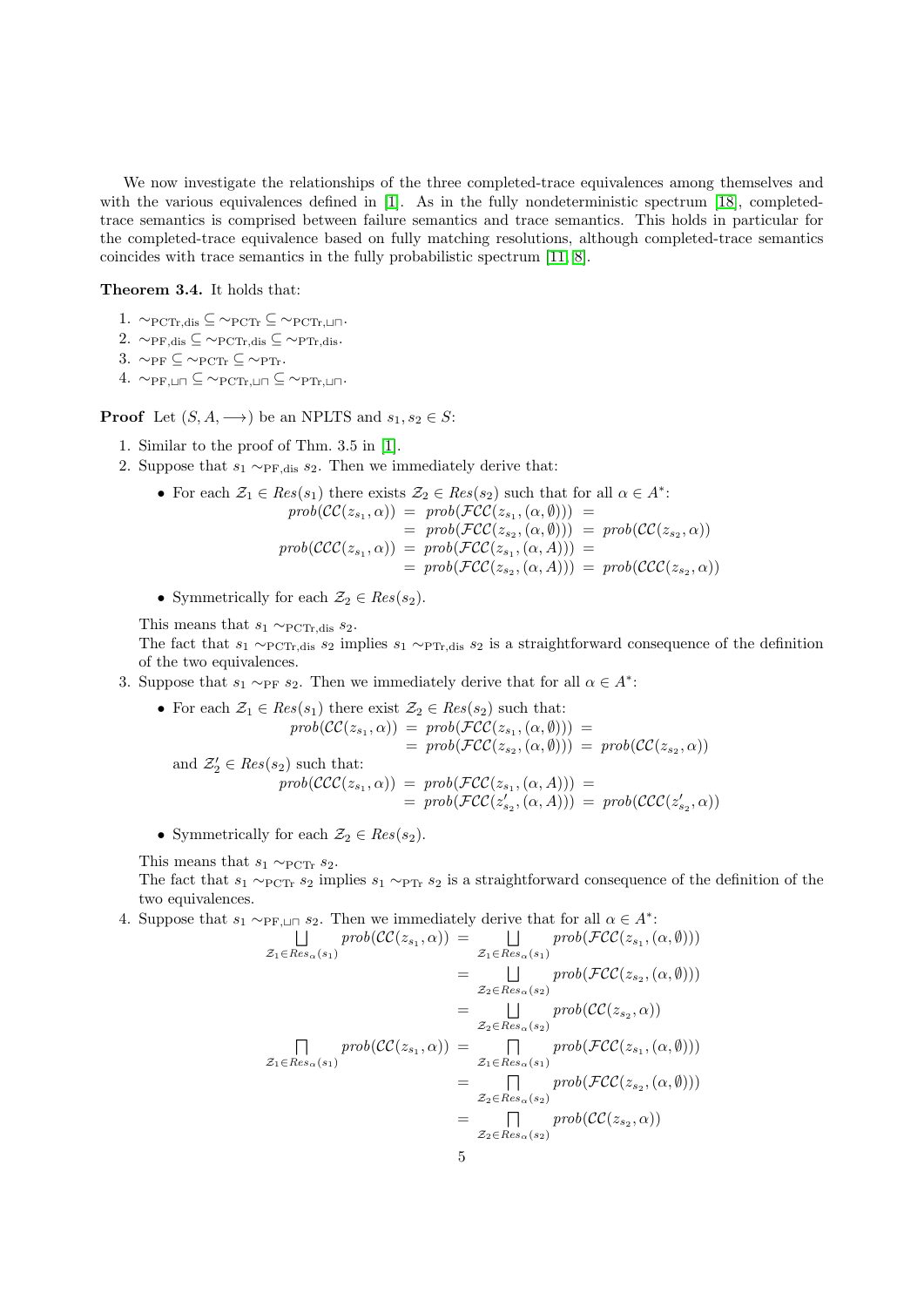

<span id="page-5-0"></span>Figure 3: Two NPLTS models distinguished by equivalences in fragment 1 and identified by those in fragment 2



<span id="page-5-1"></span>Figure 4: Two NPLTS models distinguished by equivalences in fragment 2 and identified by those in fragment 3

and:

$$
\begin{aligned}\n\bigcup_{\mathcal{Z}_1 \in Res_{\alpha}(s_1)} prob(\mathcal{CCC}(z_{s_1}, \alpha)) &= \bigcup_{\mathcal{Z}_1 \in Res_{\alpha}(s_1)} prob(\mathcal{FCC}(z_{s_1}, (\alpha, A))) \\
&= \bigcup_{\mathcal{Z}_2 \in Res_{\alpha}(s_2)} prob(\mathcal{FCC}(z_{s_2}, (\alpha, A))) \\
&= \bigcup_{\mathcal{Z}_2 \in Res_{\alpha}(s_2)} prob(\mathcal{CCC}(z_{s_2}, \alpha)) \\
&= \bigcup_{\mathcal{Z}_2 \in Res_{\alpha}(s_2)} prob(\mathcal{CCC}(z_{s_1}, (\alpha, A))) \\
&= \bigcap_{\mathcal{Z}_1 \in Res_{\alpha}(s_1)} prob(\mathcal{FCC}(z_{s_1}, (\alpha, A))) \\
&= \bigcap_{\mathcal{Z}_2 \in Res_{\alpha}(s_2)} prob(\mathcal{FCC}(z_{s_2}, (\alpha, A))) \\
&= \bigcap_{\mathcal{Z}_2 \in Res_{\alpha}(s_2)} prob(\mathcal{CCC}(z_{s_2}, \alpha))\n\end{aligned}
$$

This means that  $s_1 \sim_{\text{PCTr},\text{LIP}} s_2$ .

The fact that  $s_1 \sim_{\text{PCTr},\perp \sqcap} s_2$  implies  $s_1 \sim_{\text{PTr},\perp \sqcap} s_2$  is a straightforward consequence of the definition of the two equivalences.

All the inclusions in Thm. [3.4](#page-4-0) are strict:

- Figures [3](#page-5-0) and [4](#page-5-1) respectively show that  $\sim_{\text{PCTr},\text{dis}}$  is strictly finer than  $\sim_{\text{PCTr}}$  and  $\sim_{\text{PCTr}}$  is strictly finer than  $\sim_{\text{PCTr},\sqcup\sqcap}$ .
- Figure [5](#page-6-0) shows that  $\sim_{PF,dis}, \sim_{PF}$ , and  $\sim_{PF, \perp\Box}$  are strictly finer than  $\sim_{PCTr,dis}, \sim_{PCTr}$ , and  $\sim_{PCTr, \perp\Box}$ respectively. Indeed, for each resolution of  $s_1$  (resp.  $s_2$ ) there exists a resolution of  $s_2$  (resp.  $s_1$ ) such that both resolutions have precisely the same trace distribution and the same completed-trace distribution, thus s<sub>1</sub> and s<sub>2</sub> are identified by  $\sim_{\text{PCTr},\text{dis}}$  (and hence by  $\sim_{\text{PCTr}},\text{and } \sim_{\text{PCTr},\text{LIT}}$ ). In contrast, the leftmost a-computation of  $s_1$  is compatible with the failure pair  $(a, \{c\})$  while  $s_2$  has no computation compatible with that failure pair, thus  $s_1$  and  $s_2$  are distinguished by  $\sim_{\text{PF},\sqcup}\sqcap$  (and hence by  $\sim_{\text{PF}}$  and  $\sim_{\text{PF},\text{dis}}$ ).
- Figure [6](#page-6-1) shows that  $\sim_{\text{PCTr},\text{dis}}, \sim_{\text{PCTr}}, \text{and } \sim_{\text{PCTr},\sqcup \sqcap}$  are strictly finer than  $\sim_{\text{PTr},\text{dis}}, \sim_{\text{PTr}}, \text{and } \sim_{\text{PTr},\sqcup \sqcap}$ respectively. Indeed, for each resolution of  $s_1$  (resp.  $s_2$ ) there exists a resolution of  $s_2$  (resp.  $s_1$ ) such that both resolutions have precisely the same trace distribution, thus  $s_1$  and  $s_2$  are identified by ∼PTr, dis (and hence by  $\sim_{\text{PTr}}$  and  $\sim_{\text{PTr},\sqcup\sqcap}$ ). In contrast, the rightmost a-computation of s<sub>1</sub> is completed while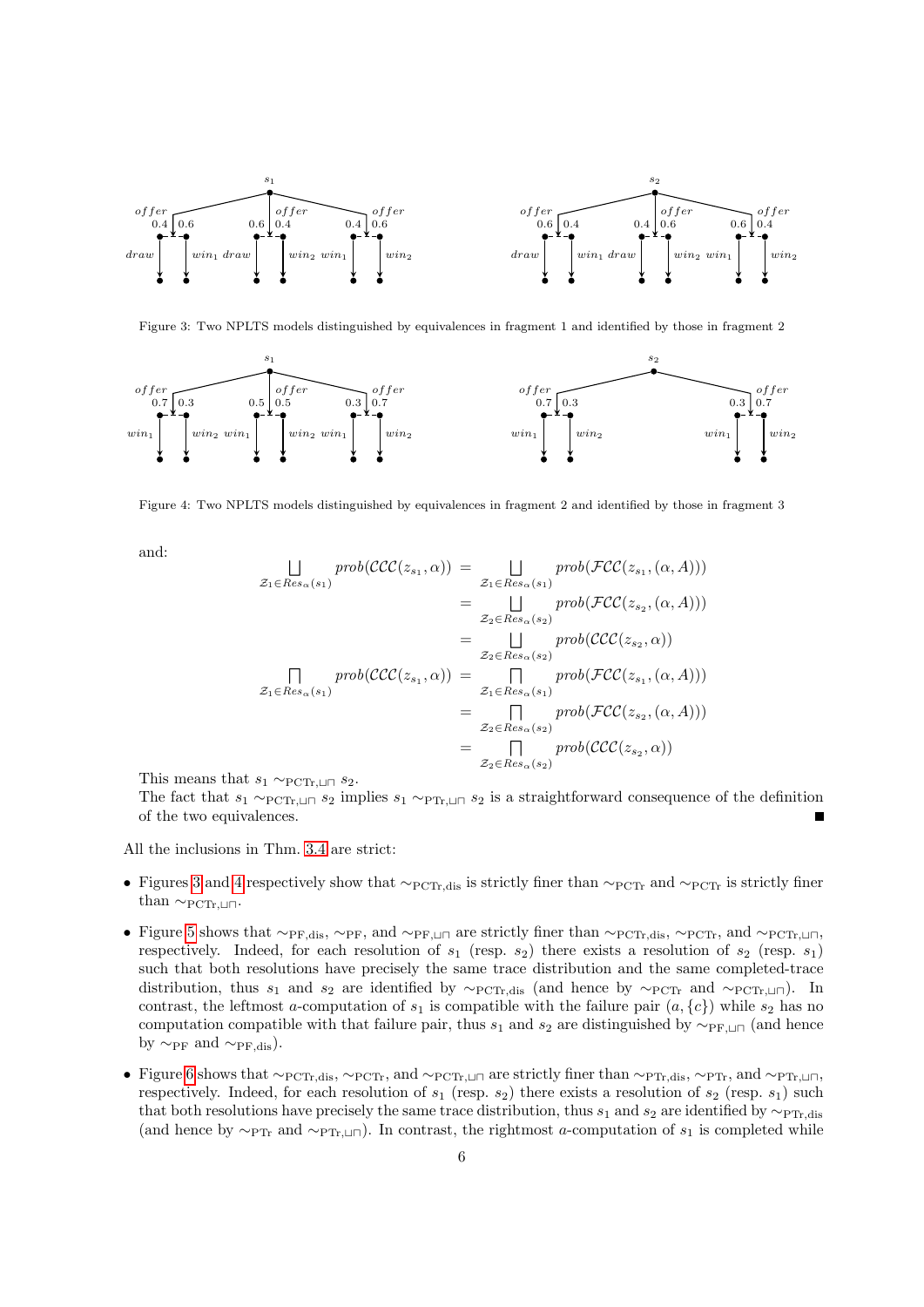

<span id="page-6-0"></span>Figure 5: Two NPLTS models distinguished by  $\sim_{PF,\text{dis}}/\sim_{PF}/\sim_{PF,\text{LI}}$  and identified by  $\sim_{PCTr,\text{dis}}/\sim_{PCTr}/\sim_{PCTr,\text{LI}}$ 



<span id="page-6-1"></span>Figure 6: Two NPLTS models distinguished by  $\sim_{PCTr,dis}/\sim_{PCTr}/\sim_{PCTr,un}$  and identified by  $\sim_{PTr,dis}/\sim_{PTr}/\sim_{PTr,un}$ 

s<sub>2</sub> has no completed a-compatible computation, thus s<sub>1</sub> and s<sub>2</sub> are distinguished by ∼PCT<sub>r</sub>+ $\Box$  (and hence by  $\sim_{\text{PCTr}}$  and  $\sim_{\text{PCTr}}$  dis).

# Moreover:

- $\sim_{\text{PB}}$  and  $\sim_{\text{PB}}$  are incomparable with the three completed-trace equivalences. Indeed, in Fig. [7](#page-7-0) it holds that  $s_1 \sim_{\text{PB}} s_2$  (and hence  $s_1 \sim_{\text{PB},\perp|\square} s_2$ ) – as can be seen by taking the equivalence relation that pairs states having equally labeled transitions leading to the same distribution – and  $s_1 \not\sim_{\text{PCTr,1}} s_2$ (and hence  $s_1 \not\sim_{\text{PCTr}} s_2$  and  $s_1 \not\sim_{\text{PCTr},dis} s_2$ ) – due to the trace a b c having maximum probability 0.68 in the first process and 0.61 in the second process. In contrast, in Fig. [8](#page-7-1) it holds that  $s_1 \not\sim_{\text{PB,LI}} s_2$ (and hence  $s_1 \not\sim_{\text{PB}} s_2$ ) – as the leftmost state with outgoing b-transitions reachable from  $s_2$  is not  $\Box$  tu-bisimilar to the two states with outgoing b-transitions reachable from  $s_1$  – and  $s_1 \sim_{\text{PCTr},\text{dis}} s_2$  (and hence  $s_1 \sim_{\text{PCTr}} s_2$  and  $s_1 \sim_{\text{PCTr},\sqcup \sqcap} s_2$ .
- ∼PTe-tu is incomparable with the three completed-trace equivalences. Indeed, in Fig. [4](#page-5-1) it holds that  $s_1 \sim_{\text{PTe-I} \sqcap} s_2$  and  $s_1 \not\sim_{\text{PCTr}} s_2$  (and hence  $s_1 \not\sim_{\text{PCTr,dis}}$ ). In contrast, in Fig. [10](#page-8-0) it holds that  $s_1 \not\sim_{\text{PTe-LI}} s_2$  – due to the test shown in the figure – and  $s_1 \sim_{\text{PCTr,dis}} s_2$  (and hence  $s_1 \sim_{\text{PCTr}} s_2$ ). Likewise, in Fig. [9](#page-7-2) it holds that  $s_1 \sim_{\text{PTe-II}} s_2 -$  as there is no test that results in an interaction system having a maximal resolution with differently labeled successful computations of the same length and hence no possibility of summing up their success probabilities – and  $s_1 \not\sim_{\text{PCTr},\perp \sqcap} s_2$  – due to the completed trace  $ab$  whose maximum probability is 0.24 in the first process and 0.21 in the second process. In contrast, in Fig. [3](#page-5-0) it holds that  $s_1 \nleftrightarrow_{\text{PTe-1} \sqcap} s_2$  and  $s_1 \sim_{\text{PCTr,1} \sqcap} s_2$ .
- $\sim_{\text{PPTest}}$  and  $\sim_{\text{PPTest}$ tht,⊔ $\sqcap$  are incomparable with the three completed-trace equivalences, because in Fig. [11](#page-8-1) it holds that  $s_1 \sim_{\text{PTe-tbt}} s_2$  (and hence  $s_1 \sim_{\text{PTe-tbt},\text{L}\square} s_2$ ) and  $s_1 \not\sim_{\text{PCTr},\square}\square$  s<sub>2</sub> (and hence  $s_1 \not\sim_{\text{PCTr}} s_2$  and  $s_1 \not\sim_{\text{PCTr,dis}} s_2$ ), while in Fig. [12](#page-8-2) it holds that  $s_1 \not\sim_{\text{PTe-tbt,LI}} s_2$  (and hence  $s_1 \not\sim_{\text{PTe-tbt}} s_2$  and  $s_1 \sim_{\text{PCTr,dis}} s_2$  (and hence  $s_1 \sim_{\text{PCTr}} s_2$  and  $s_1 \sim_{\text{PCTr,LI}} s_2$ ).
- $\sim$ PF and ∼PF,⊔⊓ are incomparable with ∼PCTr,dis, because in Fig. [3](#page-5-0) it holds that  $s_1 \sim_{\text{PF}} s_2$  (and hence  $s_1 \sim_{\text{PF},\sqcup \sqcap} s_2$  and  $s_1 \not\sim_{\text{PCTr},\text{dis}} s_2$ , while in Fig. [5](#page-6-0) it holds that  $s_1 \not\sim_{\text{PF},\sqcup \sqcap} s_2$  (and hence  $s_1 \not\sim_{\text{PF}} s_2$ ) and  $s_1 \sim p_{\text{CTr,dis}} s_2$ .
- ∼PF,  $\Box$  is incomparable with ∼PCTr, because in Fig. [4](#page-5-1) it holds that s<sub>1</sub> ∼PF,  $\Box$  s<sub>2</sub> and s<sub>1</sub>  $\not\sim$ PCTr s<sub>2</sub>, while in Fig. [5](#page-6-0) it holds that  $s_1 \nsim_{\text{PF},\sqcup \sqcap} s_2$  and  $s_1 \sim_{\text{PCTr}} s_2$ .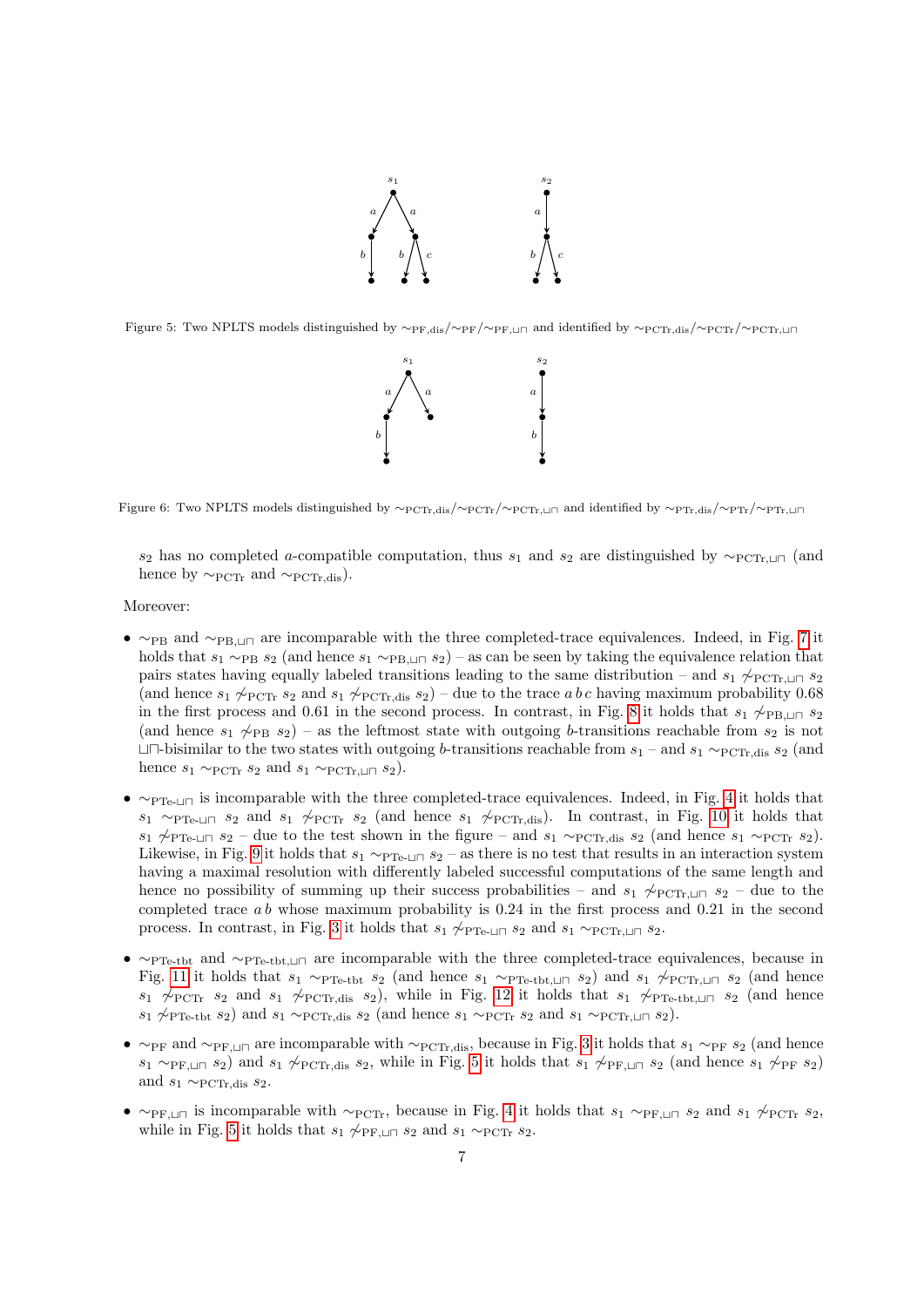

<span id="page-7-0"></span>Figure 7: Two NPLTS models distinguished by  $\sim$ PCTr,dis/∼PCTr/ $\sim$ PCTr,⊔⊓ and identified by  $\sim$ PB/ $\sim$ PB,⊔⊓



<span id="page-7-1"></span>Figure 8: Two NPLTS models distinguished by  $\sim_{PB}/\sim_{PB, \sqcup \sqcap}$  and identified by  $\sim_{PCTr, dis}/\sim_{PCTr}/\sim_{PCTr, \sqcup \sqcap}$ 



<span id="page-7-2"></span>Figure 9: Two NPLTS models distinguished by  $\sim_{\mathrm{PCTr},\sqcup\sqcap}$  and identified by  $\sim_{\mathrm{PTe}\text{-}\sqcup\sqcap}$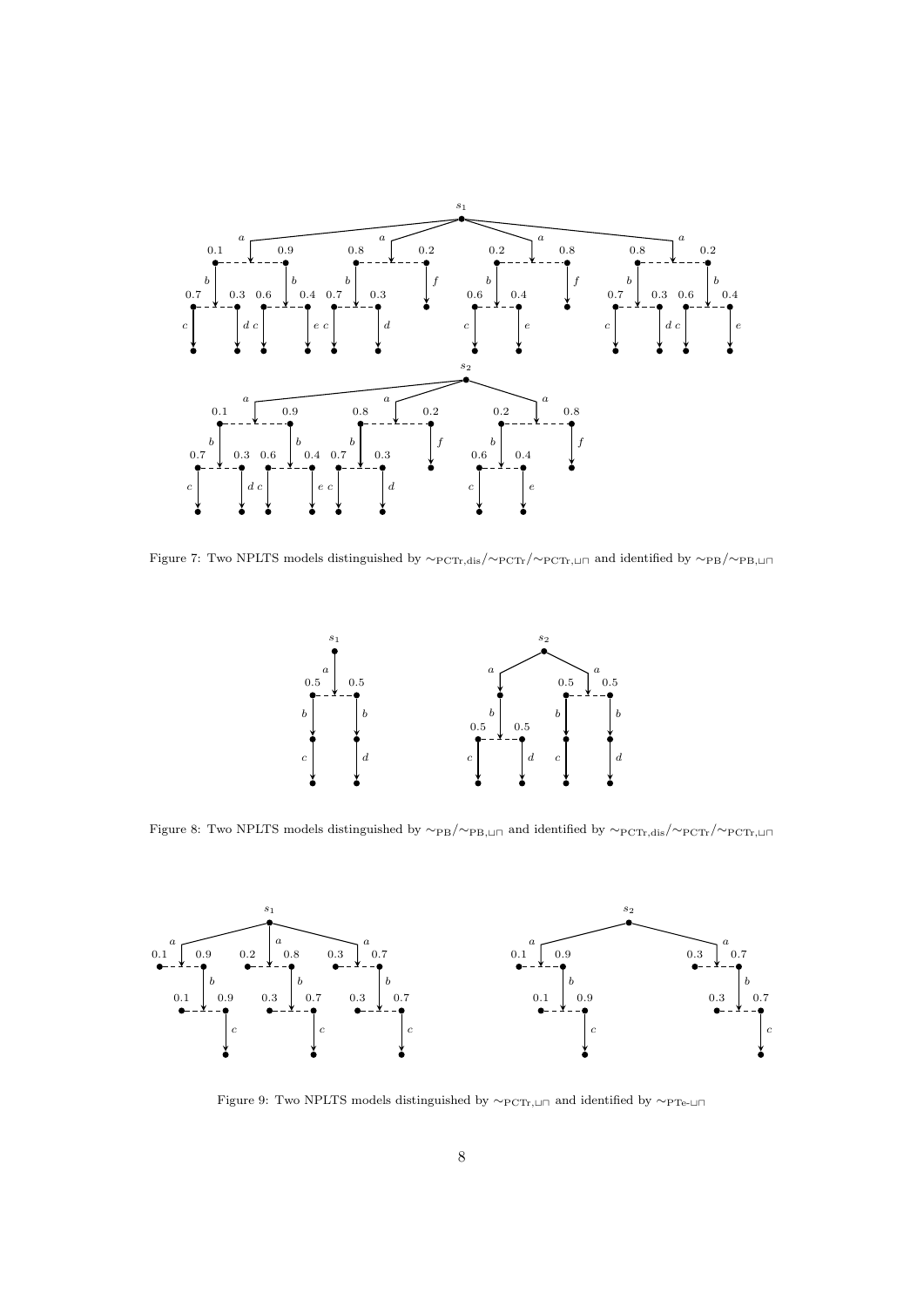

<span id="page-8-0"></span>Figure 10: Two NPLTS models distinguished by  $\sim_{\rm PTe\text{-}LI\cap}$  and identified by  $\sim_{\rm PCTr,dis}/\sim_{\rm PCTr}$ 



<span id="page-8-1"></span>Figure 11: Two NPLTS models distinguished by  $\sim$ PCTr,dis/ $\sim$ PCTr, $\sim$ PCTr, $\sim$ ndidentified by  $\sim$ PTe-tbt, $\sim$ PTe-tbt, $\sim$ 



<span id="page-8-2"></span>Figure 12: Two NPLTS models distinguished by  $\sim_{\rm PTe-tbt}/\sim_{\rm PTe-tbt, \sqcup \sqcap}$  and identified by  $\sim_{\rm PCTr,dis}/\sim_{\rm PCTr}/\sim_{\rm PCTr, \sqcup \sqcap}$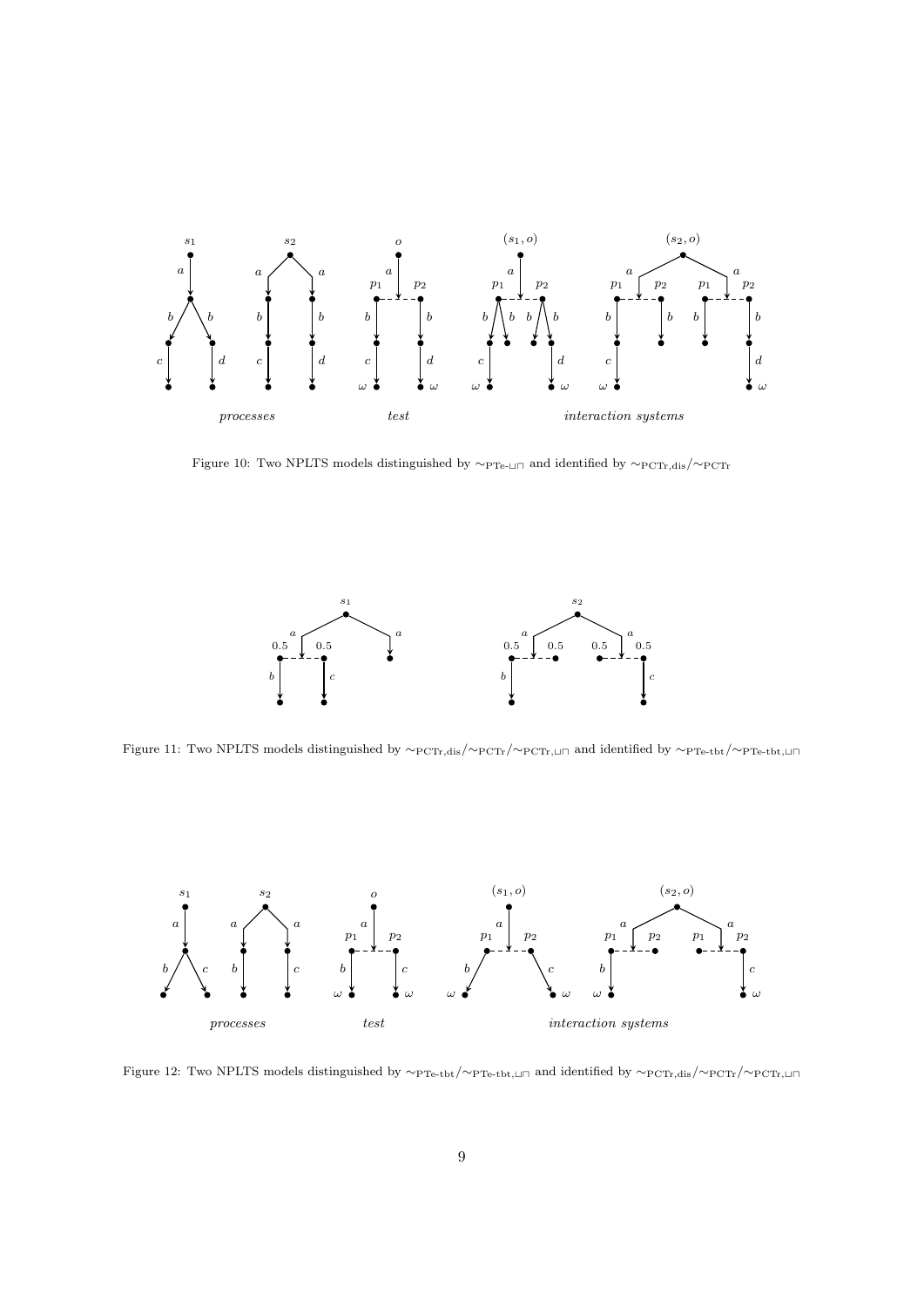- ∼PCTr and ∼PCTr, una are incomparable with ∼PTr,dis, because in Fig. [3](#page-5-0) it holds that  $s_1 \sim_{\text{PCTr}} s_2$  (and hence  $s_1 \sim_{\text{PCTr},\perp \parallel \parallel} s_2$ ) and  $s_1 \not\sim_{\text{PTTr},\text{dis}} s_2$ , while in Fig. [6](#page-6-1) it holds that  $s_1 \not\sim_{\text{PCTr},\perp \parallel \parallel} s_2$  (and hence  $s_1 \not\sim_{\text{PCTr}} s_2$ ) and  $s_1 \sim_{\text{PTr,dis}} s_2$ .
- ∼PCTr,  $\Box \Box$  is incomparable with ∼PTr, because in Fig. [4](#page-5-1) it holds that  $s_1 \sim PCTr$ ,  $\Box \Box s_2$  and  $s_1 \not\sim PTTr$ ,  $s_2$ , while in Fig. [6](#page-6-1) it holds that  $s_1 \not\sim_{\text{PCTr},\square \square} s_2$  and  $s_1 \sim_{\text{PTr}} s_2$ .

# 3.2. Failure-Trace, Readiness, and Ready-Trace Equivalences

Failure semantics generalizes completed-trace equivalence towards arbitrary safety properties. An extension of failure semantics is failure-trace semantics. We call *failure trace* an element  $\phi \in (A \times 2^A)^*$  given by a sequence of  $n \in \mathbb{N}$  pairs of the form  $(a_i, F_i)$ . We say that  $c \in \mathcal{C}_{fin}(z_s)$  is compatible with  $\phi$  iff  $c \in \mathcal{C}_{fin}(z_s)$  $\mathcal{CC}(z_s, a_1 \ldots a_n)$  and, denoting by  $z_i$  the state reached by c after the *i*-th step for all  $i = 1, \ldots, n$ , corr  $z(z_i)$ has no outgoing transitions in  $\mathcal L$  labeled with an action in  $F_i$ . We denote by  $\mathcal{FTCC}(z_s, \phi)$  the set of  $\phi$ -compatible computations from  $z_s$ .

**Definition 3.5.** (*Probabilistic failure-trace-distribution equivalence –*  $∼$ <sub>PFTr,dis</sub>)  $s_1 \sim_{\text{PFTr,dis}} s_2$  iff for each  $\mathcal{Z}_1 \in Res(s_1)$  there exists  $\mathcal{Z}_2 \in Res(s_2)$  such that for all  $\phi \in (A \times 2^A)^*$ :  $prob(\mathcal{FTCC}(z_{s_1}, \phi)) = prob(\mathcal{FTCC}(z_{s_2}, \phi))$ and symmetrically for each  $\mathcal{Z}_2 \in Res(s_2)$ .

**Definition 3.6.** (*Probabilistic failure-trace equivalence –*  $\sim_{\text{PFTr}}$ )  $s_1 \sim_{\text{PFTr}} s_2$  iff for all  $\phi \in (A \times 2^A)^*$  it holds that for each  $\mathcal{Z}_1 \in Res(s_1)$  there exists  $\mathcal{Z}_2 \in Res(s_2)$  such that:  $prob(\mathcal{FTCC}(z_{s_1}, \phi)) = prob(\mathcal{FTCC}(z_{s_2}, \phi))$ and symmetrically for each  $\mathcal{Z}_2 \in Res(s_2)$ .

**Definition 3.7.** (*Probabilistic*  $\Box\Box$ -*failure-trace equivalence –* ∼ $\Box$  $\Box\Box$ )  $s_1 \sim_{\text{PF},\sqcup \sqcap} s_2$  iff for all  $\phi \in (A \times 2^A)^*$ :

$$
\bigcup_{\mathcal{Z}_1 \in Res_{\alpha}(s_1)} prob(\mathcal{FTCC}(z_{s_1}, \phi)) = \bigcup_{\mathcal{Z}_2 \in Res_{\alpha}(s_2)} prob(\mathcal{FTCC}(z_{s_2}, \phi))
$$
  
\n
$$
\bigcap_{\mathcal{Z}_1 \in Res_{\alpha}(s_1)} prob(\mathcal{FTCC}(z_{s_1}, \phi)) = \bigcap_{\mathcal{Z}_2 \in Res_{\alpha}(s_2)} prob(\mathcal{FTCC}(z_{s_2}, \phi))
$$

A different generalization towards liveness properties is readiness semantics, which considers the set of actions that can be accepted after performing a trace. We call *ready pair* an element  $\rho \in A^* \times 2^A$  formed by a trace  $\alpha$  and a decoration R called ready set. We say that c is compatible with  $\rho$  iff  $c \in \mathcal{CC}(z_0, \alpha)$  and the set of actions labeling the transitions in L departing from  $corr_z (last(c))$  is precisely R. We denote by  $\mathcal{RCC}(z_s, \varrho)$  the set of  $\varrho$ -compatible computations from  $z_s$ .

**Definition 3.8.** (*Probabilistic readiness-distribution equivalence* –  $∼_{PR,dis}$ )  $s_1 \sim_{\text{PR,dis}} s_2$  iff for each  $\mathcal{Z}_1 \in Res(s_1)$  there exists  $\mathcal{Z}_2 \in Res(s_2)$  such that for all  $\varrho \in A^* \times 2^A$ :  $prob(\mathcal{RCC}(z_{s_1}, \varrho)) = prob(\mathcal{RCC}(z_{s_2}, \varrho))$ and symmetrically for each  $\mathcal{Z}_2 \in Res(s_2)$ .

**Definition 3.9.** (*Probabilistic readiness equivalence –*  $~\sim_{PR}$ )  $s_1 \sim_{\text{PR}} s_2$  iff for all  $\varrho \in A^* \times 2^A$  it holds that for each  $\mathcal{Z}_1 \in Res(s_1)$  there exists  $\mathcal{Z}_2 \in Res(s_2)$  such that:  $prob(\mathcal{RCC}(z_{s_1}, \varrho)) = prob(\mathcal{RCC}(z_{s_2}, \varrho))$ and symmetrically for each  $\mathcal{Z}_2 \in Res(s_2)$ . П

**Definition 3.10.** (*Probabilistic* ⊔ $\sqcap$ -readiness equivalence – ∼<sub>PR,⊔ $\sqcap$ </sub>)  $s_1 \sim_{\text{PR}, \sqcup \sqcap} s_2$  iff for all  $\varrho = (\alpha, R) \in A^* \times 2^A$ :  $\Box$  prob( $\mathcal{RCC}(z_{s_1}, \varrho)$ ) =  $\Box$  prob( $\mathcal{RCC}(z_{s_2}, \varrho)$ )  $\mathcal{Z}_1 \in Res_{\alpha}(s_1)$  $\mathcal{Z}_2 \in Res_{\alpha}(s_2)$ 

$$
\mathcal{Z}_1 \in Res_{\alpha}(s_1) \qquad \qquad \mathcal{Z}_2 \in Res_{\alpha}(s_2) \qquad \qquad \mathcal{Z}_3 \in Res_{\alpha}(s_2) \qquad \qquad \mathcal{Z}_4 \in Res_{\alpha}(s_1) \qquad \qquad \mathcal{Z}_5 \in Res_{\alpha}(s_2) \qquad \qquad \mathcal{Z}_6 \in Res_{\alpha}(s_2)
$$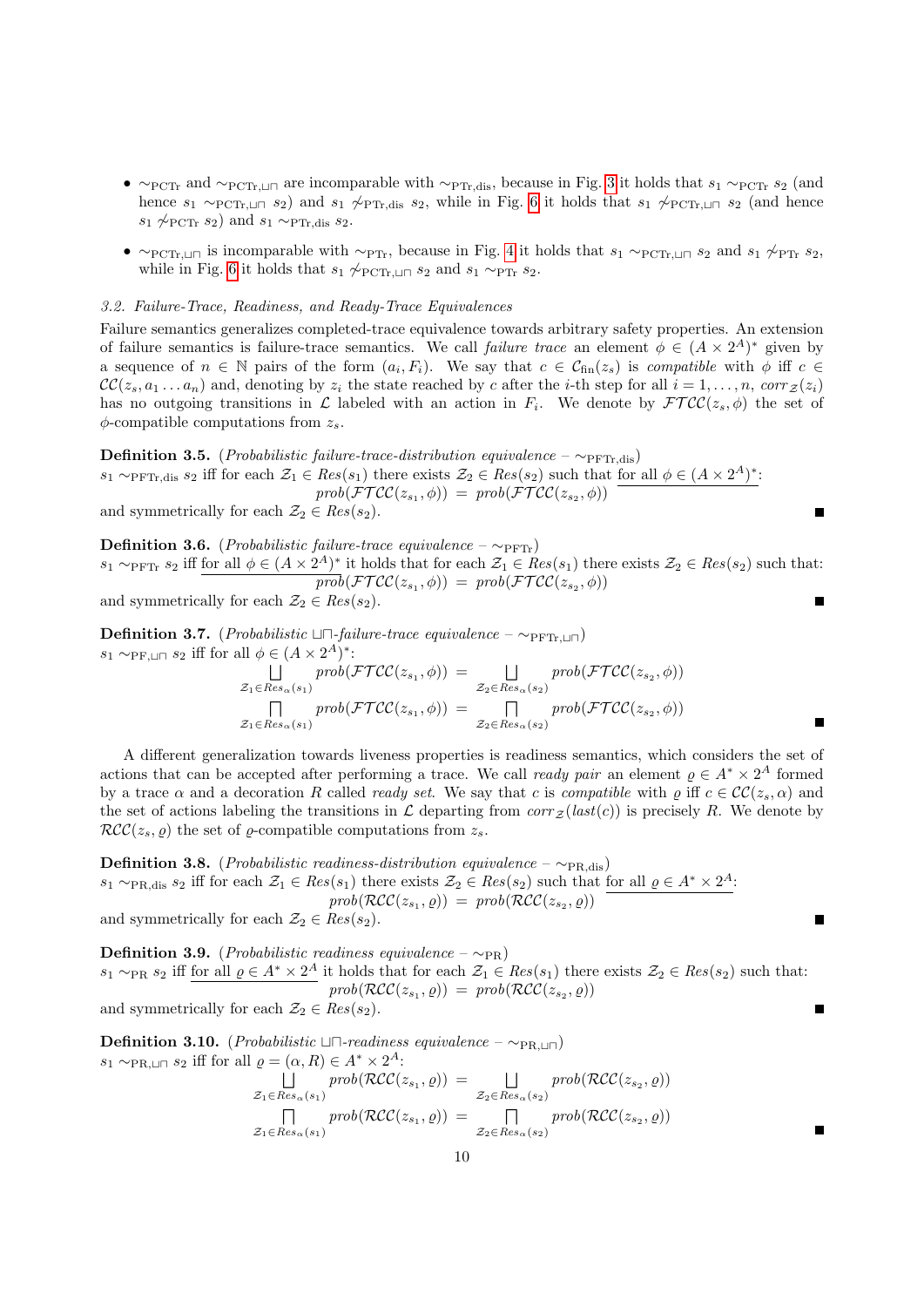Moreover, we call *ready trace* an element  $\rho \in (A \times 2^A)^*$  given by a sequence of  $n \in \mathbb{N}$  pairs of the form  $(a_i, R_i)$ . We say that  $c \in \mathcal{C}_{fin}(z_s)$  is compatible with  $\rho$  iff  $c \in \mathcal{CC}(z_s, a_1 \ldots a_n)$  and, denoting by  $z_i$  the state reached by c after the *i*-th step for all  $i = 1, \ldots, n$ , the set of actions labeling the transitions in  $\mathcal L$  departing from  $corr_{\mathcal{Z}}(z_i)$  is precisely  $R_i$ . We denote by  $\mathcal{RTCC}(z_s, \rho)$  the set of  $\rho$ -compatible computations from  $z_s$ .

**Definition 3.11.** (*Probabilistic ready-trace-distribution equivalence* –  $\sim_{\text{PRTr,dis}}$ )  $s_1 \sim_{\text{PRTr},\text{dis}} s_2$  iff for each  $\mathcal{Z}_1 \in Res(s_1)$  there exists  $\mathcal{Z}_2 \in Res(s_2)$  such that for all  $\rho \in (A \times 2^A)^*$ :  $prob(\mathcal{RTCC}(z_{s_1}, \rho)) = prob(\mathcal{RTCC}(z_{s_2}, \rho))$ and symmetrically for each  $\mathcal{Z}_2 \in Res(s_2)$ .

Definition 3.12. (*Probabilistic ready-trace equivalence –*  $\sim_{\text{PRTr}}$ )  $s_1 \sim_{\text{PRTr}} s_2$  iff for all  $\rho \in (A \times 2^A)^*$  it holds that for each  $\mathcal{Z}_1 \in Res(s_1)$  there exists  $\mathcal{Z}_2 \in Res(s_2)$  such that:  $prob(\mathcal{RTCC}(z_{s_1}, \rho)) = prob(\mathcal{RTCC}(z_{s_2}, \rho))$ and symmetrically for each  $\mathcal{Z}_2 \in Res(s_2)$ . П

**Definition 3.13.** (*Probabilistic*  $\Box$  – *ready-trace equivalence* – ∼<sub>PRTr, $\Box$  $\Box$ )</sub>  $s_1 \sim_{\text{PRTr}, \sqcup \sqcap} s_2$  iff for all  $\rho \in (A \times 2^A)^*$ :

$$
\bigcup_{\mathcal{Z}_1 \in Res_{\alpha}(s_1)} prob(\mathcal{RTCC}(z_{s_1}, \rho)) = \bigcup_{\mathcal{Z}_2 \in Res_{\alpha}(s_2)} prob(\mathcal{RTCC}(z_{s_2}, \rho))
$$
  

$$
\bigcap_{\mathcal{Z}_1 \in Res_{\alpha}(s_1)} prob(\mathcal{RTCC}(z_{s_1}, \rho)) = \bigcap_{\mathcal{Z}_2 \in Res_{\alpha}(s_2)} prob(\mathcal{RTCC}(z_{s_2}, \rho))
$$

ш

We now investigate the relationships of the nine additional decorated-trace equivalences among themselves and with the various equivalences defined in [\[1\]](#page-27-0) and in this paper. As in the fully probabilistic spectrum [\[11,](#page-27-7) [8\]](#page-27-8), for the decorated-trace equivalences based on fully matching resolutions it holds that readiness semantics coincides with failure semantics, and this extends to ready-trace semantics and failure-trace semantics. In contrast, for the other decorated-trace equivalences based on partially matching resolutions or extremal probabilities, unlike the fully nondeterministic spectrum [\[18\]](#page-28-0) it turns out that ready-trace semantics and readiness semantic are incomparable with most of the other semantics.

# <span id="page-10-0"></span>Theorem 3.14. It holds that:

- 1.  $\sim_{\pi,\text{dis}} \subseteq \sim_{\pi} \subseteq \sim_{\pi,\text{un}}$  for all  $\pi \in \{\text{PRTr},\text{PFTr},\text{PR}\}.$
- 2.  $\sim_{\text{PTe-tbt,dis}} \subseteq \sim_{\text{PRTr,dis}}$ .
- 3.  $\sim_{\text{PRTr,dis}} = \sim_{\text{PFTr,dis}}$  over finitely-branching NPLTS models.
- 4.  $\sim_{PR,dis} = \sim_{PF,dis}$  over finitely-branching NPLTS models.
- 5.  $∼$ PFTr,dis ⊆  $∼$ PF,dis.
- 6.  $∼$ PFTr  $\subseteq$  ~PF.
- 7.  $\sim$ PFTr,tu $\subset \sim$ PF,tu $\subset$ .

**Proof** Let  $(S, A, \longrightarrow)$  be an NPLTS and  $s_1, s_2 \in S$ :

- 1. Similar to the proof of Thm. 3.5 in [\[1\]](#page-27-0).
- 2. We show that  $s_1 \sim_{\text{PPTe-tbt,dis}} s_2$  implies  $s_1 \sim_{\text{PRTr,dis}} s_2$  by building a test that permits to reason about all ready traces at once for each resolution of  $s_1$  and  $s_2$ . We start by deriving a new NPLTS  $(S_r, A_r, \longrightarrow_r)$  that is isomorphic to the given one up to transition labels and terminal states. A transition  $s \stackrel{a}{\longrightarrow} \mathcal{D}$  becomes  $s_r \stackrel{a \triangleleft R}{\longrightarrow}_r \mathcal{D}_r$  where  $R \subseteq A$  is the set of actions labeling the outgoing transitions of s and  $\mathcal{D}_r(s_r) = \mathcal{D}(s)$  for all  $s \in S$ . If s is a terminal state, i.e., it has no outgoing transitions, then we add a transition  $s_r \stackrel{\circ \triangleleft \emptyset}{\longrightarrow} \delta_{s_r}$  where  $\delta_{s_r}(s_r) = 1$  and  $\delta_{s_r}(s'_r) = 0$  for all  $s' \in S \setminus \{s\}$ . Transition relabeling preserves  $\sim_{\text{PPTe-tbt,dis}}$ , i.e.,  $s_1 \sim_{\text{PPTe-tbt,dis}} s_2$  implies  $s_{1,r} \sim_{\text{PPTe-tbt,dis}} s_{2,r}$ , because  $\sim_{\text{PPTe-tbt,dis}}$  is able to distinguish a state that has a single α-compatible computation reaching a state with a nondeterministic branching formed by a b-transition and a c-transition, from a state that has two  $\alpha$ -compatible computations such that one of them reaches a state with only one outgoing transition labeled with b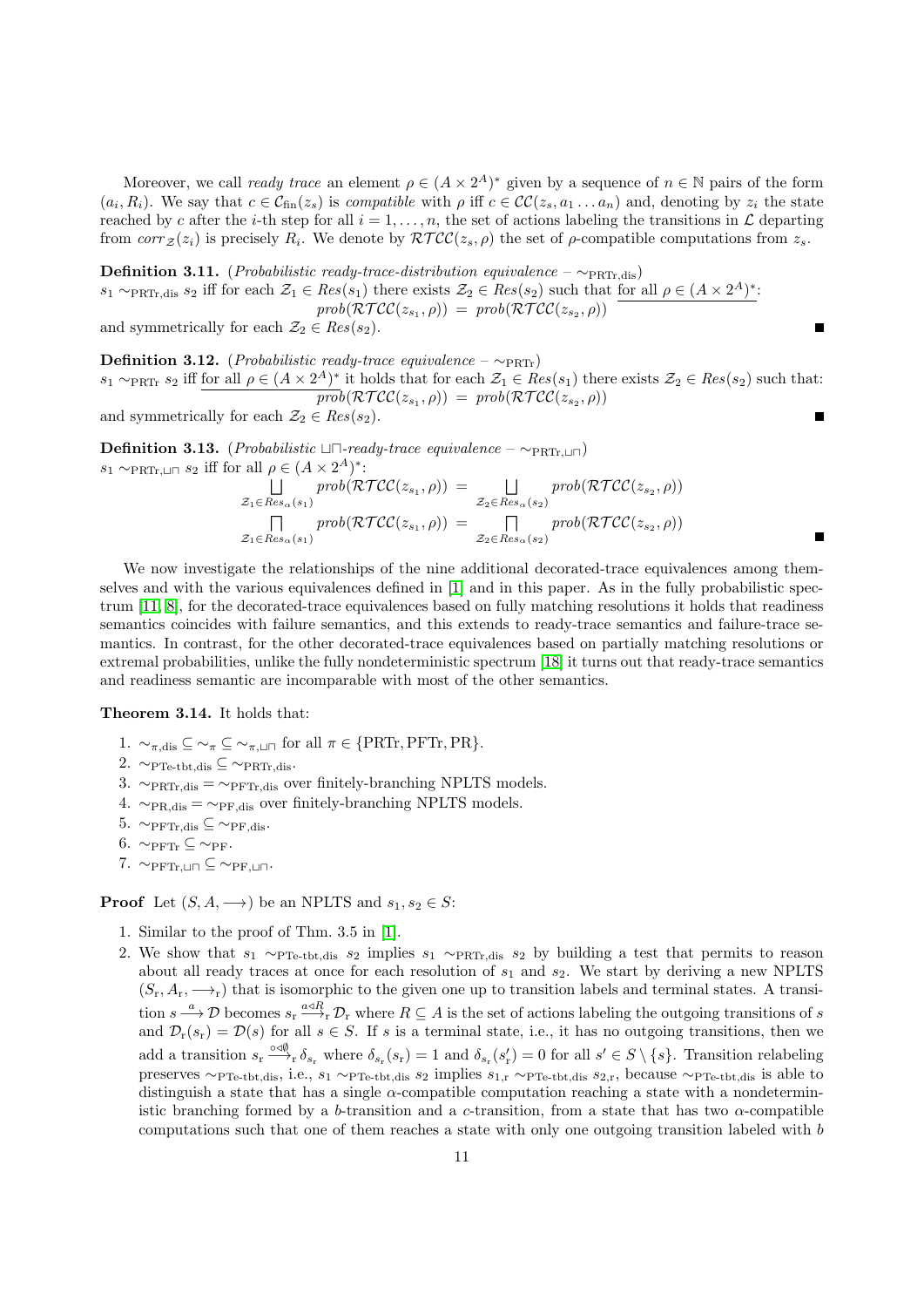and the other one reaches a state with only one outgoing transition labeled with  $c$  (e.g., use a test that has a single  $\alpha$ -compatible computation whose last step leads to a distribution whose support contains only a state with only one outgoing transition labeled with  $b$  that reaches success and a state with only one outgoing transition labeled with  $c$  that reaches success).

For each  $\alpha_r \in (A_r)^*$  and  $R \subseteq A$ , we build an NPT  $\mathcal{T}_{\alpha_r,R} = (O_{\alpha_r,R}, A_r, \longrightarrow_{\alpha_r,R})$  having a single  $\alpha_r$ -compatible computation that goes from the initial state  $o_{\alpha_r,R}$  to a state having a single transition to  $\omega$  labeled with (i)  $\circ \triangleleft \emptyset$  if  $R = \emptyset$  or (ii)  $\Box \triangleleft R$  if  $R \neq \emptyset$ . Since we compare individual states (like  $s_1$ ) and  $s_2$ ) rather than state distributions, the distinguishing power of  $\sim_{\text{PP}_\text{c-tbt,dis}}$  does not change if we additionally consider tests starting with a single  $\tau$ -transition that can initially evolve autonomously in any interaction system. We thus build a further NPT  $\mathcal{T} = (O, A_r, \rightarrow_{\mathcal{T}})$  that has an initial  $\tau$ -transition and then behaves as one of the tests  $\mathcal{T}_{\alpha_k,R}$ , i.e., its initial  $\tau$ -transition goes from the initial state o to a state distribution whose support is the set  $\{o_{\alpha_r,R} \mid \alpha_r \in (A_r)^* \land R \subseteq A\}$ , with the probability  $p_{\alpha_r,R}$ associated with  $o_{\alpha_r,R}$  being taken from the distribution whose values are of the form  $1/2^i$ ,  $i \in \mathbb{N}_{>0}$ . Note that  $\mathcal T$  is not finite state, but this affects only the initial step, whose only purpose is to internally select a specific ready trace.

After this step,  $\mathcal T$  interacts with the process under test. Let  $\rho \in (A \times 2^A)^*$  be a ready trace of the form  $(a_1, R_1) \dots (a_n, R_n)$ , where  $n \in \mathbb{N}$ . Given  $s \in S$ , consider the trace  $\alpha_{\rho, r} \in (A_r)^*$  of length  $n+1$  in which the first element is  $a_1 \triangleleft R$ , with  $R \subseteq A$  being the set of actions labeling the outgoing transitions of s, the subsequent elements are of the form  $a_i \triangleleft R_{i-1}$  for  $i = 2, ..., n$ , and the last element is (i)  $\circ \triangleleft \emptyset$ if  $R_n = \emptyset$  or (ii)  $\Box \triangleleft R_n$  if  $R_n \neq \emptyset$ . Then for all  $\mathcal{Z} \in Res(s)$  it holds that:

$$
prob(\mathcal{RTCC}(z_s,\rho)) = 0
$$

if there is no  $a_1 \ldots a_n$ -compatible computation from  $z_s$ , otherwise:  $prob(\mathcal{RTCC}(z_s, \rho)) = prob(\mathcal{SCC}(z_{s_r, o}, \alpha_{\rho, r}))/p_{\alpha'_{\rho, r}, R_n}$ 

where  $\alpha'_{\rho,r}$  is  $\alpha_{\rho,r}$  without its last element. Suppose that  $s_1 \sim_{\text{Pre-tbt,dis}} s_2$ , which implies that  $s_1$  and  $s_2$  have the same set R of actions labeling their outgoing transitions and  $s_{1,r} \sim_{\text{PTe-tbt,dis}} s_{2,r}$ . Then:

• For each  $\mathcal{Z}_1 \in Res(s_1)$  there exists  $\mathcal{Z}_2 \in Res(s_2)$  such that for all ready traces  $\rho = (a_1, R_1) \dots (a_n, R_n) \in (A \times 2^A)^*$  either:

$$
prob(\mathcal{RTCC}(z_{s_1}, \rho)) = 0 = prob(\mathcal{RTCC}(z_{s_2}, \rho))
$$

or:

$$
prob(\mathcal{RTCC}(z_{s_1}, \rho)) = prob(\mathcal{SCC}(z_{s_1, r, o}, \alpha_{\rho, r}))/p_{\alpha'_{\rho, r}, R_n} =
$$
  
= prob(\mathcal{SCC}(z\_{s\_2, r, o}, \alpha\_{\rho, r}))/p\_{\alpha'\_{\rho, r}, R\_n} = prob(\mathcal{RTCC}(z\_{s\_2}, \rho))

• Symmetrically for each  $\mathcal{Z}_2 \in Res(s_2)$ .

This means that  $s_1 \sim_{\text{PRTr},\text{dis}} s_2$ .

3. We preliminarily observe that for all  $s \in S$ ,  $\mathcal{Z} \in Res(s)$ ,  $n \in \mathbb{N}$ ,  $\alpha = a_1 \dots a_n \in A^*$ , and  $F_1, \dots, F_n$ ,  $R_1, \ldots, R_n \in 2^A$  it holds that:

$$
prob(\mathcal{FTCC}(z_s, (a_1, F_1) \dots (a_n, F_n))) =
$$
  
\n
$$
= \sum_{R'_1, \dots, R'_n \in 2^A} \sum_{s.t. R'_i \cap F_i = \emptyset \text{ for all } i=1, \dots, n} prob(\mathcal{RTCC}(z_s, (a_1, R'_1) \dots (a_n, R'_n)))
$$
  
\n
$$
prob(\mathcal{RTCC}(z_s, (a_1, R_1) \dots (a_n, R_n))) = prob(\mathcal{FTCC}(z_s, (a_1, \overline{R}_1) \dots (a_n, \overline{R}_n)))
$$
  
\n
$$
- \sum_{R'_1, \dots, R'_n \in 2^A} \sum_{s.t. R'_i \subseteq R_i \text{ for all } i=1, \dots, n} prob(\mathcal{RTCC}(z_s, (a_1, R'_1) \dots (a_n, R'_n)))
$$

where  $\overline{R}_i = A \setminus R_i$  for all  $i = 1, \ldots, n$ . Suppose that  $s_1 \sim_{\text{PRTr},\text{dis}} s_2$ . Then we immediately derive that:

- For each  $\mathcal{Z}_1 \in Res(s_1)$  there exists  $\mathcal{Z}_2 \in Res(s_2)$  such that for all  $(a_1, F_1) \dots (a_n, F_n) \in (A \times 2^A)^*$ :  $prob(\mathcal{FTCC}(z_{s_1}, (a_1, F_1) \dots (a_n, F_n)))$  =  $=\sum_{R'_1,...,R'_n\in 2^A \text{ s.t. } R'_i\cap F_i=\emptyset \text{ for all } i=1,...,n} \text{prob}(\mathcal{RTCC}(z_{s_1}, (a_1,R'_1)...(a_n,R'_n)))$  $=\sum_{R'_1,...,R'_n\in 2^A \text{ s.t. } R'_i\cap F_i=\emptyset \text{ for all } i=1,...,n} \mathit{prob}(\mathcal{RTCC}(z_{s_2}, (a_1,R'_1)\dots(a_n,R'_n)))$  $= prob(\mathcal{FTCC}(z_{s_2}, (a_1, F_1) \dots (a_n, F_n)))$
- Symmetrically for each  $\mathcal{Z}_2 \in Res(s_2)$ .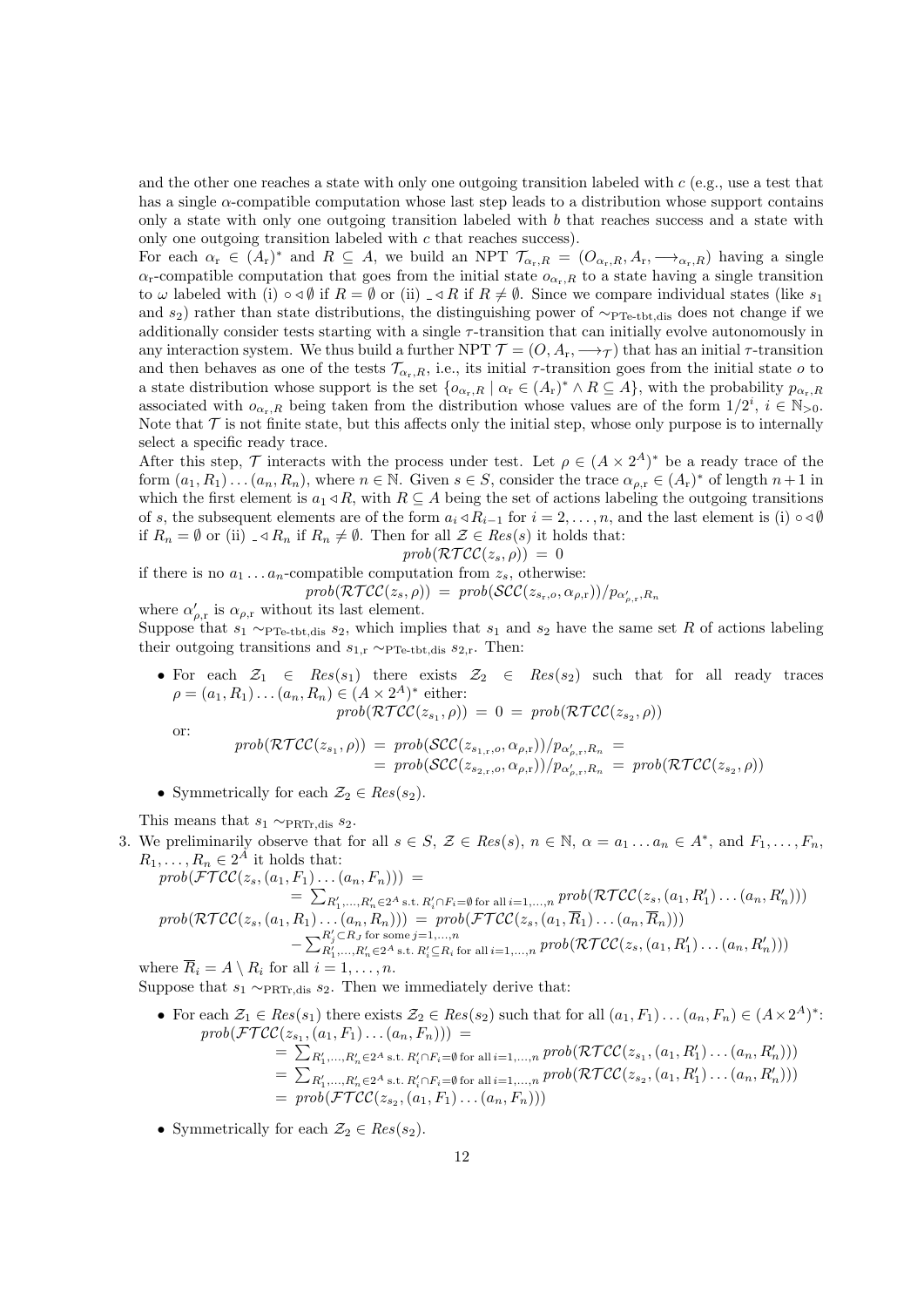This means that  $s_1 \sim_{\text{PFTr}}$  dis  $s_2$ .

Suppose now that  $s_1 \sim_{\text{PFTr,dis}} s_2$ . For each ready trace  $\rho \in (A \times 2^A)^*$  including at least one infinite ready set, it trivially holds that for all  $\mathcal{Z}_1 \in Res(s_1)$  and  $\mathcal{Z}_2 \in Res(s_2)$ :

 $prob(\mathcal{RTCC}(z_{s_1}, \rho)) = 0 = prob(\mathcal{RTCC}(z_{s_2}, \rho))$ 

whenever the considered NPLTS is finitely branching. Thus, in order to prove that  $s_1 \sim_{\text{PRTr,dis}} s_2$ , we can restrict ourselves to ready traces including only finite ready sets. Given an arbitrary  $\mathcal{Z}_1 \in Res(s_1)$ that is matched by some  $\mathcal{Z}_2 \in Res(s_2)$  according to  $\sim_{\text{PFTr,dis}}$ , we show that the matching holds also under  $\sim_{\text{PRTr,dis}}$  by proceeding by induction on the sum  $k \in \mathbb{N}$  of the cardinalities of the ready sets occurring in ready traces including only finite ready sets:

• Let  $k = 0$ , i.e., consider ready traces whose ready sets are all empty. Then for all  $\alpha = a_1 \dots a_n \in$ A<sup>∗</sup> :

$$
prob(\mathcal{RTCC}(z_{s_1}, (a_1, \emptyset) \dots (a_n, \emptyset))) = prob(\mathcal{FTCC}(z_{s_1}, (a_1, A) \dots (a_n, A)))
$$
  
= prob(\mathcal{FTCC}(z\_{s\_2}, (a\_1, A) \dots (a\_n, A)))  
= prob(\mathcal{RTCC}(z\_{s\_2}, (a\_1, \emptyset) \dots (a\_n, \emptyset)))

• Let  $k \in \mathbb{N}_{\geq 0}$  and suppose that the result holds for all ready traces for which the sum of the cardinalities of the ready sets is less than k. Then for all  $(a_1, R_1) \dots (a_n, R_n) \in (A \times 2^A)^*$  such that  $\sum_{1 \leq i \leq n} |R_i| = k$ :

$$
prob(\overline{RTCC}(z_{s_1}, (a_1, R_1) \dots (a_n, R_n))) = prob(\mathcal{FTCC}(z_{s_1}, (a_1, \overline{R}_1) \dots (a_n, \overline{R}_n)))
$$
  
\n
$$
- \sum_{R'_1, ..., R'_n \in 2^A}^{R'_j \subset R_J \text{ for some } j=1, ..., n} prob(\mathcal{FTCC}(z_{s_1}, (a_1, R'_1) \dots (a_n, R'_n)))
$$
  
\n
$$
= prob(\mathcal{FTCC}(z_{s_2}, (a_1, \overline{R}_1) \dots (a_n, \overline{R}_n)))
$$
  
\n
$$
- \sum_{R'_1, ..., R'_n \in 2^A}^{R'_j \subset R_J \text{ for some } j=1, ..., n} prob(\mathcal{RTCC}(z_{s_2}, (a_1, R'_1) \dots (a_n, R'_n)))
$$
  
\n
$$
= prob(\mathcal{RTCC}(z_{s_2}, (a_1, R_1) \dots (a_n, R_n)))
$$
  
\n
$$
= prob(\mathcal{RTCC}(z_{s_2}, (a_1, R_1) \dots (a_n, R_n)))
$$

A similar result holds also starting from an arbitrary  $\mathcal{Z}_2 \in Res(s_2)$  that is matched by some  $\mathcal{Z}_1 \in Res(s_1)$  according to ∼PFTr,dis. Therefore, we can conclude that  $s_1 \sim_{\text{PRTr,dis}} s_2$ .

4. We preliminarily observe that for all  $s \in S$ ,  $\mathcal{Z} \in Res(s)$ ,  $\alpha \in A^*$ , and  $F, R \in 2^A$  it holds that:  $prob(\mathcal{FCC}(z_s, (\alpha, F))) = \sum_{R' \in 2^A \text{ s.t. } R' \cap F = \emptyset} prob(\mathcal{RCC}(z_s, (\alpha, R')))$ 

 $prob(\mathcal{RCC}(z_s, (\alpha, R))) = prob(\mathcal{FCC}(z_s, (\alpha, A \setminus R))) - \sum_{R' \subset R} prob(\mathcal{RCC}(z_s, (\alpha, R')))$ Suppose that  $s_1 \sim_{PR, dis} s_2$ . Then we immediately derive that:

• For each 
$$
\mathcal{Z}_1 \in Res(s_1)
$$
 there exists  $\mathcal{Z}_2 \in Res(s_2)$  such that for all  $(\alpha, F) \in A^* \times 2^A$ :  $prob(\mathcal{FCC}(z_{s_1}, (\alpha, F))) = \sum_{R' \in 2^A \text{ s.t. } R' \cap F = \emptyset} prob(\mathcal{RCC}(z_{s_1}, (\alpha, R')))$  $= \sum_{R' \in 2^A \text{ s.t. } R' \cap F = \emptyset} prob(\mathcal{RCC}(z_{s_2}, (\alpha, R')))$  $= prob(\mathcal{FCC}(z_{s_2}, (\alpha, F)))$ 

• Symmetrically for each  $\mathcal{Z}_2 \in Res(s_2)$ .

This means that  $s_1 \sim_{\text{PF-dis}} s_2$ .

Suppose now that  $s_1 \sim_{PF, dis} s_2$ . For each ready pair  $(\alpha, R) \in A^* \times 2^A$  such that R is infinite, it trivially holds that for all  $\mathcal{Z}_1 \in Res(s_1)$  and  $\mathcal{Z}_2 \in Res(s_2)$ :

$$
prob(\mathcal{RCC}(z_{s_1},(\alpha,R))) = 0 = prob(\mathcal{RCC}(z_{s_2},(\alpha,R)))
$$

whenever the considered NPLTS is finitely branching. Thus, in order to prove that  $s_1 \sim_{PR, dis} s_2$ , we can restrict ourselves to ready pairs whose ready set is finite. Given an arbitrary  $\mathcal{Z}_1 \in Res(s_1)$  that is matched by some  $\mathcal{Z}_2 \in Res(s_2)$  according to  $\sim_{PF,dis}$ , we show that the matching holds also under  $\sim_{\text{PR-dis}}$  by proceeding by induction on the cardinality  $k \in \mathbb{N}$  of the ready set of ready pairs whose ready set is finite:

• Let 
$$
k = 0
$$
, i.e., consider ready pairs whose ready set is empty. Then for all  $\alpha \in A^*$ :  
\n
$$
prob(\mathcal{RCC}(z_{s_1}, (\alpha, \emptyset))) = prob(\mathcal{FCC}(z_{s_1}, (\alpha, A))) = prob(\mathcal{FCC}(z_{s_2}, (\alpha, A))) = prob(\mathcal{RCC}(z_{s_2}, (\alpha, \emptyset)))
$$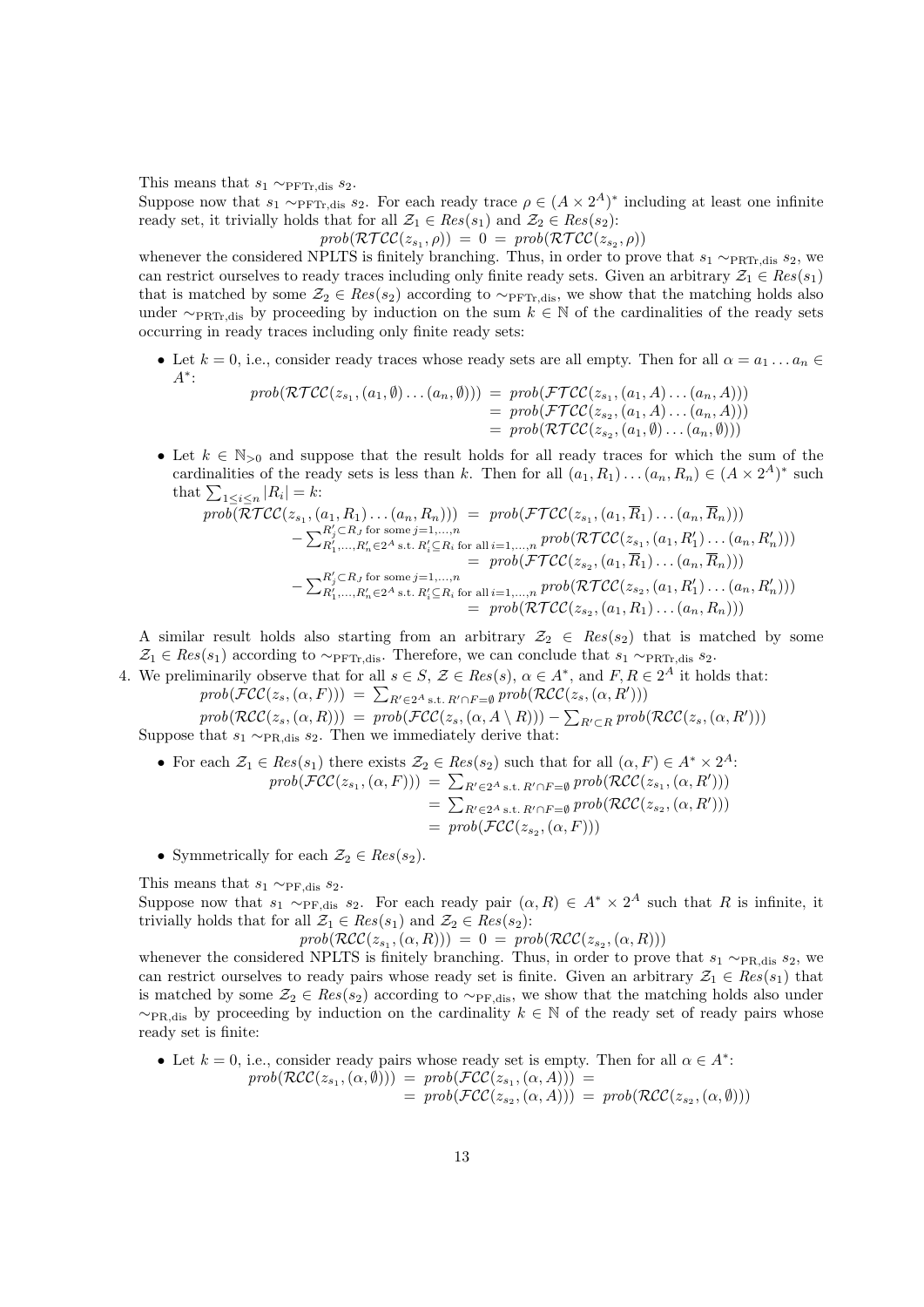• Let  $k \in \mathbb{N}_{\geq 0}$  and suppose that the result holds for all ready pairs whose ready set has cardinality less than k. Then for all  $(\alpha, R) \in A^* \times 2^A$  such that  $|R| = k$ :

$$
prob(\mathcal{RCC}(z_{s_1}, (\alpha, R))) = prob(\mathcal{FCC}(z_{s_1}, (\alpha, A \setminus R))) - \sum_{R' \subset R} prob(\mathcal{RCC}(z_{s_1}, (\alpha, R')))
$$
  
= prob(\mathcal{FCC}(z\_{s\_2}, (\alpha, A \setminus R))) - \sum\_{R' \subset R} prob(\mathcal{RCC}(z\_{s\_2}, (\alpha, R')))  
= prob(\mathcal{RCC}(z\_{s\_2}, (\alpha, R)))

A similar result holds also starting from an arbitrary  $\mathcal{Z}_2 \in Res(s_2)$  that is matched by some  $\mathcal{Z}_1 \in Res(s_1)$  according to  $\sim_{PF,dis}$ . Therefore, we can conclude that  $s_1 \sim_{PR,dis} s_2$ .

5. Suppose that  $s_1 \sim_{\text{PFTr,dis}} s_2$ . Then we immediately derive that:

- For each  $\mathcal{Z}_1 \in Res(s_1)$  there exists  $\mathcal{Z}_2 \in Res(s_2)$  such that for all  $(a_1 \dots a_n, F) \in A^* \times 2^A$ :  $prob(\mathcal{FCC}(z_{s_1}, (a_1 \ldots a_n, F))) = prob(\mathcal{FTCC}(z_{s_1}, (a_1, \emptyset) \ldots (a_{n-1}, \emptyset) (a_n, F)))$  $= prob(\mathcal{FTCC}(z_{s_2}, (a_1, \emptyset) \ldots (a_{n-1}, \emptyset)(a_n, F)))$  $= prob(\mathcal{FCC}(z_{s_2}, (a_1 \ldots a_n, F)))$
- Symmetrically for each  $\mathcal{Z}_2 \in Res(s_2)$ .

This means that  $s_1 \sim_{\text{PF,dis}} s_2$ .

6. Suppose that  $s_1 \sim_{\text{PFTr}} s_2$ . Then we immediately derive that for all  $(a_1 \ldots a_n, F) \in A^* \times 2^A$ .

- For each  $\mathcal{Z}_1 \in Res(s_1)$  there exists  $\mathcal{Z}_2 \in Res(s_2)$  such that:  $prob(\mathcal{FCC}(z_{s_1}, (a_1 \ldots a_n, F))) = prob(\mathcal{FTCC}(z_{s_1}, (a_1, \emptyset) \ldots (a_{n-1}, \emptyset) (a_n, F)))$  $= prob(\mathcal{FTCC}(z_{s_2}, (a_1, \emptyset) \ldots (a_{n-1}, \emptyset)(a_n, F)))$  $= prob(\mathcal{FCC}(z_{s_2}, (a_1 \ldots a_n, F)))$
- Symmetrically for each  $\mathcal{Z}_2 \in Res(s_2)$ .

This means that  $s_1 \sim_{\text{PF}} s_2$ .

7. Suppose that 
$$
s_1 \sim_{\text{PFT}_1, \sqcup \sqcap} s_2
$$
. Then we immediately derive that for all  $\varphi = (\alpha, F) \in A^* \times 2^A$ :  
\n
$$
\begin{aligned}\n\mathcal{L}_1 \in Res_{\alpha}(s_1) & \text{prob}(\mathcal{FCC}(z_{s_1}, \varphi)) = \bigsqcup_{\mathcal{Z}_1 \in Res_{\alpha}(s_1)} \text{prob}(\mathcal{FTCC}(z_{s_1}, (a_1, \emptyset) \dots (a_{n-1}, \emptyset)(a_n, F))) \\
&= \bigsqcup_{\mathcal{Z}_2 \in Res_{\alpha}(s_2)} \text{prob}(\mathcal{FTCC}(z_{s_2}, (a_1, \emptyset) \dots (a_{n-1}, \emptyset)(a_n, F))) \\
&= \bigsqcup_{\mathcal{Z}_2 \in Res_{\alpha}(s_2)} \text{prob}(\mathcal{FCC}(z_{s_2}, \varphi)) \\
\prod_{\mathcal{Z}_1 \in Res_{\alpha}(s_1)} \text{prob}(\mathcal{FCC}(z_{s_1}, \varphi)) = \prod_{\mathcal{Z}_1 \in Res_{\alpha}(s_1)} \text{prob}(\mathcal{FTCC}(z_{s_1}, (a_1, \emptyset) \dots (a_{n-1}, \emptyset)(a_n, F))) \\
&= \prod_{\mathcal{Z}_2 \in Res_{\alpha}(s_2)} \text{prob}(\mathcal{FTCC}(z_{s_2}, (a_1, \emptyset) \dots (a_{n-1}, \emptyset)(a_n, F))) \\
&= \prod_{\mathcal{Z}_2 \in Res_{\alpha}(s_2)} \text{prob}(\mathcal{FCC}(z_{s_2}, \varphi)) \\
\end{aligned}
$$

where  $a_1 \dots a_n = \alpha$ . This means that  $s_1 \sim_{\text{PF}, \sqcup \sqcap} s_2$ .

All the inclusions in Thm. [3.14](#page-10-0) are strict:

- Figures [3](#page-5-0) and [4](#page-5-1) respectively show that for all  $\pi \in \{PRTr, PFTr, PR\}$  it holds that  $\sim_{\pi,\text{dis}}$  is strictly finer than  $\sim_{\pi}$  and  $\sim_{\pi}$  is strictly finer than  $\sim_{\pi,\square}\cap$ .
- Figure [10](#page-8-0) shows that  $\sim_{\text{PTe-tbt,dis}}$  is strictly finer than  $\sim_{\text{PRTr,dis}}$ . It holds that  $s_1 \not\sim_{\text{PTe-tbt,dis}} s_2$  because ∼PTe-tbt,dis coincides with ∼PTe-∀∃ and the test in the considered figure distinguishes the two processes with respect to  $\sim_{\text{PTe-V}}$ . In contrast,  $s_1 \sim_{\text{PRTr,dis}} s_2$  because for each resolution of  $s_1$  (resp.  $s_2$ ) there exists a resolution of  $s_2$  (resp.  $s_1$ ) having precisely the same ready-trace distribution.
- Figure [13](#page-14-0) shows that  $\sim_{\text{PRTr,dis}}$  and  $\sim_{\text{PFTr,dis}}$  are strictly finer than  $\sim_{\text{PR,dis}}$  and  $\sim_{\text{PF,dis}}$ , respectively. It holds that  $s_1 \not\sim_{\text{PRTr},\text{dis}} s_2$  (and hence  $s_1 \not\sim_{\text{PFTr},\text{dis}} s_2$ ) because the ready-trace distribution of the leftmost maximal resolution of  $s_1$  in which the choice between b and d is resolved in favor of b is not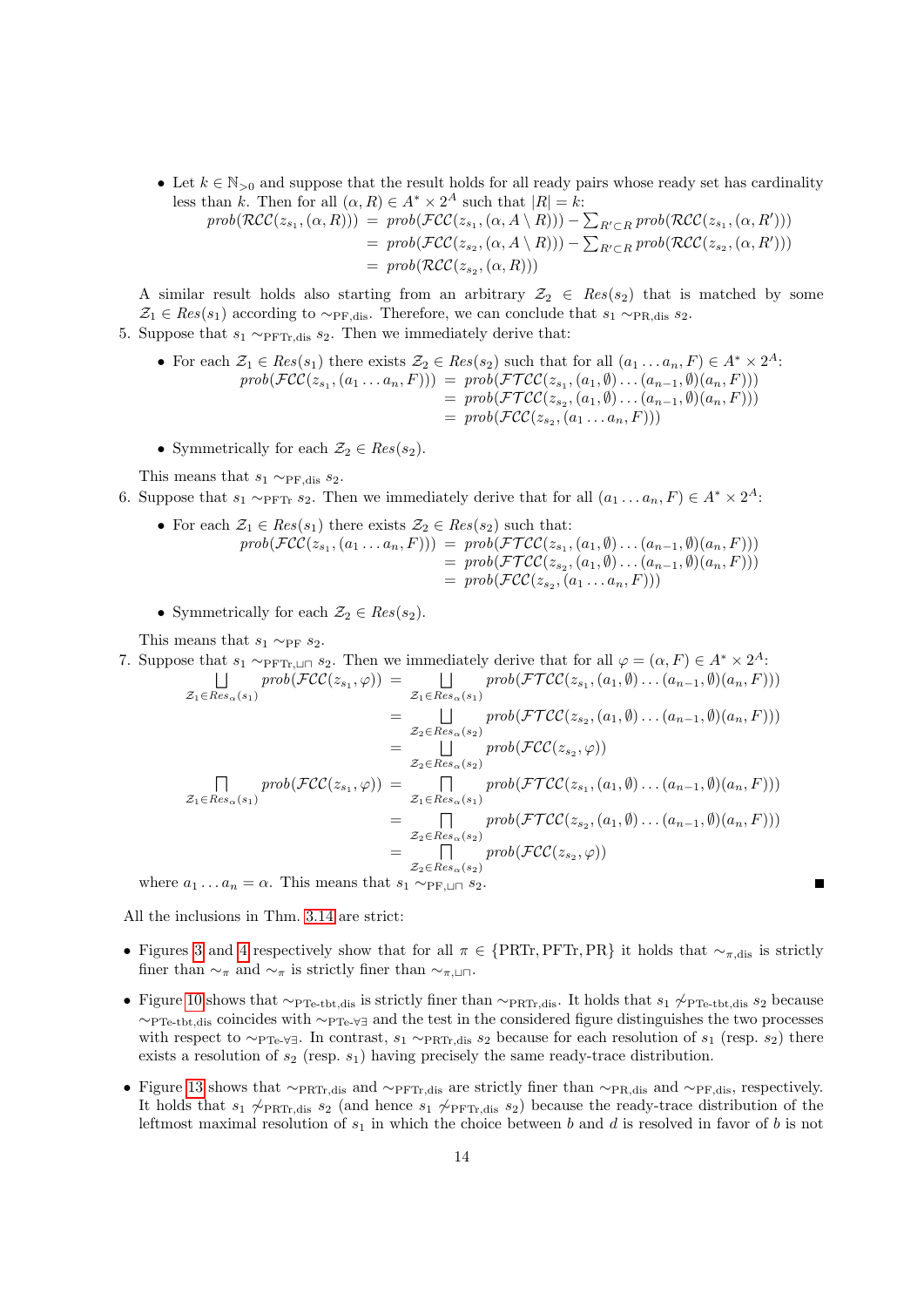

<span id="page-14-0"></span>Figure 13: Two NPLTS models distinguished by ∼PRTr,dis/∼PFTr,dis and identified by ∼PR,dis/∼PF,dis



<span id="page-14-1"></span>Figure 14: Two NPLTS models distinguished by  $\sim_{\text{PFTr}}/\sim_{\text{PFTr},\perp\parallel\Box}$  and identified by  $\sim_{\text{PF}}/\sim_{\text{PFTr},\perp\parallel\Box}$ 

matched by the ready-trace distribution of any of the resolutions of  $s_2$ . In contrast,  $s_1 \sim_{\text{PR-dis}} s_2$ (and hence  $s_1 \sim_{\text{PF-dis}} s_2$ ) because for each resolution of  $s_1$  (resp.  $s_2$ ) there exists a resolution of  $s_2$ (resp.  $s_1$ ) having precisely the same readiness distribution. In particular, the readiness distribution of the leftmost maximal resolution of  $s_1$  considered before is matched by the readiness distribution of the leftmost maximal resolution of  $s_2$  in which the choice between b and d is resolved as before, because when dealing with ready pairs instead of ready traces the probabilities of performing the two b-transitions in those resolutions can be summed up in the case of traces of length greater than 1. Likewise, the readiness distribution of the leftmost maximal resolution of  $s<sub>1</sub>$  in which the choice between b and d is resolved in favor of d is matched by the readiness distribution of the central maximal resolution of  $s_2$  in which the choice between b and d is resolved in the same way.

• Figure [14](#page-14-1) shows that ∼ $\sim_{\text{PFTr}}$  and ∼ $\sim_{\text{PFTr},\perp\Box\Box}$  are strictly finer than ∼ $\sim_{\text{PF}}$  and ∼ $\sim_{\text{PF},\perp\Box\Box}$ , respectively. It holds that  $s_1 \not\sim_{\text{PFTr},\perp \square} s_2$  (and hence  $s_1 \not\sim_{\text{PFTr}} s_2$ ) because  $s_1$  has a computation compatible with the failure trace  $(a, A \setminus \{b, c\})$   $(c, A \setminus \{e\})$   $(e, A)$  while  $s_2$  has no computation compatible with that failure trace. In contrast,  $s_1 \sim_{\text{PF}} s_2$  (and hence  $s_1 \sim_{\text{PF},\sqcup \sqcap} s_2$ ) because, given an arbitrary failure pair, for each resolution of  $s_1$  (resp.  $s_2$ ) there exists a resolution of  $s_2$  (resp.  $s_1$ ) having the same probability of performing a computation compatible with that failure pair.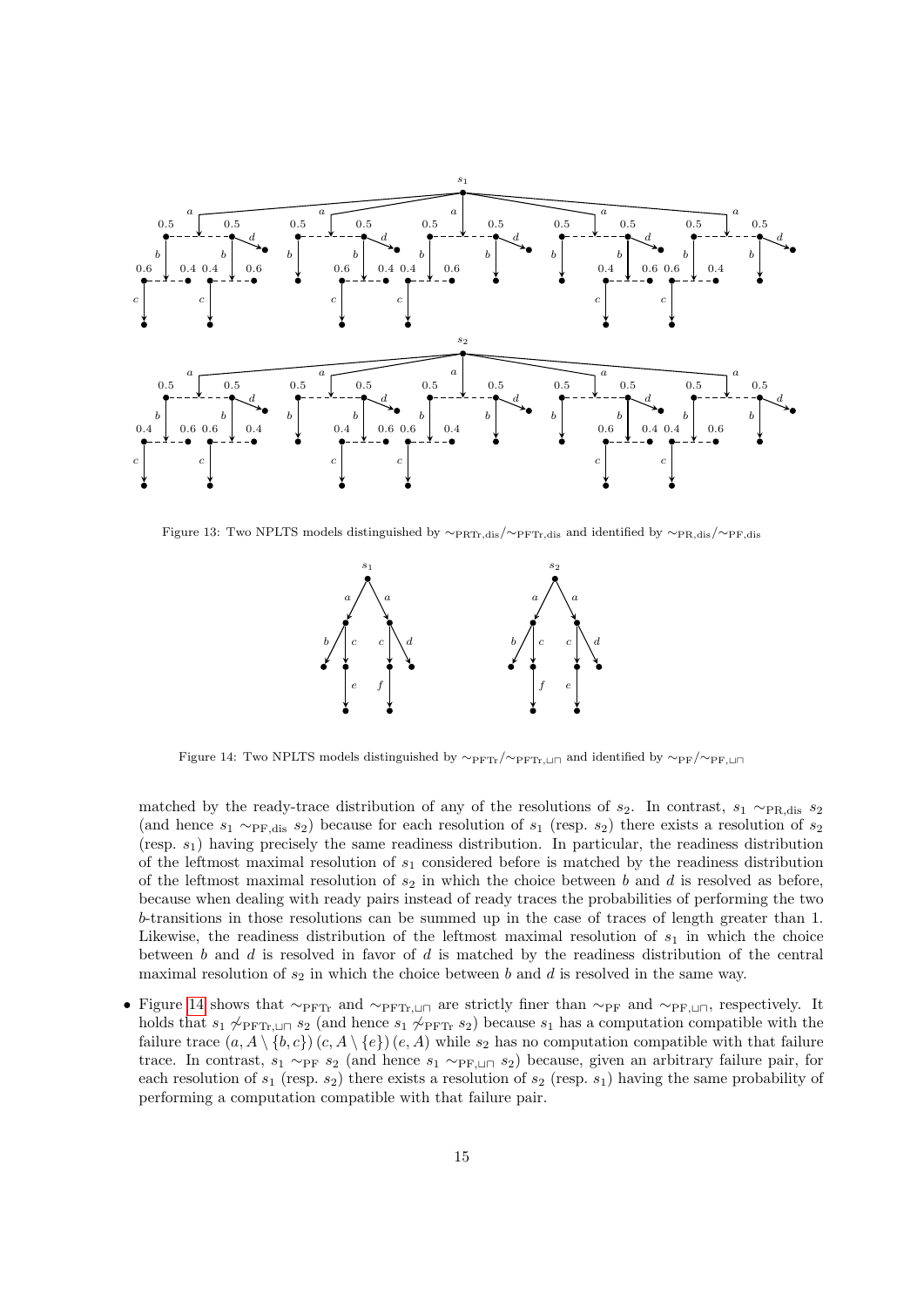

Figure 15: Two NPLTS models distinguished by  $\sim_{\text{PTr},\perp\parallel\Box}$  and identified by  $\sim_{\text{PRTr}}/\sim_{\text{PR}}$ 

<span id="page-15-0"></span>

<span id="page-15-1"></span>Figure 16: Two NPLTS models distinguished by ∼PRTr,tu/∼PR,tu and identified by ∼PCTr,dis/∼PFTr

#### Moreover:

- $~\sim_{PB}$  and  $~\sim_{PB,\perp}$  are incomparable with the nine decorated-trace equivalences introduced in this section. Indeed, in Fig. [7](#page-7-0) it holds that  $s_1 \sim_{PB} s_2$  (and hence  $s_1 \sim_{PB,\Box\Box} s_2$ ) – as can be seen by taking the equivalence relation that pairs states having equally labeled transitions leading to the same distribution –  $s_1 \not\sim_{\text{PRTr},\sqcup \sqcap} s_2$  (and hence  $s_1 \not\sim_{\text{PRTr}} s_2$  and  $s_1 \not\sim_{\text{PRTr},\text{dis}} s_2$ ) – due to the ready trace  $(a, \{b\})$   $(b, \{c\})$   $(c, \emptyset)$  having maximum probability 0.68 in the first process and 0.61 in the second process – s<sub>1</sub>  $\sim$ <sub>PR</sub>, $\ln$  s<sub>2</sub> (and hence s<sub>1</sub>  $\sim$ <sub>PR</sub> s<sub>2</sub> and s<sub>1</sub>  $\sim$ <sub>PR</sub>,d<sub>is</sub> s<sub>2</sub>) – due to the ready pair (a b c, ∅) having maximum probability 0.68 in the first process and 0.61 in the second process – and  $s_1 \not\sim_{\text{PFTr}, \perp \sqcup \sqcap} s_2$  (and hence  $s_1 \not\sim_{\text{PFTr}} s_2$  and  $s_1 \not\sim_{\text{PFTr,dis}} s_2$ ) – due to the failure trace  $(a, A \setminus \{b\}) (b, A \setminus \{c\}) (c, A)$  having maximum probability 0.68 in the first process and 0.61 in the second process. In contrast, in Fig. [8](#page-7-1) it holds that  $s_1 \not\sim_{PB,\sqcup \sqcap} s_2$  (and hence  $s_1 \not\sim_{PB} s_2$ ) – as the leftmost state with outgoing b-transitions reachable from  $s_2$  is not  $\Box \Box$ -bisimilar to the two states with outgoing b-transitions reachable from  $s_1$  – and  $s_1 \sim_{\text{PPTe-tbt,dis}} s_2$  (and hence  $s_1$  and  $s_2$  are also identified by the nine decorated-trace equivalences).
- $\sim$ PTe-tu is incomparable with the nine decorated-trace equivalences introduced in this section. In-deed, in Fig. [4](#page-5-1) it holds that  $s_1 \sim_{\text{PTe-LI}} s_2$ ,  $s_1 \not\sim_{\text{PRTr}} s_2$  (and hence  $s_1 \not\sim_{\text{PRTr,dis}} s_1 \not\sim_{\text{PR}} s_2$  (and hence  $s_1 \not\sim_{\text{PR-dis}}$ , and  $s_1 \not\sim_{\text{PFTr}} s_2$  (and hence  $s_1 \not\sim_{\text{PFTr-dis}}$ ). In contrast, in Fig. [10](#page-8-0) it holds that  $s_1 \not\sim_{\text{PTe-}\sqcup \sqcap} s_2$  and  $s_1 \sim_{\text{PRTr,dis}} s_2$  (and hence  $s_1 \sim_{\text{PR,dis}} s_2$ ,  $s_1 \sim_{\text{PTTr,dis}} s_2$ ,  $s_1 \sim_{\text{PRTr}} s_2$ ,  $s_1 \sim_{\text{PR}} s_2$ , and  $s_1 \sim_{\text{PFTr}} s_2$ ). Likewise, in Fig. [9](#page-7-2) it holds that  $s_1 \sim_{\text{PTe-II}} s_2$  – as there is no test that results in an interaction system having a maximal resolution with differently labeled successful computations of the same length and hence no possibility of summing up their success probabilities – s<sub>1</sub>  $\sqrt{\text{PRTr}}$ ,  $\Box$  n s<sub>2</sub> – due to the ready trace  $(a, \{b\}) (b, \emptyset)$  whose maximum probability is 0.24 in the first process and 0.21 in the second process –  $s_1 \not\sim_{PR,\sqcup \sqcap} s_2$  – due to the ready pair  $(a, b, \emptyset)$  whose maximum probability is 0.24 in the first process and 0.21 in the second process – and  $s_1 \not\sim_{\text{PFTr},\sqcup \sqcap} s_2$  – due to the failure trace  $(a, A \setminus \{b\}) (b, A)$  whose maximum probability is 0.24 in the first process and 0.21 in the second process. In contrast, in Fig. [3](#page-5-0) it holds that  $s_1 \not\sim_{\text{PTe-II}} s_2$ ,  $s_1 \sim_{\text{PRTr},\perp \sqcap} s_2$ ,  $s_1 \sim_{\text{PR},\perp \sqcap} s_2$ , and  $s_1 \sim_{\text{PFTr},\perp \sqcap} s_2$ .
- $\sim_{\text{PRTr}}, \sim_{\text{PRTr},\sqcup\sqcap}$ , and  $\sim_{\text{PR},\sqcup\sqcap}$  are incomparable with  $\sim_{\text{PCTr},\text{dis}}, \sim_{\text{PTr},\text{dis}}, \sim_{\text{PFTr}}, \sim_{\text{PF}}, \sim_{\text{PPr}-\text{tot}},$  $\sim$ PCTr,  $\sim$ PTr,  $\sim$ PFTr,⊔ $\sim$ PT $_{\rm F, \perp}$ ,  $\sim$ PTe-tbt,⊔ $\sim$ ,  $\sim$ PCTr,⊔ $\sim$ , and  $\sim$ PTr, $\perp$  $\sim$ . Indeed, in Fig. [15](#page-15-0) it holds that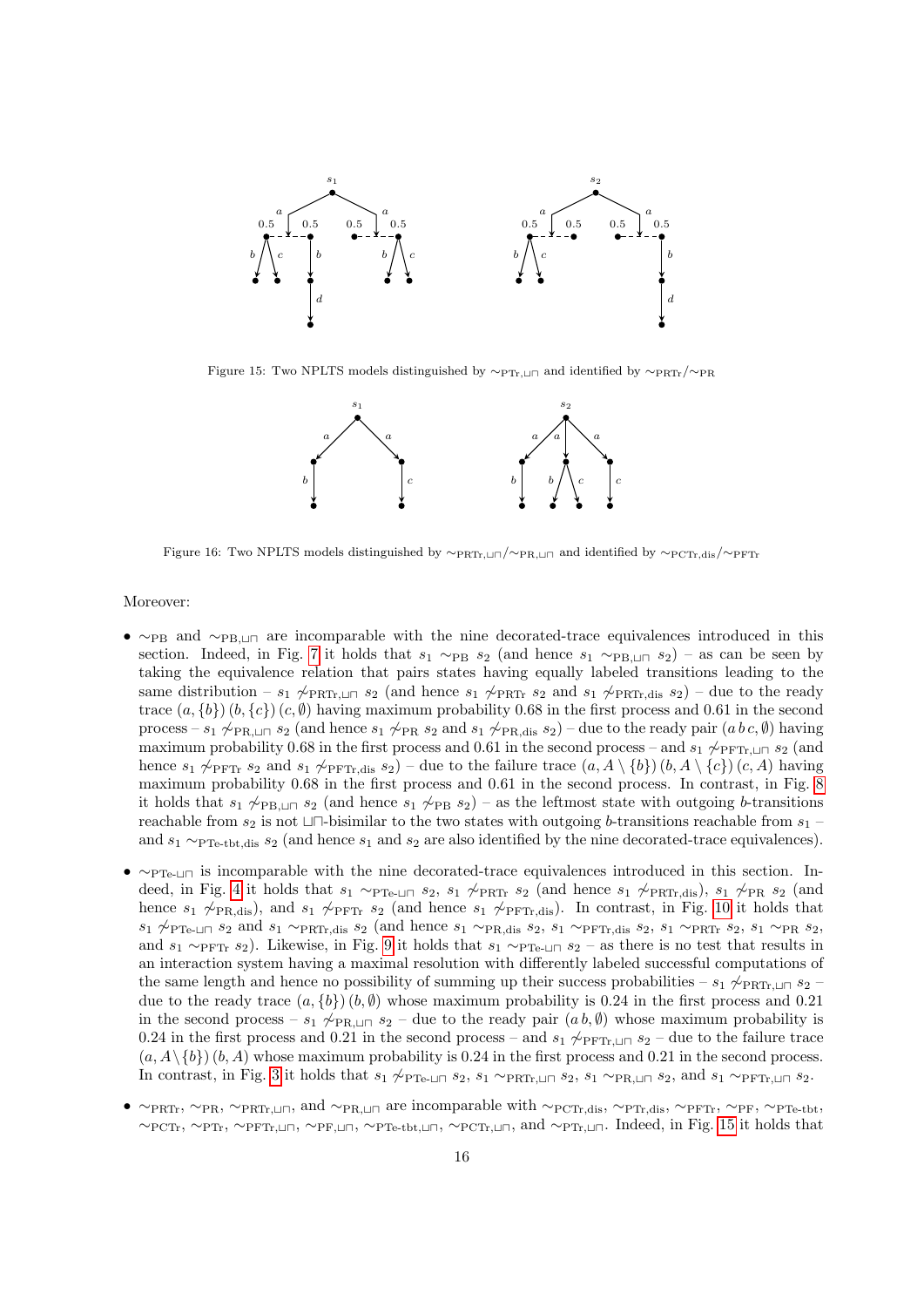

<span id="page-16-0"></span>Figure 17: Two NPLTS models distinguished by  $\sim_{PR} / \sim_{PR, \perp}$  and identified by  $\sim_{PRTr}/\sim_{PRTr, \perp}$ 

 $s_1 \sim_{\text{PRTr}} s_2$  (and hence  $s_1 \sim_{\text{PRTr},\sqcup \sqcap} s_2$ ),  $s_1 \sim_{\text{PR}} s_2$  (and hence  $s_1 \sim_{\text{PR},\sqcup \sqcap} s_2$ ), and  $s_1 \not\sim_{\text{PTr},\sqcup \sqcap} s_2$ (and hence  $s_1 \not\sim_{\text{PCTr},\sqcup \sqcap} s_2$ ,  $s_1 \not\sim_{\text{PTe-tbt},\sqcup \sqcap} s_2$ ,  $s_1 \not\sim_{\text{PFTr},\sqcup \sqcap} s_2$ ,  $s_1 \not\sim_{\text{PCTr}} s_1$ ,  $\not\sim_{\text{PCTr}} s_2$ ,  $s_1 \not\sim_{\text{PCTr}} s_2$ ,  $s_1 \not\sim_{\text{PTe-tbt}} s_2$ ,  $s_1 \not\sim_{\text{PFT}} s_2$ ,  $s_1 \not\sim_{\text{PTr},\text{dis}} s_2$ , and  $s_1 \not\sim_{\text{PCTr},\text{dis}} s_2$ ) – due to the trace a b having maximum probability 1 in the first process and 0.5 in the second process. In contrast, in Fig. [16](#page-15-1) it holds that  $s_1 \not\sim_{\text{PRTr},\perp \sqcap} s_2$  (and hence  $s_1 \not\sim_{\text{PRTr}} s_2$ ),  $s_1 \not\sim_{\text{PRTr},\perp \sqcap} s_2$  (and hence  $s_1 \not\sim_{\text{PRT}} s_2$ ),  $s_1 \sim_{\text{PCTr},\text{dis}} s_2$ (and hence  $s_1 \sim_{\text{PTr,dis}} s_2$ ), and  $s_1 \sim_{\text{PFTr}} s_2$  (and hence  $s_1 \sim_{\text{PF}} s_2$ ,  $s_1 \sim_{\text{PTe-tbt}} s_2$ ,  $s_1 \sim_{\text{PCTr}} s_2$ ,  $s_1 \sim_{\text{PTr}} s_2$ ,  $s_1 \sim_{\text{PFTr},\sqcup \sqcap} s_2$ ,  $s_1 \sim_{\text{FP}} s_2$ ,  $s_1 \sim_{\text{TP-}tbt,\sqcup \sqcap} s_2$ ,  $s_1 \sim_{\text{PCTr},\sqcup \sqcap} s_2$ , and  $s_1 \sim_{\text{PTr},\sqcup \sqcap} s_2$ ).

- $\sim_{\text{PRTr}}$  and  $\sim_{\text{PRTr},\sqcup \sqcap}$  are incomparable with  $\sim_{\text{PR}}$  and  $\sim_{\text{PR},\sqcup \sqcap}$ . Indeed, in Fig. [17](#page-16-0) it holds that  $s_1 \sim_{\text{PRTr}} s_2$  (and hence  $s_1 \sim_{\text{PRTr},\sqcup \sqcap} s_2$ ) and  $s_1 \not\sim_{\text{PR},\sqcup \sqcap} s_2$  (and hence  $s_1 \not\sim_{\text{PR}} s_2$ ) – due to the ready pair  $(a b f, \emptyset)$  having maximum probability 1 in the first process and 0.5 in the second process. In contrast, in Fig. [14](#page-14-1) it holds that  $s_1 \not\sim_{\text{PRTr},\sqcup \sqcap} s_2$  (and hence  $s_1 \not\sim_{\text{PRTr}} s_2$ ) – due to the ready trace  $(a, {b, c}) (c, {e}) (e, \emptyset)$  having maximum probability 1 in the first process and 0 in the second process – and  $s_1 \sim_{PR} s_2$  (and hence  $s_1 \sim_{PR,\sqcup \sqcap} s_2$ ).
- ∼PFTr and ∼PFTr, und are incomparable with ∼PCTr, dis and ∼PTr, dis, because in Fig. [3](#page-5-0) it holds that  $s_1 \sim_{\text{PFTr}} s_2$  (and hence  $s_1 \sim_{\text{PFTr},\perp} s_2$ ) and  $s_1 \not\sim_{\text{PTTr},\text{dis}} s_2$  (and hence  $s_1 \not\sim_{\text{PCTr},\text{dis}} s_2$ ), while in Fig. [5](#page-6-0) it holds that  $s_1 \not\sim_{\text{PFTr},\perp\sqcap} s_2$  (and hence  $s_1 \not\sim_{\text{PFTr}} s_2$ ) and  $s_1 \sim_{\text{PCTr},\text{dis}} s_2$  (and hence  $s_1 \sim_{\text{PTr},\text{dis}} s_2$ ).
- $\sim_{\text{PFTr},\perp}$  is incomparable with  $\sim_{\text{PCTr}}$  and  $\sim_{\text{PTr}}$ , because in Fig. [4](#page-5-1) it holds that  $s_1 \sim_{\text{PFTr},\perp} s_2$  and  $s_1 \not\sim_{\text{PTr}} s_2$  (and hence  $s_1 \not\sim_{\text{PCTr}} s_2$ ), while in Fig. [5](#page-6-0) it holds that  $s_1 \not\sim_{\text{PFTr},\perp} s_2$  and  $s_1 \sim_{\text{PCTr}} s_2$  (and hence  $s_1 \sim_{\text{PTr}} s_2$ ).
- $\sim$ PFTr,u⊓ is incomparable with ∼PF and ∼PT<sub>e-tbt</sub> too. Indeed, in Fig. [4](#page-5-1) it holds that  $s_1 \sim_{\text{PFTr},\perp} s_2$ and s<sub>1</sub>  $\sim$ PTe-tbt s<sub>2</sub> (and hence s<sub>1</sub>  $\sim$ PF s<sub>2</sub>). In contrast, in Fig. [14](#page-14-1) it holds that s<sub>1</sub>  $\sim$ PFTr,⊔ $\sqcap$  s<sub>2</sub> and s<sub>1</sub> ∼<sub>PF</sub> s<sub>2</sub>. Likewise, in Fig. [11](#page-8-1) it holds that s<sub>1</sub>  $\varphi$ <sub>PFTr, ∟ $\Box$  s<sub>2</sub> and s<sub>1</sub> ∼<sub>PTe-tbt</sub> s<sub>2</sub>.</sub>

# 3.3. Simulation, Completed-Simulation, Failure-Simulation, and Ready-Simulation Equivalences

The variant of bisimulation equivalence in which only one direction is considered is called simulation preorder, which is a refinement of trace inclusion. Simulation equivalence is defined as the kernel of simulation preorder. In the probabilistic setting, simulation equivalence was defined by means of weight functions in [\[10\]](#page-27-9). Here we shall follow an alternative characterization introduced in [\[5\]](#page-27-10), which relies on preorders as well as on closed sets. Given an NPLTS  $(S, A, \longrightarrow)$ , a relation S over S, and  $S' \subseteq S$ , we say that S' is an S-closed set iff  $S(S') = \{s'' \in S \mid \exists s' \in S'. (s', s'') \in S\}$  is contained in S'. Notice that, if S is an equivalence relation, then an S-closed set is a group of equivalence classes.

# **Definition 3.15.** (*Probabilistic set-distribution similarity* –  $\sim$ <sub>PS,dis</sub> – [\[15\]](#page-28-4))

 $s_1 \sim_{PS,dis} s_2$  iff  $s_1 \subseteq_{PS,dis} s_2$  and  $s_2 \subseteq_{PS,dis} s_1$ , where  $\subseteq_{PS,dis}$  is the largest probabilistic set-distribution simulation. A preorder S over S is a probabilistic set-distribution simulation iff, whenever  $(s_1, s_2) \in S$ , then for each  $s_1 \stackrel{a}{\longrightarrow} \mathcal{D}_1$  there exists  $s_2 \stackrel{a}{\longrightarrow} \mathcal{D}_2$  such that for all S-closed  $S' \subseteq S$  it holds that  $\mathcal{D}_1(S') \leq \mathcal{D}_2(S')$ .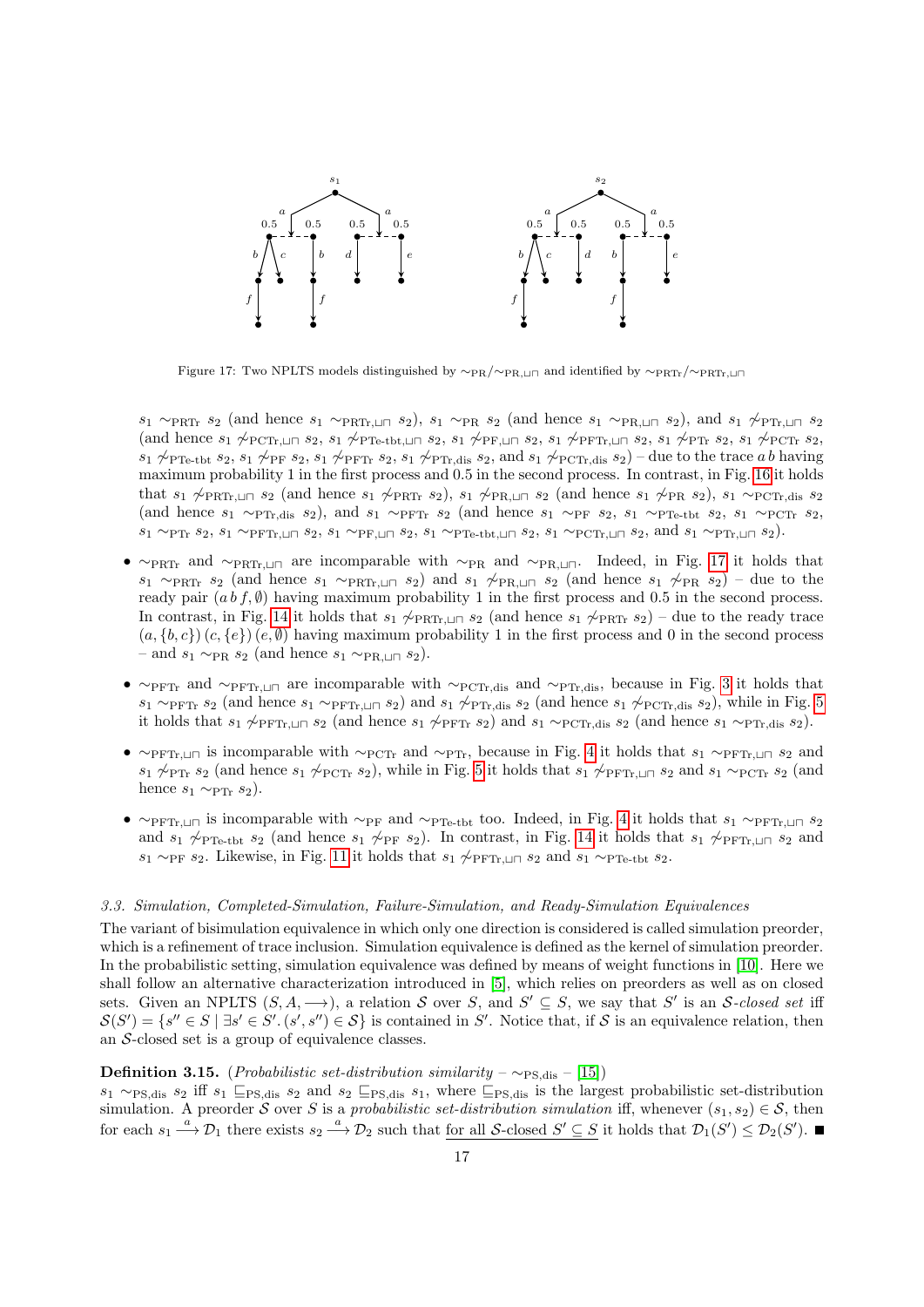#### Definition 3.16. (*Probabilistic similarity –*  $~\sim_{\text{PS}}$  – [\[17\]](#page-28-5))

 $s_1 \sim_{PS} s_2$  iff  $s_1 \subseteq_{PS} s_2$  and  $s_2 \subseteq_{PS} s_1$ , where  $\subseteq_{PS}$  is the largest probabilistic simulation. A preorder S over S is a probabilistic simulation iff, whenever  $(s_1, s_2) \in S$ , then for all S-closed  $S' \subseteq S$  it holds that for each  $s_1 \stackrel{a}{\longrightarrow} \mathcal{D}_1$  there exists  $s_2 \stackrel{a}{\longrightarrow} \mathcal{D}_2$  such that  $\mathcal{D}_1(S') \leq \mathcal{D}_2(S')$ . П

# **Definition 3.17.** (*Probabilistic*  $\sqcup$ -similarity – ∼<sub>PS, $\sqcup$ </sub>)

 $s_1 \sim_{PS,\sqcup} s_2$  iff  $s_1 \sqsubseteq_{PS,\sqcup} s_2$  and  $s_2 \sqsubseteq_{PS,\sqcup} s_1$ , where  $\sqsubseteq_{PS,\sqcup}$  is the largest probabilistic  $\sqcup$ -simulation. A preorder S over S is a probabilistic  $\sqcup$ -simulation iff, whenever  $(s_1, s_2) \in S$ , then for all S-closed  $S' \subseteq S$  and  $a \in A$  it holds that  $s_1 \stackrel{a}{\longrightarrow}$  implies  $s_2 \stackrel{a}{\longrightarrow}$  and:

$$
\bigcup_{s_1 \stackrel{a}{\longrightarrow} \mathcal{D}_1} \mathcal{D}_1(S') \leq \bigcup_{s_2 \stackrel{a}{\longrightarrow} \mathcal{D}_2} \mathcal{D}_2(S')
$$

Similar to trace semantics, a number of variants of simulation semantics can be defined in which the sets of actions that can be refused or accepted by states are also considered. Given  $s \in S$ , in the following we let  $init(s) = \{a \in A \mid s \stackrel{a}{\longrightarrow}\}.$  Observing that  $init(s_1) \subseteq init(s_2)$  whenever  $s_1$  and  $s_2$  are related by a simulation semantics, the additional constraints are the following, where the names of the obtained variants are reported in parentheses:

- $init(s_1) = \emptyset \Longrightarrow init(s_2) = \emptyset$ , for completed simulation ( $\sim$  pcs,  $\sim$  pcs,  $\sim$  pcs, $\sim$  hcs.
- $init(s_1) \cap F = \emptyset \implies init(s_2) \cap F = \emptyset$  for all  $F \in 2^A$ , for *failure simulation* ( $\sim_{PFS, dis}, \sim_{PFS, \sqcup} P$ .
- init(s<sub>1</sub>) = init(s<sub>2</sub>), for ready simulation ( $\sim_{\text{PRS}}$ ,  $\sim_{\text{PRS}}$ ,  $\sim_{\text{PRS},1}$ ).

Of the variants mentioned above, only ∼PFS,dis has appeared in the literature of nondeterministic and probabilistic processes [\[3,](#page-27-11) [2\]](#page-27-12).

We now investigate the relationships of the twelve simulation-based equivalences among themselves and with the various equivalences defined in [\[1\]](#page-27-0) and in this paper. First of all, it turns out that every simulationbased equivalence relying on partially matching transitions coincides with the corresponding simulationbased equivalence relying on extremal probabilities. Moreover, ready-simulation semantics coincides with failure-simulation semantics, but the various simulation-based semantics do not collapse to bisimulation semantics as in the case of fully probabilistic processes [\[10\]](#page-27-9). Each of the simulation-based equivalences relying on fully matching transitions is comprised between bisimilarity and the corresponding trace equivalence, as in the fully nondeterministic spectrum [\[18\]](#page-28-0). In contrast, the simulation-based equivalences relying on partially matching transitions or extremal probabilities are incomparable with most of the other equivalences.

<span id="page-17-0"></span>Theorem 3.18. It holds that:

- 1.  $\sim_{\pi,\text{dis}} \subseteq \sim_{\pi} = \sim_{\pi,\sqcup}$  for all  $\pi \in \{PS,PCS,PRS\}$  over image-finite NPLTS models.
- 2.  $\sim_{PB,\sigma'} \subseteq \sim_{PRS,\sigma} \cong \sim_{PFS,\sigma} \subseteq \sim_{PS,\sigma} \subseteq \sim_{PS,\sigma}$  for all  $\sigma \in \{\text{dis}, \varepsilon, \sqcup\}$  and  $\sigma' \in \{\text{dis}, \varepsilon, \sqcup\sqcap\}$  related to  $\sigma$ .
- 3.  $∼$ PS,dis ⊆  $∼$ PTr,dis.
- 4.  $∼$ PCS,dis ⊆  $∼$ PCTr,dis.
- 5.  $∼$ PRS,dis ⊆  $∼$ PTe-tbt,dis.

**Proof** Let  $(S, A, \longrightarrow)$  be an NPLTS and  $s_1, s_2 \in S$ :

1. The proof of the fact that  $\sim_{\pi,\text{dis}} \subseteq \sim_{\pi} \subseteq \sim_{\pi,\sqcup}$  for all  $\pi \in \{PS,PCS,PRS\}$  is similar to the proof of Thm. 6.5(1) in [\[1\]](#page-27-0). Moreover, it holds that  $\sim_{\pi,\square} \subseteq \sim_{\pi}$  (and hence  $\sim_{\pi} = \sim_{\pi,\square}$ ) when the NPLTS is image finite. In fact, supposing that  $s_1 \sim_{\pi,\square} s_2$ , given a  $\sim_{\pi,\square}$ -closed set  $S' \subseteq S$  image finiteness guarantees that the following two sets:

$$
\bigcup_{s_1 \stackrel{a}{\longrightarrow} \mathcal{D}_1} \{ \mathcal{D}_1(S') \} \quad \text{and} \quad \bigcup_{s_2 \stackrel{a}{\longrightarrow} \mathcal{D}_2} \{ \mathcal{D}_2(S') \}
$$

are finite. In turn, the finiteness of those two sets ensures that their suprema respectively belong to the two sets themselves. As a consequence, starting from: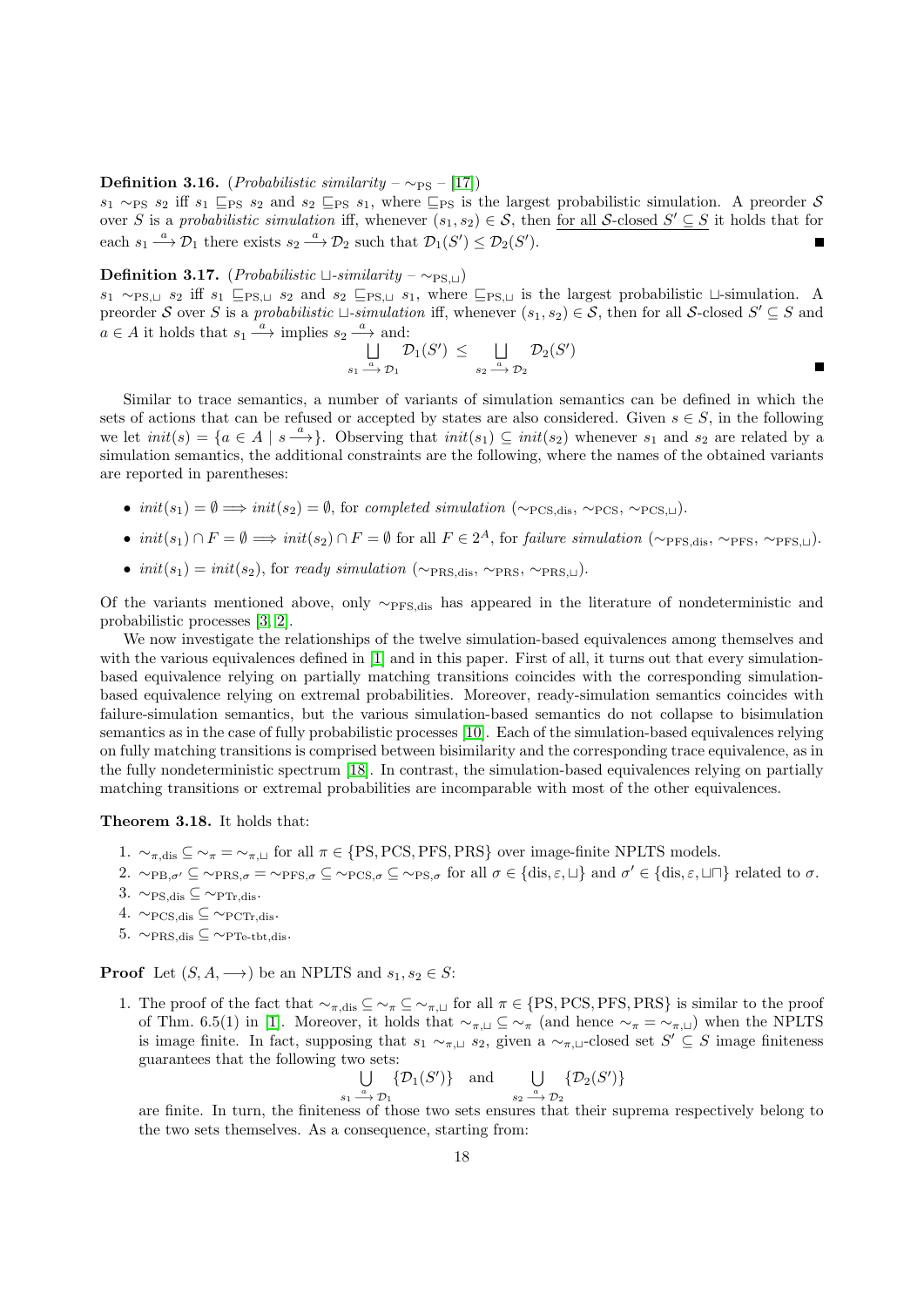$$
\bigcup_{s_1 \stackrel{a}{\longrightarrow} \mathcal{D}_1} \mathcal{D}_1(S') \le \bigcup_{s_2 \stackrel{a}{\longrightarrow} \mathcal{D}_2} \mathcal{D}_2(S')
$$

when both  $s_1$  and  $s_2$  have at least one outgoing a-transition, it holds that for each  $s_1 \stackrel{a}{\longrightarrow} \mathcal{D}'_1$  there exists  $s_2 \stackrel{a}{\longrightarrow} \mathcal{D}'_2$  such that  $\mathcal{D}'_1(S') \leq \mathcal{D}'_2(S')$  because we can take  $\mathcal{D}'_2$  such that  $\mathcal{D}'_2(S') = \bigsqcup_{s_2 \stackrel{a}{\longrightarrow} \mathcal{D}_2} \mathcal{D}_2(S')$ . This means that  $s_1 \sim_{\pi} s_2$ .

- 2. The fact that  $\sim_{\text{PB},\sigma'} \subseteq \sim_{\text{PRS},\sigma} \subseteq \sim_{\text{PFS},\sigma} \subseteq \sim_{\text{PS},\sigma} \subseteq \sim_{\text{PS},\sigma}$  for all  $\sigma \in \{\text{dis},\varepsilon,\sqcup\}$  and  $\sigma' \in \{\text{dis},\varepsilon,\sqcup\sqcap\}$ related to  $\sigma$  is a straightforward consequence of the definition of the various equivalences. Moreover, it holds that  $\sim_{\text{PFS},\sigma} \subseteq \sim_{\text{PRS},\sigma}$  (and hence  $\sim_{\text{PRS},\sigma} = \sim_{\text{PFS},\sigma}$ ). In fact, supposing that  $s_1$  and  $s_2$  are related by a simulation semantics so that  $init(s_1) \subseteq init(s_2)$ , if  $init(s_1) \neq init(s_2)$  because of some  $a \in A$ such that  $a \notin init(s_1)$  and  $a \in init(s_2)$  – which means that  $s_1 \not\sim_{\text{PRS}, \sigma} s_2$  – then  $init(s_1) \cap \{a\} = \emptyset$  but  $init(s_2) \cap \{a\} \neq \emptyset$  – which means that  $s_1 \not\sim_{PFS,\sigma} s_2$ .
- 3. We show that  $s_1 \subseteq_{PS, \text{dis}} s_2 \implies s_1 \subseteq_{PTr, \text{dis}} s_2$  from which the result will follow, where  $s_1 \subseteq_{PTr, \text{dis}} s_2$ means that for each  $\mathcal{Z}_1 \in Res(s_1)$  there exists  $\mathcal{Z}_2 \in Res(s_2)$  such that for all  $\alpha \in A^*$  it holds that  $prob(\mathcal{CC}(z_{s_1}, \alpha)) = prob(\mathcal{CC}(z_{s_2}, \alpha)).$

Suppose that  $s_1 \sqsubseteq_{PS,\text{dis}} s_2$ . This means that  $(s_1, s_2) \in S$  for some probabilistic set-distribution simulation S over S. In turn, this induces projections of S that are fpr-simulations over pairs of matching resolutions and, since resolutions are fully probabilistic, we derive from [\[10\]](#page-27-9) that such projections are actually fpr-bisimulations [\[6\]](#page-27-13). As a consequence, whenever  $(r_1, r_2) \in S$ , then for each  $\mathcal{Z}_1 \in Res(r_1)$ there exists  $\mathcal{Z}_2 \in Res(r_2)$  such that the preorder  $\mathcal{S}_{1,2}$  over  $Z = Z_1 \cup Z_2$  corresponding to S projected onto  $Z \times Z$  is an fpr-bisimulation, i.e., it is an equivalence relation and, whenever  $(z_{s_1'}, z_{s_2'}) \in S_{1,2}$ , then for each  $z_{s_1'} \xrightarrow{a} \mathcal{D}_1$  there exists  $z_{s_2'} \xrightarrow{a} \mathcal{D}_2$  such that for all equivalence classes  $C \in Z/\mathcal{S}_{1,2}$  it holds that  $\mathcal{D}_1(C) = \mathcal{D}_2(C)$ .

Given  $s'_1, s'_2 \in S$  such that  $(s'_1, s'_2) \in S$  and given  $\mathcal{Z}_1 \in Res(s'_1)$  and  $\mathcal{Z}_2 \in Res(s'_2)$  such that  $z_{s'_1}$  and  $z_{s'_2}$  are related by one of the projections of S, we prove that for all  $\alpha \in A^*$  it holds that:

$$
prob(\mathcal{CC}(z_{s'_1}, \alpha)) = prob(\mathcal{CC}(z_{s'_2}, \alpha))
$$

by proceeding by induction on the length n of  $\alpha$ :

• If  $n = 0$ , i.e.,  $\alpha = \varepsilon$ , then:

$$
prob(\mathcal{CC}(z_{s_1'}, \alpha)) = 1 = prob(\mathcal{CC}(z_{s_2'}, \alpha))
$$

• Let  $n \in \mathbb{N}_{>0}$  and suppose that the result holds for all traces of length  $m = 0, \ldots, n-1$  that label computations starting from pairs of states of  $Z$  related by one of the projections of  $S$ . Assume that  $\alpha = a \alpha'$ . Given  $s \in S$  and  $\mathcal{Z} \in Res(s)$ , it holds that, whenever  $z_s \stackrel{a}{\longrightarrow} \mathcal{D}$ , then:

$$
prob(\mathcal{CC}(z_s, \alpha)) = \sum_{z_{s'} \in Z} \mathcal{D}(z_{s'}) \cdot prob(\mathcal{CC}(z_{s'}, \alpha')) = \sum_{[z_{s'}] \in Z/S'} \mathcal{D}([z_{s'}]) \cdot prob(\mathcal{CC}(z_{s'}, \alpha'))
$$

where S' is a projection of S and the factorization of  $prob(\mathcal{CC}(z_{s'}, \alpha'))$  with respect to the specific representative  $z_{s'}$  of the equivalence class  $[z_{s'}]$  stems from the application of the induction hypothesis on  $\alpha'$  to all states of that equivalence class. Since  $z_{s_1'}$  and  $z_{s_2'}$  are related by a projection  $S_{1,2}$  of S, it follows that, wh  $a \sim \mathcal{D}$  +1,  $a \cdot \frac{1}{2}$ 

$$
Sp_{1,2} \text{ of } S, \text{ it follows that, whenever } z_{s_1'} \longrightarrow D_1, \text{ then } z_{s_2'} \longrightarrow D_2 \text{ and:}
$$
\n
$$
prob(\mathcal{CC}(z_{s_1'}, \alpha)) = \sum_{[z_{s'}] \in Z/S_{1,2}} D_1([z_{s'}]) \cdot prob(\mathcal{CC}(z_{s'}, \alpha')) =
$$
\n
$$
= \sum_{[z_{s'}] \in Z/S_{1,2}} D_2([z_{s'}]) \cdot prob(\mathcal{CC}(z_{s'}, \alpha')) = prob(\mathcal{CC}(z_{s_2'}, \alpha))
$$

Therefore  $s_1 \sqsubseteq_{\text{PTr,dis}} s_2$ .

- 4. The proof that  $s_1 \subseteq PCS,dis$   $s_2 \Longrightarrow s_1 \subseteq PCTr,dis$   $s_2$ , from which the result follows, is similar to the proof of the previous result. We note that:
	- For fully probabilistic models like resolutions, fpr-completed simulations are coarser than fpr-bisimulations and finer than fpr-simulations. Since fpr-simulations are fpr-bisimulations over these models [\[10\]](#page-27-9), also fpr-completed simulations are fpr-bisimulations.
	- In the base case of the induction, it additionally holds that:

$$
prob(\mathcal{CCC}(z_{s'_1}, \alpha)) = prob(\mathcal{CCC}(z_{s'_2}, \alpha)) = \begin{cases} 1 & \text{if } init(s'_1) = init(s'_2) = \emptyset \\ 0 & \text{if } init(s'_1) \neq \emptyset \neq init(s'_2) \end{cases}
$$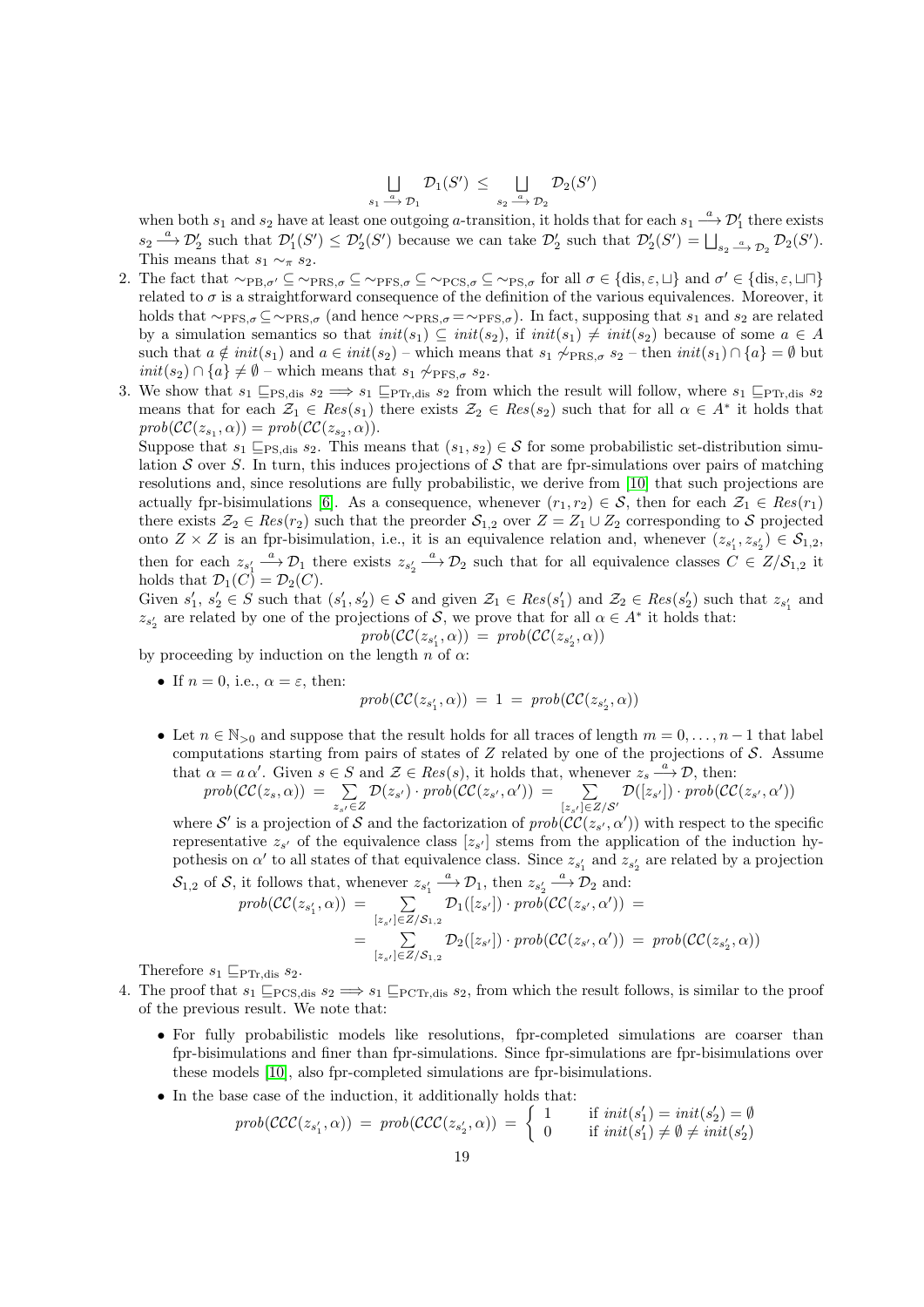

Figure 18: Two NPLTS models distinguished by ∼<sub>PB,dis</sub>/∼<sub>PB</sub>, $\omega_{\text{PB}}$  and identified by ∼PRS,dis/∼PRS, $\omega_{\text{PRS}}$ 

<span id="page-19-0"></span>where  $init(s'_1) = \emptyset$  iff  $init(s'_2) = \emptyset$  because  $(s'_1, s'_2) \in \mathcal{S}$  and  $\mathcal{S}$  is a probabilistic set-distribution completed simulation.

- In the general case of the induction,  $prob(\mathcal{CC}(z_s, \alpha))$  is expressed recursively in the same way as  $prob(\mathcal{CC}(z_s, \alpha)).$
- 5. The proof that  $s_1 \subseteq_{PRS,dis} s_2 \implies s_1 \subseteq_{PTe\text{-}tbt,dis} s_2$ , from which the result follows, is similar to the proof of Thm. 6.5(2) in [\[1\]](#page-27-0). We note that:
	- We exploit the fact that states related by  $\subseteq_{\text{PRS,dis}}$  have the same set of actions labeling their outgoing transitions to establish a connection among resolutions of the interaction systems that are maximal (remember that states not enjoying that property are trivially distinguished by  $E_{\text{PTe-tht,dis}})$ .
	- For fully probabilistic models like maximal resolutions, fpr-ready simulations are coarser than fpr-bisimulations and finer than fpr-simulations. Since fpr-simulations are fpr-bisimulations over these models [\[10\]](#page-27-9), also fpr-ready simulations are fpr-bisimulations.

All the inclusions in Thm. [3.18](#page-17-0) are strict:

- Figures [3](#page-5-0) and [4](#page-5-1) respectively show that for all  $\pi \in \{PS,PCS,PFS,PRS\}$  it holds that  $\sim_{\pi,dis}$  is strictly finer than  $\sim_{\pi}$  and  $\sim_{\pi}$  is strictly finer than  $\sim_{\pi, \perp}$ .
- Figure [18](#page-19-0) shows that  $\sim_{\text{PB},\sigma'}$  is strictly finer than  $\sim_{\text{PRS},\sigma}$  for all  $\sigma \in \{\text{dis},\varepsilon,\sqcup\}$  and  $\sigma' \in \{\text{dis},\varepsilon,\sqcup\sqcap\}$ related to  $\sigma$ . In particular,  $s_1$  and  $s_2$  are not bisimilar because the leftmost state with outgoing b-transitions reachable from  $s_1$  is not bisimilar to the only state with outgoing b-transitions reachable from  $s_2$ .
- Figure [5](#page-6-0) shows that  $\sim_{\text{PRS}, \sigma}$  is strictly finer than  $\sim_{\text{PCS}, \sigma}$  for all  $\sigma \in \{\text{dis}, \varepsilon, \bot\}$ . In particular,  $s_1$  and  $s_2$ are not ready similar because the leftmost state with outgoing b-transitions reachable from  $s_1$  is not ready similar to the only state with outgoing  $b$ -transitions reachable from  $s_2$ .
- Figure [6](#page-6-1) shows that  $\sim_{\text{PCS},\sigma}$  is strictly finer than  $\sim_{\text{PS},\sigma}$  for all  $\sigma \in \{\text{dis},\varepsilon,\sqcup\}$ . In particular,  $s_1$  and  $s_2$ are not completed similar because the rightmost state reachable from  $s_1$  after performing a is not completed similar to the only state reachable from  $s_2$  after performing a.
- Figure [8](#page-7-1) shows that  $\sim$ PS,dis,  $\sim$ PCS,dis, and  $\sim$ PRS,dis are strictly finer than  $\sim$ PTr,dis,  $\sim$ PCTr,dis, and  $~\sim$ PTe-tbt,dis, respectively. It holds that  $s_1 \not\sim$ PS,dis  $s_2$  (and hence  $s_1 \not\sim$ PCS,dis  $s_2$  and  $s_1 \not\sim$ PRS,dis  $s_2$ ) because the leftmost state with outgoing b-transitions reachable from  $s_2$  is not set-distribution similar to the two states with outgoing b-transitions reachable from  $s_1$ . In contrast,  $s_1 \sim_{\text{PP}_c\text{-}tbt,dis} s_2$  (and hence  $s_1 \sim_{\text{PCTr},\text{dis}} s_2$  and  $s_1 \sim_{\text{PTr},\text{dis}} s_2$ ) because success probabilities are computed in a trace-by-trace fashion without adding up over different traces.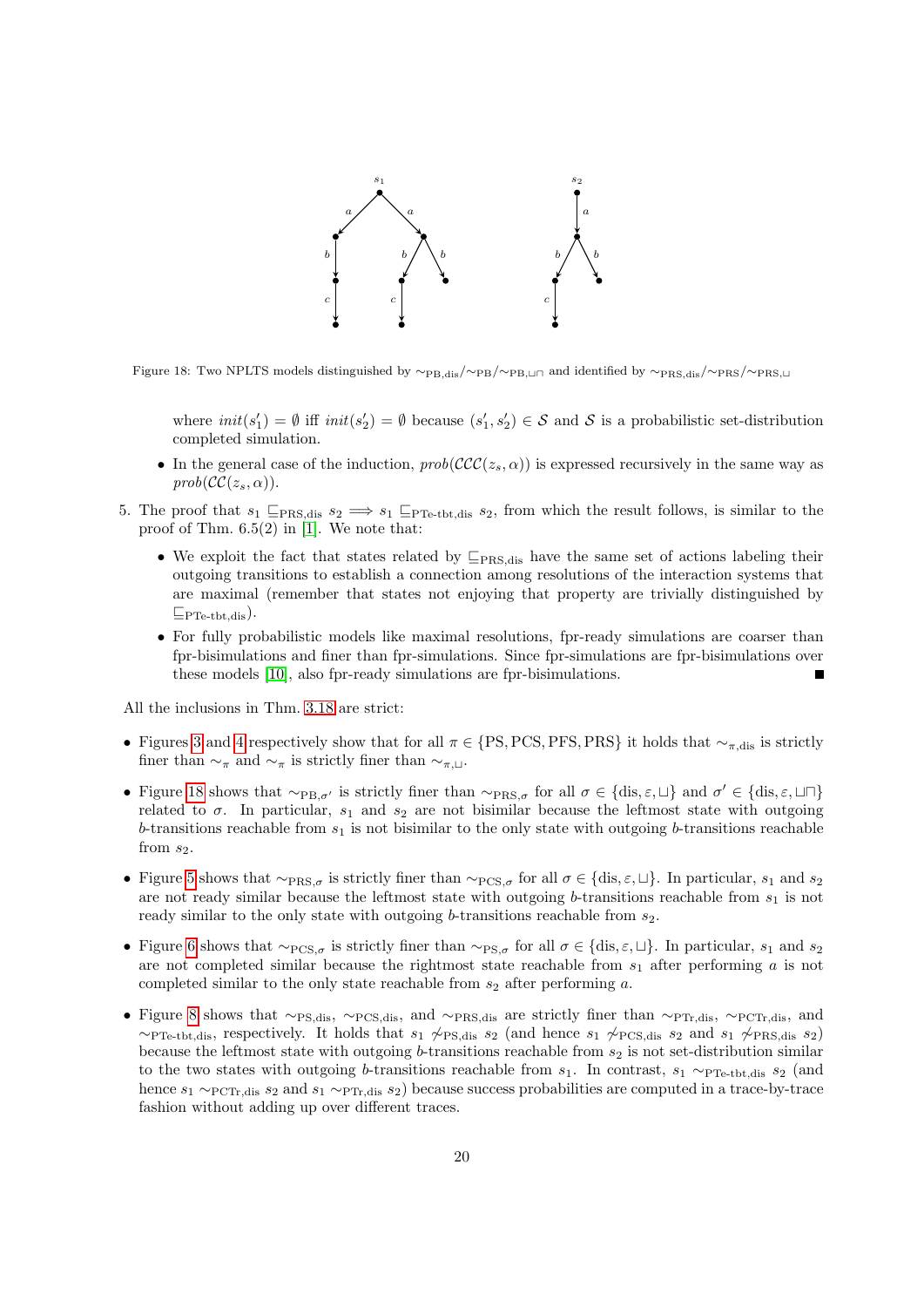Moreover:

- ∼PCS,dis is incomparable with the five testing equivalences and the twelve decorated-trace equivalences. Indeed, in Fig. [5](#page-6-0) it holds that  $s_1 \sim PCS$ , dis  $s_2$  – as can be seen by taking the preorder that pairs states having at least one equally labeled transition –  $s_1 \not\sim_{\text{PTe-tbt},\sqcup \sqcap} s_2$  (and hence  $s_1$  and  $s_2$  are also distinguished by the other four testing equivalences, the three failure equivalences, and the three failure-trace equivalences) – due to the test having an a-transition followed by a c-transition leading to success, which results in a maximal resolution with completed trace a when interacting with the first process and no maximal resolution with completed trace a when interacting with the second process and  $s_1 \nightharpoonup_{\text{PR},\perp\sqcap} s_2$  and  $s_1 \nightharpoonup_{\text{PRTr},\perp\sqcap} s_2$  (and hence  $s_1$  and  $s_2$  are also distinguished by the other two readiness equivalences and the other two ready-trace equivalences) – due to the ready pair and ready trace  $(a, \{b\})$  having maximum probability 1 in the first process and 0 in the second process. In contrast, in Fig. [8](#page-7-1) it holds that  $s_1 \not\sim_{\text{PCS},\text{dis}} s_2$  – as the leftmost state with outgoing b-transitions reachable from  $s_2$  is not set-distribution completed similar to the two states with outgoing b-transitions reachable from  $s_1$  – and  $s_1 \sim_{\text{PPTe-tbt,dis}} s_2$  (and hence  $s_1$  and  $s_2$  are also identified by the other four testing equivalences and the twelve decorated-trace equivalences).
- ∼PS,dis is incomparable with the five testing equivalences, the twelve decorated-trace equivalences, and the three completed-trace equivalences. Indeed, in Fig. [6](#page-6-1) it holds that  $s_1 \sim_{PS,\text{dis}} s_2 - \text{as can}$ be seen by taking the preorder that pairs states having equally labeled transitions – s<sub>1</sub>  $\sim$ PCTr,⊔ $\Box$  s<sub>2</sub> (and hence  $s_1$  and  $s_2$  are also distinguished by the other two completed-trace equivalences, the three failure equivalences, and the three failure-trace equivalences) – due to the completed trace  $a$  having maximum probability 1 in the first process and 0 in the second process –  $s_1 \not\sim_{\text{PP}_c-\text{tbt},\perp} s_2$  (and hence  $s_1$  and  $s_2$  are also distinguished by the other four testing equivalences) – due to the test having an  $a$ -transition followed by a  $b$ -transition leading to success, which results in a maximal resolution with completed trace a when interacting with the first process and no maximal resolution with completed trace a when interacting with the second process – and  $s_1 \not\sim_{\text{PR},\perp} s_2$  and  $s_1 \not\sim_{\text{PRTr},\perp} s_2$  (and hence  $s_1$  and  $s_2$  are also distinguished by the other two readiness equivalences and the other two ready-trace equivalences) – due to the ready pair and ready trace  $(a, \emptyset)$  having maximum probability 1 in the first process and 0 in the second process. In contrast, in Fig. [8](#page-7-1) it holds that  $s_1 \nsim_{\text{PS,dis}} s_2$  – as the leftmost state with outgoing b-transitions reachable from  $s_2$  is not set-distribution similar to the two states with outgoing b-transitions reachable from  $s_1$  – and  $s_1 \sim_{\text{PPTe-tbt,dis}} s_2$  (and hence  $s_1$  and  $s_2$  are also identified by the other four testing equivalences, the twelve decorated-trace equivalences, and the three completed-trace equivalences).
- $\sim$ π and  $\sim$ π,  $\perp$  are incomparable with the five testing equivalences and the eighteen trace-based equivalences for all  $\pi \in \{PS, PCS, PRS\}$ . Indeed, in Fig. [7](#page-7-0) it holds that  $s_1 \sim_{PRS} s_2$  (and hence  $s_1$  and  $s_2$  are also identified by the other seven simulation-based equivalences) – as can be seen by taking the preorder that pairs states having equally labeled transitions leading to the same distribution – and  $s_1 \not\sim_{\text{PTr},\perp \sqcap} s_2$ ,  $s_1 \not\sim_{\text{PRL}\sqcap} s_2$ , and  $s_1 \not\sim_{\text{PRTr},\perp \sqcap} s_2$  (and hence  $s_1$  and  $s_2$  are also distinguished by the other fifteen trace-based equivalences and the five testing equivalences) – due to the trace  $ab\,c$ , the ready pair  $(a b c, \emptyset)$ , and the ready trace  $(a, \{b\}) (b, \{c\}) (c, \emptyset)$  having maximum probability 0.68 in the first process and 0.61 in the second process. In contrast, in Fig. [8](#page-7-1) it holds that  $s_1 \not\sim_{PS,1} s_2$  (and hence  $s_1$  and  $s_2$  are also distinguished by the other seven simulation-based equivalences) – as the leftmost state with outgoing b-transitions reachable from  $s_2$  is not  $\sqcup$ -similar to the two states with outgoing b-transitions reachable from  $s_1$  – and  $s_1 \sim_{\text{PTe-tbt,dis}} s_2$  (and hence  $s_1$  and  $s_2$  are also identified by the other four testing equivalences and the eighteen trace-based equivalences).
- $\sim_{\text{PB}}$  and  $\sim_{\text{PB,LI}}$  are incomparable with  $\sim_{\pi,\text{dis}}$  for all  $\pi \in \{PS,PCS,PRS\}$ , because in Fig. [3](#page-5-0) it holds that  $s_1 \sim_{\text{PB}} s_2$  (and hence  $s_1 \sim_{\text{PB},\sqcup \sqcap} s_2$ ) and  $s_1 \not\sim_{\text{PS},\text{dis}} s_2$  (and hence  $s_1 \not\sim_{\text{PC},\text{dis}} s_2$ , s<sub>1</sub>  $\varphi$ <sub>PFS,dis</sub> s<sub>2</sub>, and s<sub>1</sub>  $\varphi$ <sub>PRS,dis</sub> s<sub>2</sub>), while in Fig. [18](#page-19-0) it holds that s<sub>1</sub>  $\varphi$ <sub>PB,⊔ $\Box$  s<sub>2</sub> (and hence s<sub>1</sub>  $\varphi$ <sub>PB</sub> s<sub>2</sub>)</sub> and  $s_1 \sim_{\text{PRS,dis}} s_2$  (and hence  $s_1 \sim_{\text{PFS,dis}} s_2$ ,  $s_1 \sim_{\text{PCS,dis}} s_2$ , and  $s_1 \sim_{\text{PS,dis}} s_2$ ).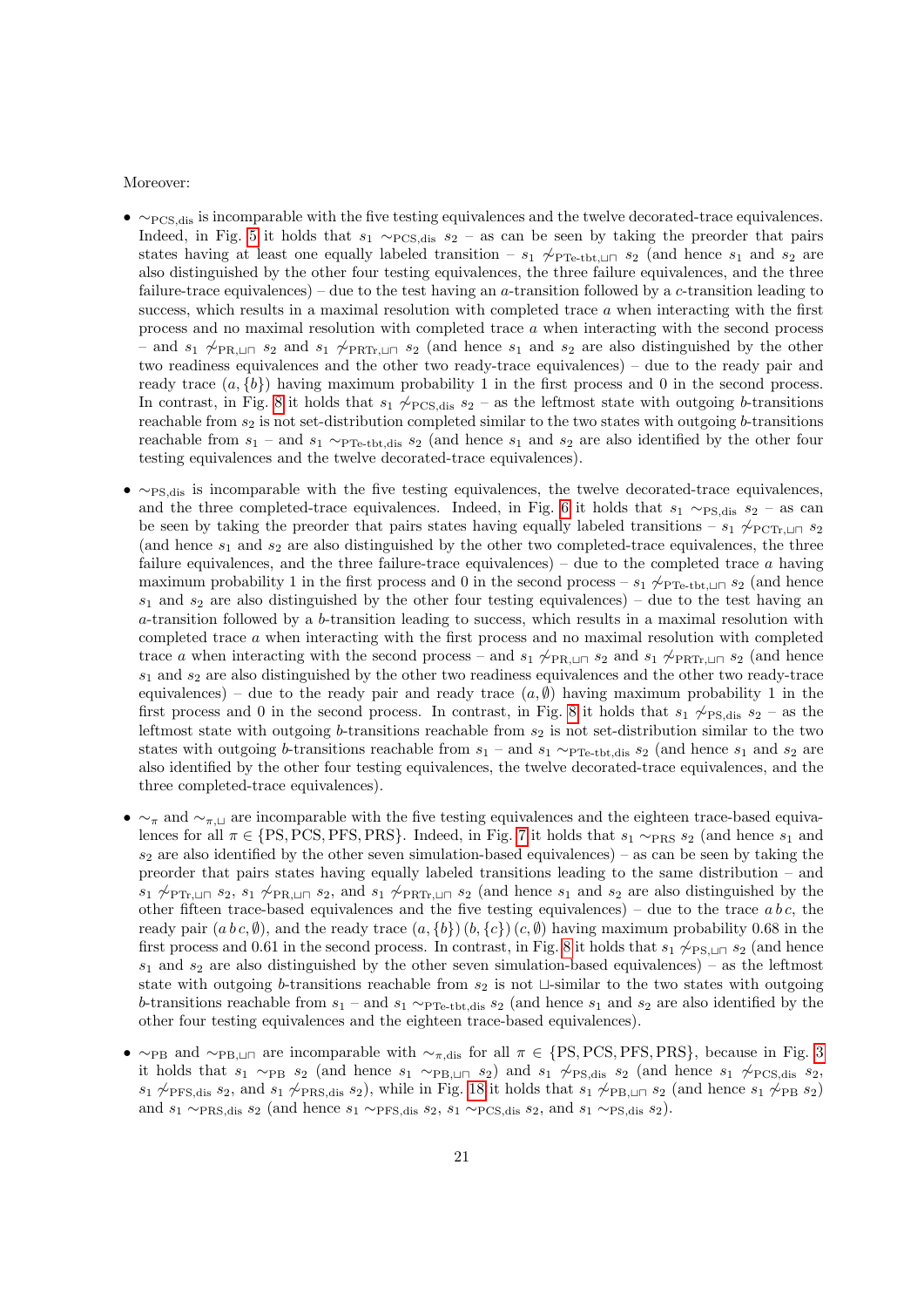

<span id="page-21-0"></span>Figure 19: Full spectrum of strong behavioral equivalences for finitely-branching NPLTS models (deterministic schedulers)

- ∼PRS, ∼PFS, ∼PRS,⊔, and ∼PFS,⊔ are incomparable with ∼PCS,dis and ∼PS,dis, because in Fig. [3](#page-5-0) it holds that  $s_1 \sim_{\text{PRS}} s_2$  (and hence  $s_1 \sim_{\text{PRS}} s_2$ ,  $s_1 \sim_{\text{PRS}, \perp} s_2$ , and  $s_1 \sim_{\text{PRS}, \perp} s_2$ ) and  $s_1 \not\sim_{\text{PS,dis}} s_2$  (and hence  $s_1 \not\sim_{\text{PCS},\text{dis}} s_2$ ), while in Fig. [5](#page-6-0) it holds that  $s_1 \not\sim_{\text{PFS},\sqcup} s_2$  (and hence  $s_1 \not\sim_{\text{PRS},\sqcup} s_2$ ,  $s_1 \not\sim_{\text{PFS}} s_2$ , and  $s_1 \not\sim_{\text{PRS}} s_2$ ) and  $s_1 \sim_{\text{PCS},\text{dis}} s_2$  (and hence  $s_1 \sim_{\text{PS},\text{dis}} s_2$ ).
- $\sim$ PCS and  $\sim$ PCS, $\perp$  are incomparable with  $\sim$ PS,dis, because in Fig. [3](#page-5-0) it holds that s<sub>1</sub> ∼PCS s<sub>2</sub> (and hence  $s_1 \sim_{\text{PCS},\sqcup} s_2$ ) and  $s_1 \not\sim_{\text{PS},\text{dis}} s_2$ , while in Fig. [6](#page-6-1) it holds that  $s_1 \sim_{\text{PS},\text{dis}} s_2$  and  $s_1 \not\sim_{\text{PCS},\sqcup} s_2$ (and hence  $s_1 \not\sim_{\text{PCS}} s_2$ ).

### 3.4. A Full Spectrum

The spectum of all the considered equivalences is depicted in Fig. [19.](#page-21-0) We have followed the same graphical conventions mentioned at the beginning of Sect. [3,](#page-3-0) with adjacency of boxes within the same fragment having the same meaning as bidirectional arrows connecting boxes of different fragments, i.e., coincidence. Note that there are many more dashed boxes (corresponding to equivalences introduced in this paper) than in Fig. [1.](#page-1-0)

The top fragment of the spectrum in Fig. [19](#page-21-0) refers to the considered equivalences that are based on fully matching resolutions. Similar to the spectrum for fully probabilistic processes in [\[11,](#page-27-7) [8\]](#page-27-8), many equivalences collapse into a single one; in particular, ready-simulation semantics coincides with failure-simulation semantics, ready-trace semantics coincides with failure-trace semantics, and readiness semantics coincides with failure semantics. Different from the fully probabilistic spectrum, in the top fragment we have that the various simulation-based semantics do not coincide with bisimulation semantics [\[10\]](#page-27-9) and that completed-trace semantics does not coincide with trace semantics [\[11,](#page-27-7) [8\]](#page-27-8). Moreover, testing semantics turns out to be finer than failure semantics.

The central fragment and the bottom fragment of the spectrum in Fig. [19](#page-21-0) instead refer to the considered equivalences that are based on partially matching resolutions and extremal probabilities, respectively. These equivalences are coarser than those in the top fragment and do not flatten the specificity of the intuition behind the original definition of the behavioral equivalences for LTS models. Therefore, the two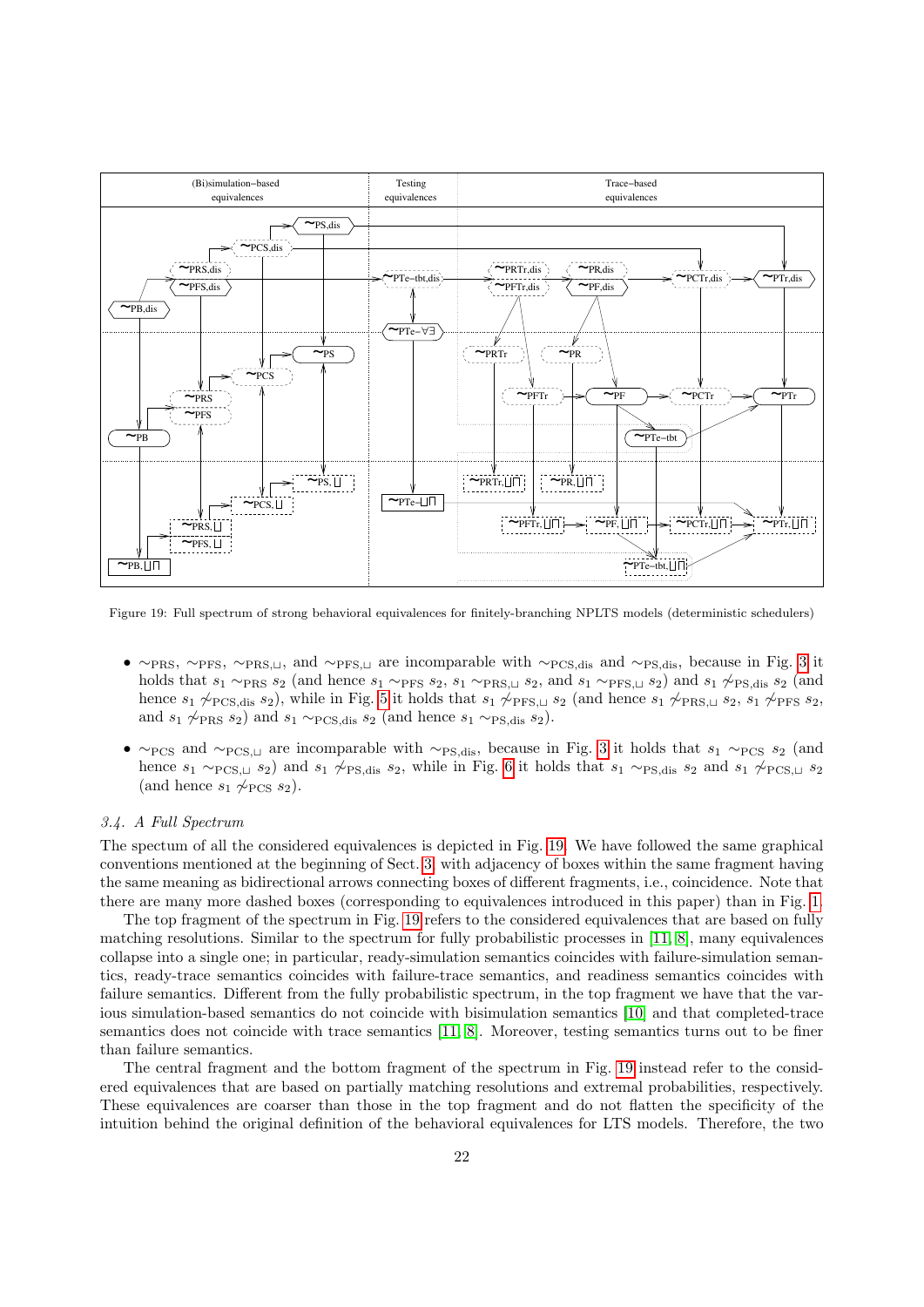fragments at hand preserve much of the original spectrum in [\[18\]](#page-28-0) for fully nondeterministic processes, with testing semantics being coarser than failure semantics. It is worth noting the coincidence of corresponding simulation-based equivalences in the two fragments (due to the fact that the comparison operator  $\leq$  is used in their definitions), whereas this is not the case for the two bisimulation equivalences (as the comparison  $\alpha$  operator  $=$  is used instead in their definitions). We finally stress the isolation of bisimulation semantics, simulation semantics, ready-trace semantics, and readiness semantics in the two fragments, as well as the partial isolation of  $\sim_{\text{PTe-II}}$ .

### <span id="page-22-0"></span>4. Deterministic Schedulers vs. Randomized Schedulers

So far, we have considered strong equivalences for NPLTS models that compare probabilities calculated after resolving nondeterminism by means of deterministic schedulers. We now examine the case of randomized schedulers. Each of them selects at each state a convex combination of equally labeled transitions, which is called a combined transition [\[14\]](#page-27-2). Notice that a deterministic scheduler is a special case of randomized scheduler in which every selected combination involves a single ordinary transition.

**Definition 4.1.** Let  $\mathcal{L} = (S, A, \rightarrow)$  be an NPLTS and  $s \in S$ . We say that an NPLTS  $\mathcal{Z} = (Z, A, \rightarrow)$ is a resolution of s obtained via a randomized scheduler iff there exists a state correspondence function  $corr_{\mathcal{Z}}: Z \to S$  such that  $s = corr_{\mathcal{Z}}(z_s)$ , for some  $z_s \in Z$ , and for all  $z \in Z$  it holds that:

- If  $z \stackrel{a}{\longrightarrow} z \mathcal{D}$ , then there exist  $n \in \mathbb{N}_{>0}$ ,  $\{p_i \in \mathbb{R}_{]0,1\} \mid 1 \leq i \leq n\}$ , and  $\{corr_{\mathcal{Z}}(z) \stackrel{a}{\longrightarrow} \mathcal{D}_i \mid 1 \leq i \leq n\}$ such that  $\sum_{i=1}^{n} p_i = 1$  and  $\mathcal{D}(z') = \sum_{i=1}^{n} p_i \cdot \mathcal{D}_i(corr_{\mathcal{Z}}(z'))$  for all  $z' \in \mathcal{Z}$ .
- If  $z \xrightarrow{a_1} z \mathcal{D}_1$  and  $z \xrightarrow{a_2} z \mathcal{D}_2$ , then  $a_1 = a_2$  and  $\mathcal{D}_1 = \mathcal{D}_2$ .

For each strong behavioral equivalence  $\sim$  introduced in [\[1\]](#page-27-0) and in this paper, we denote by  $\sim^{ct}$  the corresponding equivalence based on combined transitions (ct-equivalence for short), i.e., in which nondeterminism is resolved by means of randomized schedulers. For the eighteen trace-based equivalences and the five testing equivalences, the only modification in their definitions is the use of Res<sup>ct</sup> in place of Res, where Res<sup>ct</sup> is the set of resolutions of a state obtained via a randomized scheduler. For the fifteen (bi)simulation-based equivalences, the only modification in their definitions is the direct use of combined transitions (denoted by  $\rightarrow$ <sub>c</sub>) instead of ordinary transitions.

All the results connecting the various equivalences and the counterexamples showing strict inclusion or incomparability are still valid for the ct-equivalences. A notable exception is given by the counterexamples based on Fig. [4,](#page-5-1) as the central *offer*-transition of  $s_1$  can now be obtained as a convex combination of the two *offer*-transitions of  $s_2$  with both coefficients equal to 0.5. Indeed, no ct-equivalence can be finer than the corresponding equivalence arising from deterministic schedulers, as matching ordinary transitions induce matching combined transitions.

While every ct-equivalence based on fully matching resolutions is still strictly finer than the corresponding ct-equivalences based on partially matching resolutions or extremal probabilities (the counterexample provided by Fig. [3](#page-5-0) is still valid), it turns out that every ct-equivalence based on partially matching resolutions coincides with the corresponding ct-equivalence based on extremal probabilities. As far as ∼PTe- $\Box$ and ∼PTe-∀∃ are concerned, their ct-variants coincide as well. In other words, when moving to randomized schedulers, the central fragment and the bottom fragment of the spectrum in Fig. [19](#page-21-0) collapse. Pictorially, all the ordinary arrows in Fig. [19](#page-21-0) going from the central fragment to the bottom one become bidirectional in the presence of randomized schedulers. Moreover, it holds that every ct-equivalence based on extremal probabilities coincides with the corresponding equivalence in the bottom fragment of the spectrum in Fig. [19.](#page-21-0)

Theorem 4.2. It holds that:

- 1.  $\sim \mathcal{L} \sim$ <sup>ct</sup> for every considered equivalence  $\sim$ .
- 2.  $\sim_{\pi,\text{dis}}^{\text{ct}} \subseteq \sim_{\pi}^{\text{ct}} = \sim_{\pi,\sqcup \sqcap}^{\text{ct}} = \sim_{\pi,\sqcup \sqcap}$  for all  $\pi \in \{PB,PTe\text{-}tbt,PRTr,PFTr,PR,PF,PCTr,PTr\}$  over imagefinite NPLTS models.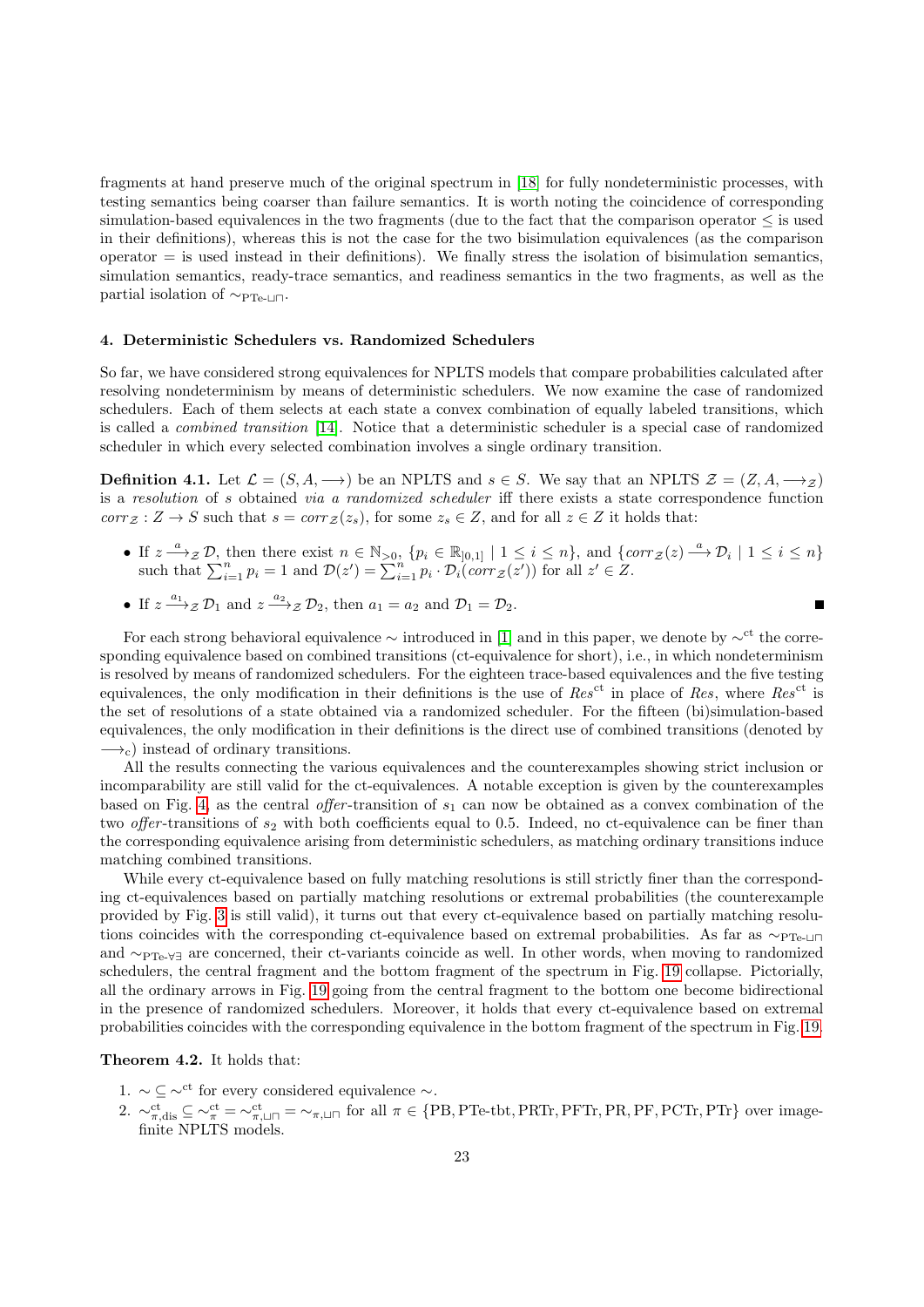- 3.  $\sim_{\pi,\text{dis}}^{\text{ct}} \subseteq \sim_{\pi}^{\text{ct}} = \sim_{\pi,\sqcup}^{\text{ct}} = \sim_{\pi,\sqcup}$  for all  $\pi \in \{PS,PCS,PRS\}$  over image-finite NPLTS models.
- 4.  $\sim_{\text{PTe-LI}}$  =  $\sim_{\text{PTe-VI}}^{\text{ct}} = \sim_{\text{PTe-tbt,dis}}^{\text{ct}}$  over image-finite NPLTS models.

**Proof** Let  $(S, A, \rightarrow)$  be an NPLTS and  $s_1, s_2 \in S$ :

- 1. Since matching ordinary transitions induce matching combined transitions,  $\sim^{ct}$  performs at least the same identifications as ∼.
- 2. The proof of the fact that  $\sim_{\pi,\text{dis}}^{\text{ct}} \subseteq \sim_{\pi}^{\text{ct}} \subseteq \sim_{\pi,\square}^{\text{ct}}$  is similar to the proof of Thm. 6.5(1) in [\[1\]](#page-27-0) when  $\pi = \text{PB}$ , to the proof of Thm. 5.9(2) in [\[1\]](#page-27-0) when  $\pi = \text{PTe-tbt}$ , and to the proof of Thm. 3.5 in [1] in all the other cases. Moreover, it holds that  $\sim_{\pi,\sqcup}\limits^{\text{ct}} \subseteq \sim_{\pi}^{\text{ct}}$  (and hence  $\sim_{\pi}^{\text{ct}} = \sim_{\pi,\sqcup}\limits^{\text{ct}}$ ) when the NPLTS is image finite.

Consider the case  $\pi$  = PB and suppose that  $s_1 \sim_{\text{PB,} \perp \sqcap}^{\text{ct}} s_2$ . This means that there exists a ct-probabilistic  $\Box \Box$ -bisimulation B over S such that  $(s_1, s_2) \in \mathcal{B}$ . Given  $\mathcal{G} \in 2^{S/\mathcal{B}}$  and  $a \in A$ , assume that there exists  $s_1 \stackrel{a}{\longrightarrow} \mathcal{D}_1$  such that  $\mathcal{D}_1(\bigcup \mathcal{G}) = p$ . Since  $(s_1, s_2) \in \mathcal{B}$  and the NPLTS is image finite, there exist  $s_2 \stackrel{a}{\longrightarrow}_c \mathcal{D}'_2$  such that  $\mathcal{D}'_2(\bigcup \mathcal{G}) = p' \leq p$  and  $s_2 \stackrel{a}{\longrightarrow}_c \mathcal{D}''_2$  such that  $\mathcal{D}''_2(\bigcup \mathcal{G}) = p'' \geq p$ . If  $p' = p$  (resp.  $p'' = p$ ), then  $s_1 \stackrel{a}{\longrightarrow} \mathcal{D}_1$  is trivially matched by  $s_2 \stackrel{\bar{a}}{\longrightarrow} {}_c\mathcal{D}_2'$  (resp.  $s_2 \stackrel{\bar{a}}{\longrightarrow} {}_c\mathcal{D}_2''$ ) with respect to  $\sim_{\text{PB}}^{\text{ct}}$  when considering G. Assume that  $p' < p < p''$  and note that  $s_2 \stackrel{a}{\longrightarrow}_c (x \cdot \mathcal{D}'_2 + y \cdot \mathcal{D}''_2)$ for all  $x, y \in \mathbb{R}_{[0,1]}$  such that  $x + y = 1$ . Indeed, directly from the definition of combined transition, we have that:

- Since  $s_2 \xrightarrow{a} c \mathcal{D}'_2$ , there exist  $n \in \mathbb{N}_{>0}$ ,  $\{p'_i \in \mathbb{R}_{]0,1\} \mid 1 \leq i \leq n\}$ , and  $\{s_2 \xrightarrow{a} \hat{\mathcal{D}}'_i \mid 1 \leq i \leq n\}$  such that  $\sum_{i=1}^{n} p'_i = 1$  and  $\sum_{i=1}^{n} p'_i \cdot \hat{\mathcal{D}}'_i = \mathcal{D}'_2$ .
- Since  $s_2 \longrightarrow_c \mathcal{D}_2''$ , there exist  $m \in \mathbb{N}_{>0}$ ,  $\{p_j'' \in \mathbb{R}_{]0,1\} \mid 1 \le j \le m\}$ , and  $\{s_2 \longrightarrow \hat{\mathcal{D}}_j'' \mid 1 \le j \le m\}$ such that  $\sum_{j=1}^m p''_j = 1$  and  $\sum_{j=1}^m p''_j \cdot \hat{\mathcal{D}}''_j = \mathcal{D}'_2$ .

Hence,  $(x \cdot \mathcal{D}'_2 + y \cdot \mathcal{D}''_2)$  can be obtained from the appropriate combination of:  $\{ s_2 \overset{a}{\longrightarrow} \hat{\mathcal{D}}_i' \mid 1 \leq i \leq n \} \cup \{ s_2 \overset{a}{\longrightarrow} \hat{\mathcal{D}}_j'' \mid 1 \leq j \leq m \}$ 

with coefficients:

$$
\{x \cdot p_i' \in \mathbb{R}_{]0,1\} \mid 1 \le i \le n\} \cup \{y \cdot p_j'' \in \mathbb{R}_{]0,1\} \mid 1 \le j \le m\}
$$
\nIf we take  $x = \frac{p'' - p}{p'' - p'}$  and  $y = \frac{p - p'}{p'' - p'}$ , then  $s_2 \xrightarrow{a} \{x \in \left(\frac{p'' - p}{p'' - p'} \cdot D_2' + \frac{p - p'}{p'' - p'} \cdot D_2''\right) \text{ with:}$ \n
$$
\left(\frac{p'' - p}{p'' - p'} \cdot D_2' + \frac{p - p'}{p'' - p'} \cdot D_2''\right) (\bigcup \mathcal{G}) = \frac{p'' - p}{p'' - p'} \cdot D_2' (\bigcup \mathcal{G}) + \frac{p - p'}{p'' - p'} \cdot D_2'' (\bigcup \mathcal{G})
$$
\n
$$
= \frac{p'' - p}{p'' - p'} \cdot p' + \frac{p - p'}{p'' - p'} \cdot p'' = \frac{p' \cdot p'' - p' + p \cdot p'' - p''}{p'' - p'}
$$
\n
$$
= p \cdot \frac{p'' - p'}{p'' - p'} = p = \mathcal{D}_1(\bigcup \mathcal{G})
$$

Due to the generality of  $(s_1, s_2) \in \mathcal{B}$ ,  $a \in A$ , and  $\mathcal{G} \in 2^{S/\mathcal{B}}$ , it turns out that  $\mathcal{B}$  is also a ct-probabilistic bisimulation, i.e.,  $s_1 \sim_{PB}^{ct} s_2$ .

The proof for the other seven cases is similar, with actions being replaced by traces and transitions being replaced by resolutions. For instance, suppose that  $s_1 \sim_{\text{PTr},\perp \sqcap}^{\text{ct}} s_2$ . Given  $\alpha \in A^*$ , assume that there exists  $\mathcal{Z}_1 \in Res_{\alpha}^{\text{ct}}(s_1)$  such that  $prob(\mathcal{CC}(z_{s_1}, \alpha)) = p$ . Since  $s_1 \sim_{\text{PTr}, \sqcup \sqcap}^{\text{ct}} s_2$  and the NPLTS is image finite, there exist  $\mathcal{Z}_2', \mathcal{Z}_2'' \in Res_{\alpha}^{\text{ct}}(s_2)$  such that  $prob(\mathcal{CC}(z_{s_2}', \alpha)) = p' \leq p$  and  $prob(\mathcal{CC}(z_{s_2}'', \alpha)) = p'' \geq p$ . If  $p' = p$  (resp.  $p'' = p$ ), then  $\mathcal{Z}_1$  is trivially matched by  $\mathcal{Z}'_2$  (resp.  $\mathcal{Z}''_2$ ) with respect to  $\sim_{\text{PTr}}^{\text{ct}}$  when considering  $\alpha$ . Assume that  $p' < p < p''$  and consider the resolution  $\mathcal{Z}_2 = x \cdot \mathcal{Z}'_2 + y \cdot \mathcal{Z}''_2$  of  $s_2$  defined as follows for  $x, y \in \mathbb{R}_{]0,1]}$  such that  $x + y = 1$ . Since  $p' \neq p''$  and they both refer to the probability of performing an  $\alpha$ -compatible computation from  $s_2$ , the two resolutions  $\mathcal{Z}'_2$  and  $\mathcal{Z}''_2$  of  $s_2$  differ at least in one point in which the nondeterministic choice between two transitions labeled with the same action occurring in  $\alpha$  has been resolved differently. We obtain  $\mathcal{Z}_2$  from  $\mathcal{Z}'_2$  and  $\mathcal{Z}''_2$  by combining the two different transitions into a single one with coefficients x and y for their target distributions, respectively, in the first of those points. If we take  $x = \frac{p''-p}{p''-p'}$  and  $y = \frac{p-p'}{p''-p}$  $\frac{p-p}{p''-p'}$ , then:

$$
prob(\mathcal{CC}(z_{s_2}, \alpha)) = \frac{p'' - p}{p'' - p'} \cdot prob(\mathcal{CC}(z'_{s_2}, \alpha)) + \frac{p - p'}{p'' - p'} \cdot prob(\mathcal{CC}(z''_{s_2}, \alpha))
$$
  
= 
$$
\frac{p'' - p}{p'' - p'} \cdot p' + \frac{p - p'}{p'' - p'} \cdot p'' = \frac{p' \cdot p'' - p' + p \cdot p'' - p' \cdot p''}{p'' - p' - p'}
$$
  
= 
$$
p \cdot \frac{p'' - p'}{p'' - p'} = p = prob(\mathcal{CC}(z_{s_1}, \alpha))
$$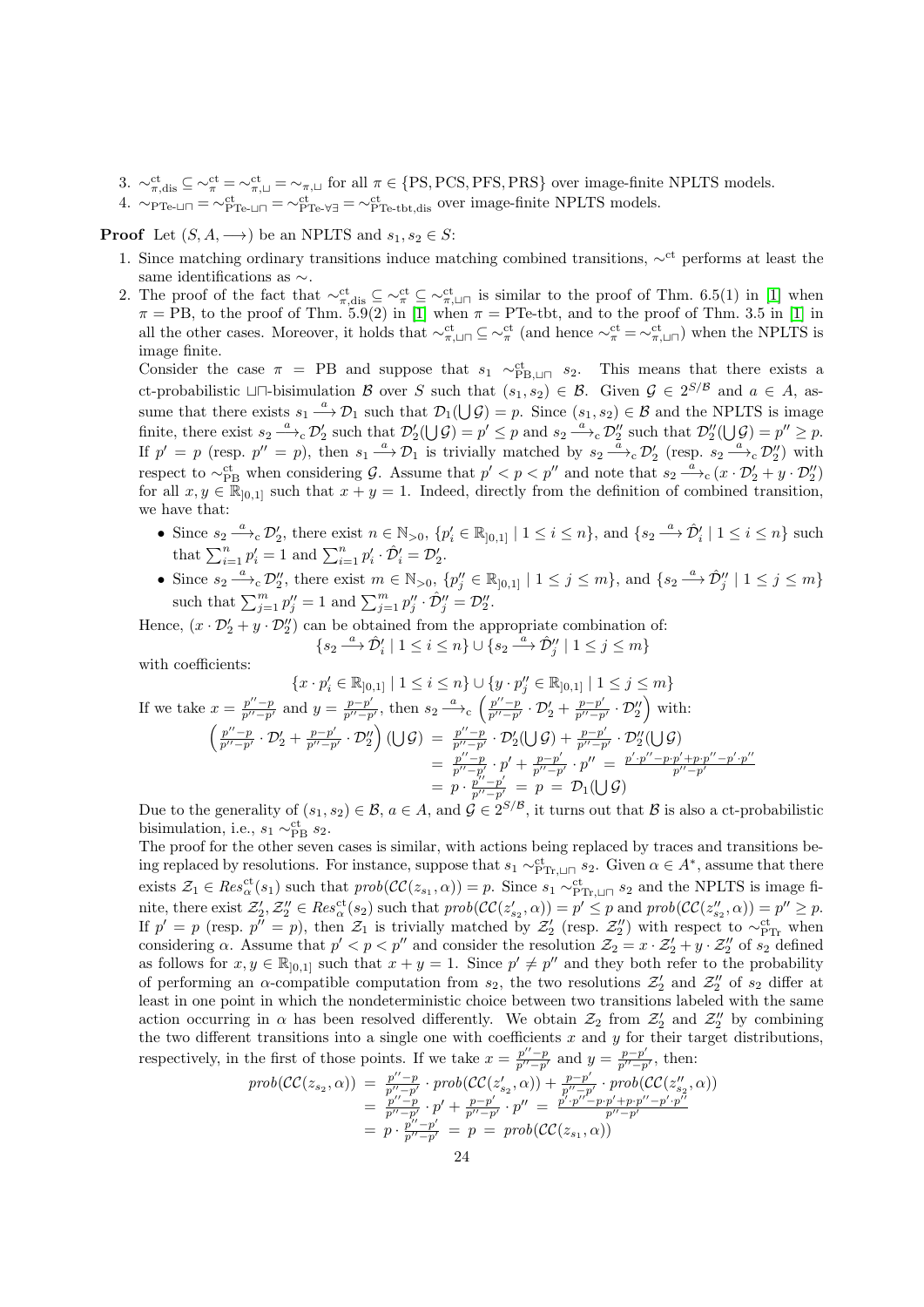Due to the generality of  $\alpha \in A^*$ , it turns out that  $s_1 \sim_{\text{PTr}}^{\text{ct}} s_2$ .

The fact that  $\sim_{\pi,\square}\subseteq\sim_{\pi,\square}\pi$  stems from the first result of this theorem. Moreover, it holds that  $\sim_{\pi,\sqcup}\mathcal{T} \subseteq \sim_{\pi,\sqcup}\mathcal{T}$  (and hence  $\sim_{\pi,\sqcup}\mathcal{T} = \sim_{\pi,\sqcup}\mathcal{T}$ ) when the NPLTS is image finite.

Consider the case  $\pi$  = PB and suppose that  $s_1 \sim_{\text{PB,} \perp \sqcap}^{\text{ct}} s_2$ . This means that there exists a ct-probabilistic  $\Box \Box$ -bisimulation B over S such that  $(s_1, s_2) \in \mathcal{B}$ . In other words, whenever  $(s'_1, s'_2) \in \mathcal{B}$ , then for all  $\mathcal{G} \in 2^{S/B}$  and  $a \in A$  it holds that  $s'_1 \stackrel{a}{\longrightarrow}$  iff  $s'_2 \stackrel{a}{\longrightarrow}$  and:

$$
\bigcup_{s'_1 \stackrel{a}{\longrightarrow}_c D_1} \mathcal{D}_1(\bigcup \mathcal{G}) = \bigcup_{s'_2 \stackrel{a}{\longrightarrow}_c D_2} \mathcal{D}_2(\bigcup \mathcal{G})
$$
  

$$
\bigcap_{s'_1 \stackrel{a}{\longrightarrow}_c D_1} \mathcal{D}_1(\bigcup \mathcal{G}) = \bigcap_{s'_2 \stackrel{a}{\longrightarrow}_c D_2} \mathcal{D}_2(\bigcup \mathcal{G})
$$

Since the NPLTS is image finite, given  $G \in 2^{S/B}$ ,  $a \in A$ , and  $s \in S$  having at least one outgoing a-transition, it holds that:

$$
\bigcup_{s \xrightarrow{a} c} \mathcal{D}(\bigcup \mathcal{G}) = \bigcup_{s \xrightarrow{a} \mathcal{D}} \mathcal{D}(\bigcup \mathcal{G})
$$
  
\n
$$
\bigcap_{s \xrightarrow{a} c} \mathcal{D}(\bigcup \mathcal{G}) = \bigcap_{s \xrightarrow{a} \mathcal{D}} \mathcal{D}(\bigcup \mathcal{G})
$$

because the supremum and the infimum on the left are respectively achieved by two ordinary a-transitions of s. In fact, let  $\mathcal{D}_{\Box}$  (resp.  $\mathcal{D}_{\Box}$ ) be the target of an a-transition of s assigning the maximum (resp. minimum) value to  $\bigcup \mathcal{G}$  among all the *a*-transitions of *s* and consider an arbitrary convex combination of a subset  $\{s \stackrel{a}{\longrightarrow} \mathcal{D}_i \mid 1 \leq i \leq n\}$  of those transitions, with coefficients  $p_1, \ldots, p_n$ and  $n \in \mathbb{N}_{>0}$ . Then:

$$
\sum_{i=1}^{n} p_i \cdot \mathcal{D}_i(\bigcup \mathcal{G}) \leq \sum_{i=1}^{n} p_i \cdot \mathcal{D}_{\sqcup}(\bigcup \mathcal{G}) = \mathcal{D}_{\sqcup}(\bigcup \mathcal{G})
$$
\n
$$
\sum_{i=1}^{n} p_i \cdot \mathcal{D}_i(\bigcup \mathcal{G}) \geq \sum_{i=1}^{n} p_i \cdot \mathcal{D}_{\sqcap}(\bigcup \mathcal{G}) = \mathcal{D}_{\sqcap}(\bigcup \mathcal{G})
$$

As a consequence, whenever  $(s'_1, s'_2) \in \mathcal{B}$ , then for all  $a \in A$  and  $\mathcal{G} \in 2^{S/\mathcal{B}}$  it holds that  $s'_1 \stackrel{a}{\longrightarrow}$  iff  $s'_2 \stackrel{a}{\longrightarrow}$ and:

$$
\bigcup_{s'_1 \stackrel{\alpha}{\longrightarrow} \mathcal{D}_1} \mathcal{D}_1(\bigcup \mathcal{G}) = \bigcup_{s'_2 \stackrel{\alpha}{\longrightarrow} \mathcal{D}_2} \mathcal{D}_2(\bigcup \mathcal{G})
$$
  

$$
\bigcap_{s'_1 \stackrel{\alpha}{\longrightarrow} \mathcal{D}_1} \mathcal{D}_1(\bigcup \mathcal{G}) = \bigcap_{s'_2 \stackrel{\alpha}{\longrightarrow} \mathcal{D}_2} \mathcal{D}_2(\bigcup \mathcal{G})
$$

This means that B is also a probabilistic  $\Box\Box$ -bisimulation, i.e.,  $s_1 \sim_{\text{PB},\Box\Box} s_2$ . The proof for the other seven cases is similar, with actions being replaced by traces and transitions being replaced by resolutions. For instance, suppose that  $s_1 \sim_{\text{PTr},\sqcup \sqcap}^{\text{ct}} s_2$ . This means that for all  $\alpha \in A^*$ :

$$
\alpha \in A^*:
$$
\n
$$
\bigcup_{\substack{Z_1 \in Res_{\alpha}^{\text{ct}}(s_1) \\ Z_1 \in Res_{\alpha}^{\text{ct}}(s_1)}} \text{prob}(\mathcal{C}\mathcal{C}(z_{s_1}, \alpha)) = \bigcup_{\substack{Z_2 \in Res_{\alpha}^{\text{ct}}(s_2) \\ Z_2 \in Res_{\alpha}^{\text{ct}}(s_2)}} \text{prob}(\mathcal{C}\mathcal{C}(z_{s_2}, \alpha))
$$
\nGiven  $\alpha \in A^*$  and  $s \in S$ , it holds that:  
\n
$$
\bigcup_{\substack{Z \in Res_{\alpha}^{\text{ct}}(s) \\ Z \in Res_{\alpha}^{\text{ct}}(s)}} \text{prob}(\mathcal{C}\mathcal{C}(z_s, \alpha)) = \bigcup_{\substack{Z \in Res_{\alpha}^{\text{ct}}(s) \\ Z \in Res_{\alpha}^{\text{ct}}(s)}} \text{prob}(\mathcal{C}\mathcal{C}(z_s, \alpha))
$$
\nIn fact, observing that:  
\n
$$
\bigcap_{\substack{Z \in Res_{\alpha}^{\text{ct}}(s) \\ Z \in Res_{\alpha}^{\text{ct}}(s)}} \text{prob}(\mathcal{C}\mathcal{C}(z_s, \alpha)) = \bigcap_{\substack{Z \in Res_{\alpha}(s) \\ Z \in Res_{\alpha}^{\text{ct}}(s)}} \text{prob}(\mathcal{C}\mathcal{C}(z_s, \alpha))
$$

 $\Box$  $\mathcal{Z} \in Res_{\alpha}^{\rm ct}(s)$  $prob(\mathcal{CC}(z_s,\alpha)) \geq \Box$  $\mathcal{Z} \in Res_{\alpha}(s)$  $prob(\mathcal{CC}(z_s,\alpha))$ 

because the set of probabilities on the left contains the set of probabilities on the right (a dual property based on  $\leq$  holds for infima), we prove that:

$$
\bigcup_{\mathcal{Z}\in Res_{\alpha}^{\mathrm{ct}}(s)}\mathit{prob}(\mathcal{CC}(z_s,\alpha))\ \leq \ \bigcup_{\mathcal{Z}\in Res_{\alpha}(s)}\mathit{prob}(\mathcal{CC}(z_s,\alpha))
$$

by proceeding by induction on the length n of  $\alpha$  (a dual property based on  $\geq$  can be proved for infima):

• If  $n = 0$ , i.e.,  $\alpha = \varepsilon$ , then: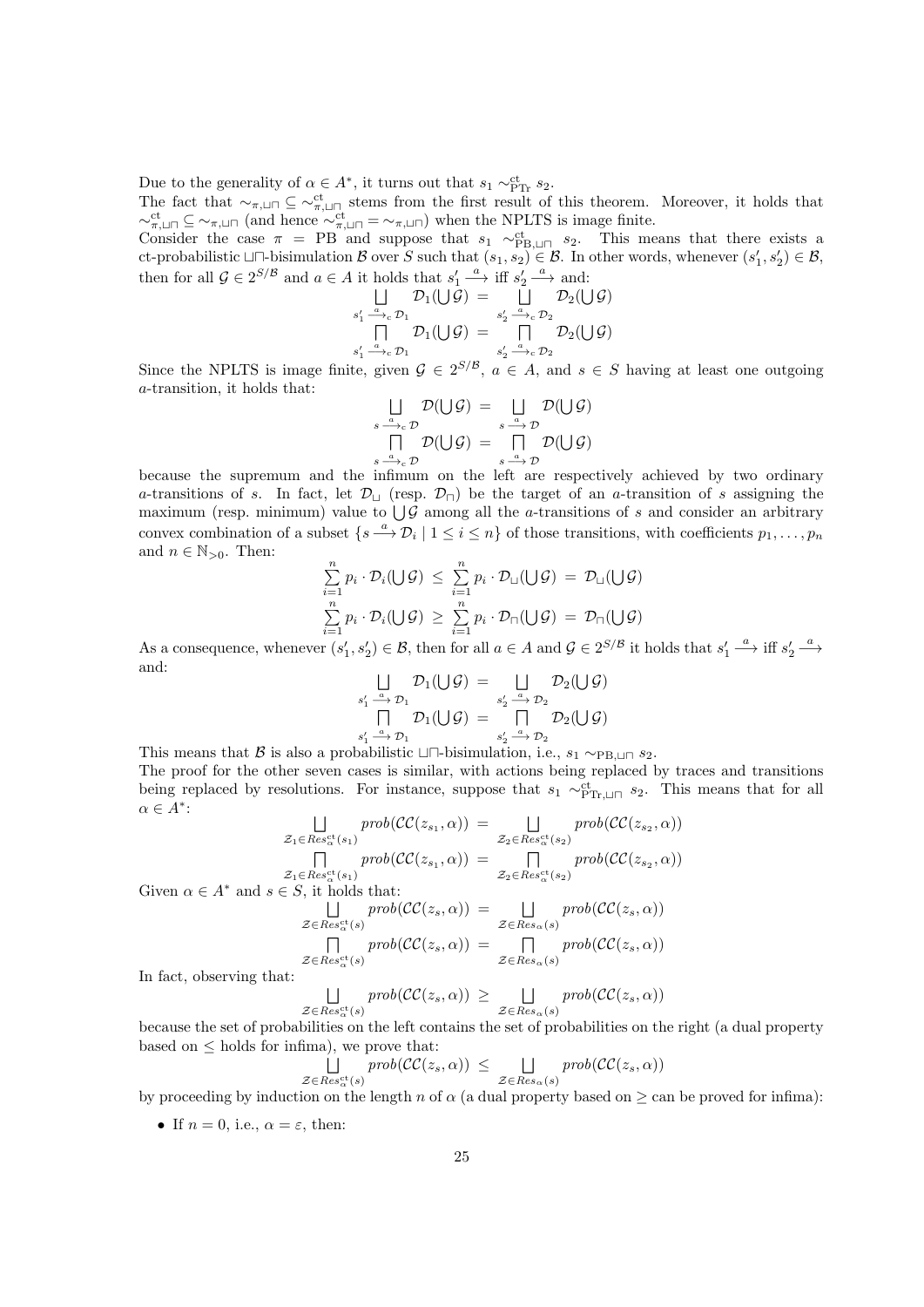$$
\bigcup_{\mathcal{Z}\in Res_{\alpha}^{\mathrm{ct}}(s)}\text{prob}(\mathcal{CC}(z_s,\alpha)) = 1 = \bigcup_{\mathcal{Z}\in Res_{\alpha}(s)}\text{prob}(\mathcal{CC}(z_s,\alpha))
$$

• Let  $n \in \mathbb{N}_{>0}$  and suppose that the property holds for all traces of length  $m = 0, \ldots, n - 1$ . Assume that  $\alpha = a \alpha'$ . If s has no outgoing a-transitions (an outgoing non-a-transition in the case of infima), then:

$$
\bigsqcup_{\mathcal{Z}\in Res_{\alpha}^{\mathrm{ct}}(s)}\mathit{prob}(\mathcal{CC}(z_s,\alpha)) = 0 = \bigsqcup_{\mathcal{Z}\in Res_{\alpha}(s)}\mathit{prob}(\mathcal{CC}(z_s,\alpha))
$$

otherwise, indicating with  $s \xrightarrow{a} \mathcal{D}_c$  a combined transition from s with  $\mathcal{D}_c = \sum_{i=1}^m p_i \cdot \mathcal{D}_i$ , we have that:

$$
\begin{split}\n\sum_{\mathcal{Z}\in Res_{\alpha}^{\text{ct}}(s)}\n\text{prob}(\mathcal{CC}(z_s,\alpha)) &= \\
&= \bigsqcup_{s\stackrel{\alpha}{\longrightarrow}_{c}\mathcal{D}_c} \sum_{s'\in S} \left(\mathcal{D}_c(s')\cdot \bigsqcup_{\mathcal{Z}'\in Res_{\alpha'}^{\text{ct}}(s')} \text{prob}(\mathcal{CC}(z'_{s'},\alpha'))\right) \\
&\leq \bigsqcup_{s\stackrel{\alpha}{\longrightarrow}_{c}\mathcal{D}_c} \sum_{s'\in S} \left(\mathcal{D}_c(s')\cdot \bigsqcup_{\mathcal{Z}'\in Res_{\alpha'}(s')} \text{prob}(\mathcal{CC}(z'_{s'},\alpha'))\right) \\
&= \bigsqcup_{s\stackrel{\alpha}{\longrightarrow}_{c}\mathcal{D}_c} \sum_{s'\in S} \left(\sum_{i=1}^m (p_i \cdot \mathcal{D}_i(s')) \cdot \bigsqcup_{\mathcal{Z}'\in Res_{\alpha'}(s')} \text{prob}(\mathcal{CC}(z'_{s'},\alpha'))\right) \\
&= \bigsqcup_{s\stackrel{\alpha}{\longrightarrow}_{c}\mathcal{D}_c} \sum_{i=1}^m p_i \cdot \left(\sum_{s'\in S} \left(\mathcal{D}_i(s')\cdot \bigsqcup_{\mathcal{Z}'\in Res_{\alpha'}(s')} \text{prob}(\mathcal{CC}(z'_{s'},\alpha'))\right)\right) \\
&= \bigsqcup_{s\stackrel{\alpha}{\longrightarrow}_{c}\mathcal{D}_c} \sum_{i=1}^m p_i \cdot \bigsqcup_{i=1}^m \left(\sum_{s'\in S} \left(\mathcal{D}_i(s')\cdot \bigsqcup_{\mathcal{Z}'\in Res_{\alpha'}(s')} \text{prob}(\mathcal{CC}(z'_{s'},\alpha'))\right)\right) \\
&= \bigsqcup_{s\stackrel{\alpha}{\longrightarrow}_{c}\mathcal{D}_c} \sum_{i=1}^m \left(\sum_{s'\in S} \left(\mathcal{D}_i(s')\cdot \bigsqcup_{\mathcal{Z}'\in Res_{\alpha'}(s')} \text{prob}(\mathcal{CC}(z'_{s'},\alpha'))\right)\right) \\
&= \bigsqcup_{s\stackrel{\alpha}{\longrightarrow}_{\mathcal{D}}} \sum_{s'\in S} \left(\mathcal{D}(s')\cdot \bigsqcup_{\mathcal{Z}'\in Res_{\
$$

where in the third line we have exploited the induction hypothesis and in the seventh line the fact that  $\sum_{i=1}^{m} p_i = 1$ .

As a consequence, for all  $\alpha \in A^*$ :

$$
\bigcup_{\mathcal{Z}_1 \in Res_{\alpha}(s_1)} prob(\mathcal{CC}(z_{s_1}, \alpha)) = \bigcup_{\mathcal{Z}_2 \in Res_{\alpha}(s_2)} prob(\mathcal{CC}(z_{s_2}, \alpha))
$$
  

$$
\bigcap_{\mathcal{Z}_1 \in Res_{\alpha}(s_1)} prob(\mathcal{CC}(z_{s_1}, \alpha)) = \bigcap_{\mathcal{Z}_2 \in Res_{\alpha}(s_2)} prob(\mathcal{CC}(z_{s_2}, \alpha))
$$

This means that  $s_1 \sim_{\text{PTr},\sqcup \sqcap} s_2$ .

- 3. The proof of the fact that  $\sim_{\pi,\text{dis}}^{\text{ct}} \subseteq \sim_{\pi}^{\text{ct}} = \sim_{\pi,\sqcup}^{\text{ct}}$  is similar to the proof of Thm. [3.18\(](#page-17-0)1). The proof of the fact that  $\sim_{\pi,\square}^{\text{ct}} = \sim_{\pi,\square}$  is similar to the proof of the corresponding part of the second result of this theorem for bisimulation semantics.
- 4. We start by proving that  $\sim_{\text{PTe-LI}} = \sim_{\text{PTe-LI}}^{\text{ct}}$ . Given an arbitrary state  $s \in S$  and an arbitrary NPT  $\mathcal{T} = (O, A, \longrightarrow_{\mathcal{T}})$  with initial state  $o \in O$ , it holds that:

$$
\mathcal{Z} \in Res_{\max}^{\text{ct}}(s, o) \quad \mathcal{Z} \in Res_{\max}^{\text{ct}}(s, o) \quad \mathcal{Z} \in Res_{\max}^{\text{ct}}(s, o) \quad \mathcal{Z} \in Res_{\max}^{\text{ct}}(s, o) \quad \text{prob}(SC(z_{s, o})) \quad \mathcal{Z} \in Res_{\max}^{\text{ct}}(s, o) \quad \mathcal{Z} \in Res_{\max}^{\text{ct}}(s, o) \quad \mathcal{Z} \in Res_{\max}^{\text{ct}}(s, o) \quad \text{prob}(SC(z_{s, o})) \quad \mathcal{Z} \in Res_{\max}^{\text{ct}}(s, o) \quad \text{prob}(SC(z_{s, o})) \geq \qquad \qquad \text{prob}(SC(z_{s, o})) \quad \text{prob}(SC(z_{s, o})) \quad \text{prob}(SC(z_{s, o})) \quad \text{prob}(SC(z_{s, o})) \quad \text{prob}(SC(z_{s, o})) \quad \text{prob}(SC(z_{s, o})) \quad \text{prob}(SC(z_{s, o})) \quad \text{prob}(SC(z_{s, o})) \quad \text{prob}(SC(z_{s, o})) \quad \text{prob}(SC(z_{s, o})) \quad \text{prob}(SC(z_{s, o})) \quad \text{prob}(SC(z_{s, o})) \quad \text{prob}(SC(z_{s, o})) \quad \text{prob}(SC(z_{s, o})) \quad \text{prob}(SC(z_{s, o})) \quad \text{prob}(SC(z_{s, o})) \quad \text{prob}(SC(z_{s, o})) \quad \text{prob}(SC(z_{s, o})) \quad \text{prob}(SC(z_{s, o})) \quad \text{prob}(SC(z_{s, o})) \quad \text{prob}(SC(z_{s, o})) \quad \text{prob}(SC(z_{s, o})) \quad \text{prob}(SC(z_{s, o})) \quad \text{prob}(SC(z_{s, o})) \quad \text{prob}(SC(z_{s, o})) \quad \text{prob}(SC(z_{s, o})) \quad \text{prob}(SC(z_{s, o})) \quad \text{proj}(SC(z_{s, o})) \quad \text{proj}(SC(z_{s, o})) \quad \text{proj}(SC(z_{s, o})) \quad \text{proj}(SC(z_{s, o})) \quad \text{proj}(SC(z_{s, o})) \quad \text{proj}(SC(z_{s, o})) \quad \text{proj}(SC(z_{s, o})) \quad \text{proj}(SC(z_{s, o})) \quad \text{proj}(SC(z_{s, o})) \
$$

In fact, first of all

$$
\bigcup_{\substack{\mathcal{Z}\in Res_{\max}(s,o)\\ \text{is a sub-able}}}\text{prob}(\mathcal{SC}(z_{s,o}))\geq \bigcup_{\substack{\mathcal{Z}\in Res_{\max}(s,o)\\ \text{is a sub-able sub-able sub-able}}}\text{prob}(\mathcal{SC}(z_{s,o}))
$$

because a deterministic scheduler is a special case of randomized scheduler and hence the set of probabilities on the left contains the set of probabilities on the right (a dual property based on  $\leq$  holds for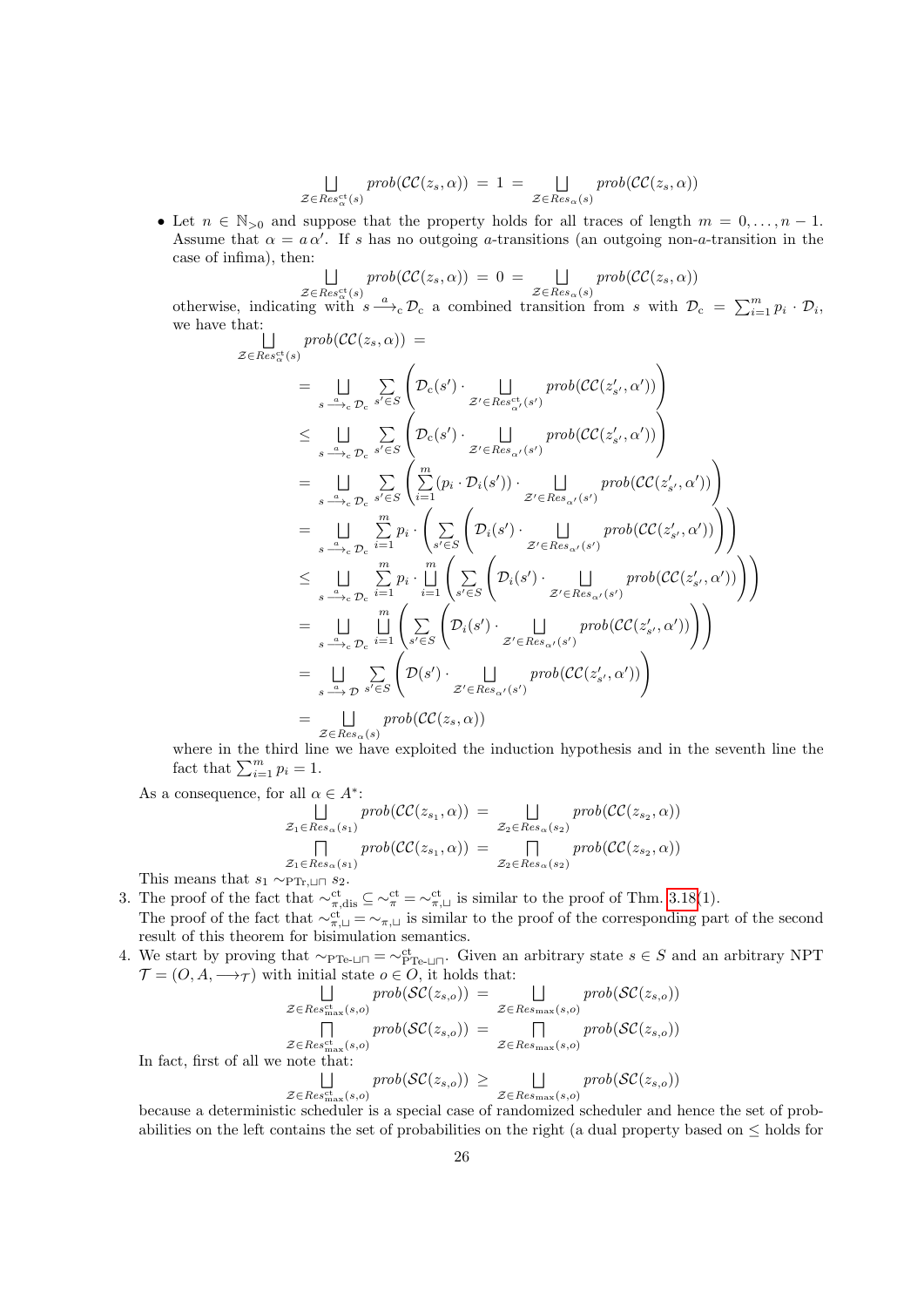infima). Therefore, it suffices to show that:

$$
\bigsqcup_{\mathcal{Z} \in Res_{\max}^{\text{ct}}(s,o)} \text{prob}(\mathcal{SC}(z_{s,o})) \leq \bigsqcup_{\mathcal{Z} \in Res_{\max}(s,o)} \text{prob}(\mathcal{SC}(z_{s,o}))
$$

as we prove below by proceeding by induction on the length  $n$  of the longest successful computation from  $(s, o)$ , which is finite because T is finite (a dual property based on  $>$  can be established for infima):

• If 
$$
n = 0
$$
, i.e.,  $o = \omega$ , then:  
\n
$$
\bigsqcup_{\mathcal{Z} \in Res_{\text{max}}^{\text{ct}}(s,o)} \text{prob}(\mathcal{SC}(z_{s,o})) = 1 = \bigsqcup_{\mathcal{Z} \in Res_{\text{max}}(s,o)} \text{prob}(\mathcal{SC}(z_{s,o}))
$$

• Let  $n \in \mathbb{N}_{>0}$  and suppose that the property holds for all configurations from which the longest successful computation has length  $m = 0, \ldots, n-1$ . Indicating with  $(s, o) \xrightarrow{a} \mathcal{D}_c$  a combined transition from  $(s, o)$  with  $\mathcal{D}_{c} = \sum_{i=1}^{m} p_i \cdot \mathcal{D}_i$ , we have that:

$$
\begin{split} &\mathcal{Z}\in Res_{\max}^{\mathrm{ct}}(s,o))=\\ &=\bigsqcup_{(s,o)\xrightarrow{\Delta_{c}}\mathcal{D}_{c}}\sum_{(s',o')\in S\times O}\left(\mathcal{D}_{c}(s',o')\cdot \bigsqcup_{\mathcal{Z}'\in Res_{\max}^{\mathrm{ct}}(s',o')}\text{prob}(\mathcal{SC}(z'_{s',o'}))\right)\\ &\leq \bigsqcup_{(s,o)\xrightarrow{\Delta_{c}}\mathcal{D}_{c}}\sum_{(s',o')\in S\times O}\left(\mathcal{D}_{c}(s',o')\cdot \bigsqcup_{\mathcal{Z}'\in Res_{\max}^{\mathrm{ct}}(s',o')}\text{prob}(\mathcal{SC}(z'_{s',o'}))\right)\\ &=\bigsqcup_{(s,o)\xrightarrow{\Delta_{c}}\mathcal{D}_{c}}\sum_{(s',o')\in S\times O}\left(\bigsqcup_{i=1}^{m}(p_{i}\cdot\mathcal{D}_{i}(s',o'))\cdot \bigsqcup_{\mathcal{Z}'\in Res_{\max}(s',o')}\text{prob}(\mathcal{SC}(z'_{s',o'}))\right)\\ &=\bigsqcup_{(s,o)\xrightarrow{\Delta_{c}}\mathcal{D}_{c}}\sum_{i=1}^{m}p_{i}\cdot \left(\sum_{(s',o')\in S\times O}\left(\mathcal{D}_{i}(s',o')\cdot \bigsqcup_{\mathcal{Z}'\in Res_{\max}(s',o')}\text{prob}(\mathcal{SC}(z'_{s',o'}))\right)\right)\\ &\leq \bigsqcup_{(s,o)\xrightarrow{\Delta_{c}}\mathcal{D}_{c}}\sum_{i=1}^{m}p_{i}\cdot \bigsqcup_{i=1}^{m}\left(\sum_{(s',o')\in S\times O}\left(\mathcal{D}_{i}(s',o')\cdot \bigsqcup_{\mathcal{Z}'\in Res_{\max}(s',o')}\text{prob}(\mathcal{SC}(z'_{s',o'}))\right)\right)\\ &=\bigsqcup_{(s,o)\xrightarrow{\Delta_{c}}\mathcal{D}_{c}}\prod_{i=1}^{m}\left(\sum_{(s',o')\in S\times O}\left(\mathcal{D}_{i}(s',o')\cdot \bigsqcup_{\mathcal{Z}'\in Res_{\max}(s',o')}\text{prob}(\mathcal{SC}(z'_{s',o'}))\right)\\ &=\bigsqcup_{(s,o)\xrightarrow{\Delta_{c}}\
$$

where in the third line we have exploited the induction hypothesis and in the seventh line the fact that  $\sum_{i=1}^{m} p_i = 1$ .

We now prove that  $\sim_{\text{PTe-} \cup \sqcap} = \sim_{\text{PTe-} \forall \exists}^{\text{ct}}$ . Suppose that  $s_1 \sim_{\text{PTe-} \sqcup \sqcap} s_2$  and consider an arbitrary NPT  $\mathcal{T} = (O, A, \longrightarrow_{\mathcal{T}})$  with initial state  $o \in O$ , so that:

$$
\mathcal{Z}_1 \in Res_{\max}(s_1, o) \quad prob(\mathcal{SC}(z_{s_1, o})) = p_{\sqcup} = \bigsqcup_{\mathcal{Z}_2 \in Res_{\max}(s_2, o)} prob(\mathcal{SC}(z_{s_2, o}))
$$
\n
$$
\bigsqcup_{\mathcal{Z}_1 \in Res_{\max}(s_1, o)} prob(\mathcal{SC}(z_{s_1, o})) = p_{\sqcap} = \bigsqcup_{\mathcal{Z}_2 \in Res_{\max}(s_2, o)} prob(\mathcal{SC}(z_{s_2, o}))
$$
\n
$$
\mathcal{Z}_1 \in Res_{\max}(s_1, o)
$$
\nand the same area

If  $p_{\perp} = p_{\square}$ , then all the maximal resolutions of  $(s_1, o)$  and  $(s_2, o)$  have the same success probability, from which it trivially follows that  $s_1 \sim_{\text{PTe-V}} s_2$  and hence  $s_1 \sim_{\text{PTe-V}}^{ct} s_2$ .

Recalling that the NPLTS is image finite and the test is finite so that  $Res_{\text{max}}(s_1, o)$  and  $Res_{\text{max}}(s_2, o)$ are both finite, if  $p_{\perp} > p_{\square}$ , then  $p_{\perp}$  must be achieved on  $\mathcal{Z}_{1,\perp} \in Res_{\text{max}}(s_1, o)$  and  $\mathcal{Z}_{2,\perp} \in Res_{\text{max}}(s_2, o)$ exhibiting the same successful traces, otherwise – observing that both resolutions must have at least one successful trace, otherwise it would be  $p_{\perp} = 0$  thus violating  $p_{\perp} > p_{\square}$  – states  $s_1$  and  $s_2$  would be distinguished with respect to  $\sim_{\text{PTe-II}}$  by a test obtained from T by making success reachable only along the successful traces of the one of  $\mathcal{Z}_{1,\square}$  and  $\mathcal{Z}_{2,\square}$  having a successful trace not possessed by the other, unless that resolution also contains all the successful traces of the other resolution, in which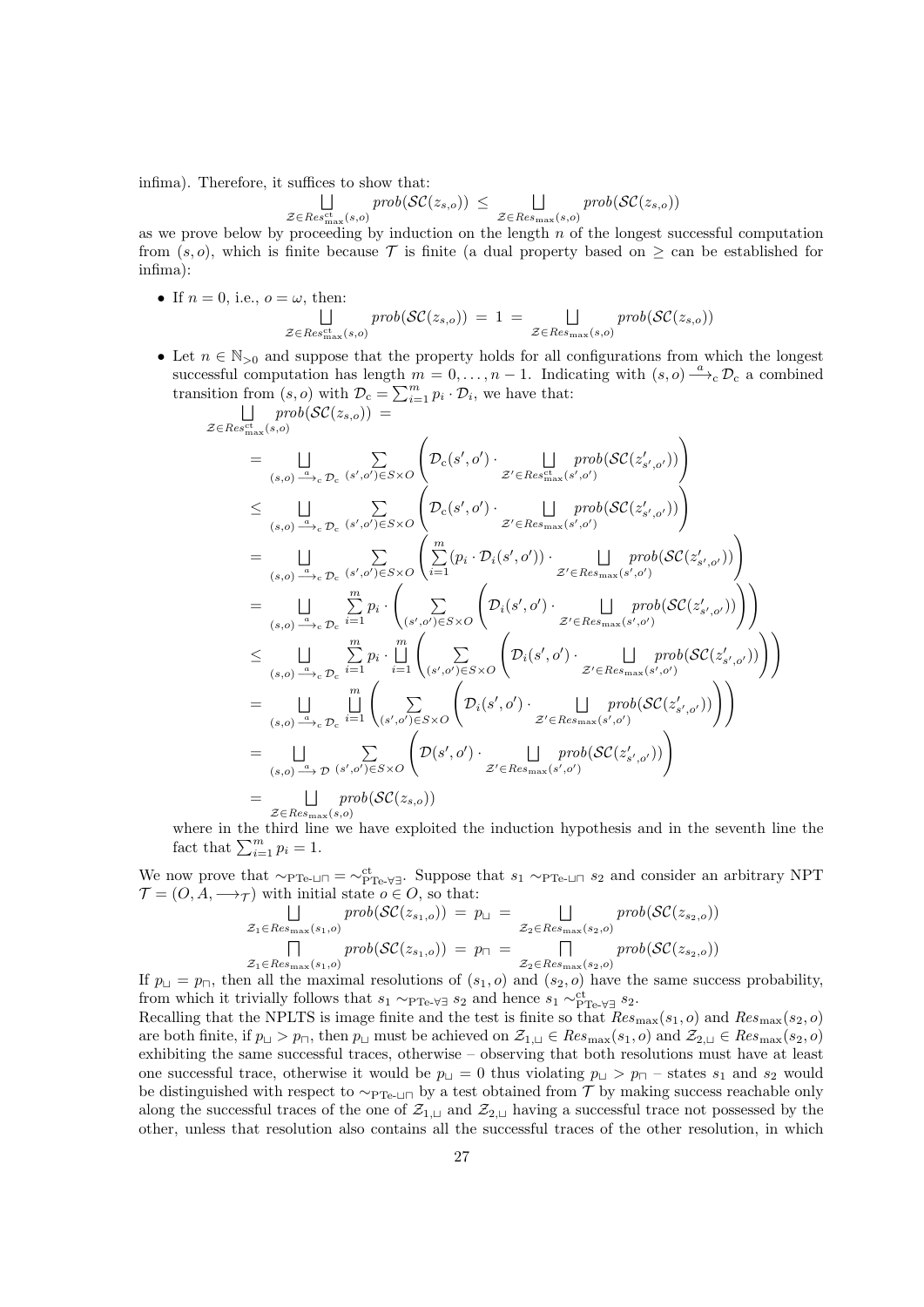case success must be made reachable only along the successful traces of the other resolution in order to contradict  $s_1 \sim_{\text{PTe-II}} s_2$ .

Likewise,  $p_{\Box}$  must be achieved on  $\mathcal{Z}_{1,\Box} \in Res_{\text{max}}(s_1, o)$  and  $\mathcal{Z}_{2,\Box} \in Res_{\text{max}}(s_2, o)$  exhibiting the same unsuccessful maximal traces, otherwise – observing that both resolutions must have at least one unsuccessful maximal trace, otherwise it would be  $p_{\Box} = 1$  thus violating  $p_{\Box} > p_{\Box}$  – states  $s_1$  and  $s_2$  would be distinguished with respect to  $\sim_{\text{PTe-LI}}$  by a test obtained from T by making success reachable also along an unsuccessful maximal trace occurring only in either  $\mathcal{Z}_{1,\Box}$  or  $\mathcal{Z}_{2,\Box}$ .

By reasoning on the dual test  $\mathcal{T}'$  in which the final states of  $\mathcal T$  that are successful (resp. unsuccessful) are made unsuccessful (resp. successful), it turns out that  $\mathcal{Z}_{1,\square}$  and  $\mathcal{Z}_{2,\square}$  must also exhibit the same unsuccessful maximal traces and that  $\mathcal{Z}_{1,\square}$  and  $\mathcal{Z}_{2,\square}$  must also exhibit the same successful traces. If  $\mathcal{Z}_{1,1}$  and  $\mathcal{Z}_{2,1}$  do not have sequences of initial transitions in common with  $\mathcal{Z}_{1,1}$  and  $\mathcal{Z}_{2,1}$ , then  $\mathcal{Z}_{1,\square}$  and  $\mathcal{Z}_{1,\square}$  on one side and  $\mathcal{Z}_{2,\square}$  and  $\mathcal{Z}_{2,\square}$  on the other side cannot generate via convex combinations any new resolution that would arise from a randomized scheduler, otherwise they can generate all such resolutions having a certain sequence of initial transitions, thus covering all the intermediate success probabilities between  $p_{\sqcup}$  and  $p_{\sqcap}$  for that sequence of initial transitions. This shows that for each  $\mathcal{Z}_1 \in Res_{\max}^{\text{ct}}(s_1, o)$  with that sequence of initial transitions there exists  $\mathcal{Z}_2 \in Res_{\max}^{\text{ct}}(s_2, o)$ with that sequence of initial transitions such that  $prob(\mathcal{SC}(z_{s_1,o})) = prob(\mathcal{SC}(z_{s_2,o}))$ , and vice versa. The same procedure can now be applied to the remaining resolutions in  $Res_{\text{max}}(s_1, o)$  and  $Res_{\text{max}}(s_2, o)$ that are not convex combinations of previously considered resolutions, starting from those among the

remaining resolutions on which the maximal and minimal success probabilities are achieved. We can thus conclude that  $s_1 \sim_{\text{PTe-V} \exists}^{\text{ct}} s_2$ .

The fact that  $s_1 \sim_{\text{PTe-V}}^{\text{ct}} s_2$  implies  $s_1 \sim_{\text{PTe-U}}^{\text{ct}} s_2$  follows from the fact that  $s_1 \sim_{\text{PTe-V}}^{\text{ct}} s_2$  implies  $s_1 \sim_{\text{PTe-LI} \cap}^{\text{ct}} s_2$  (the proof is similar to that of Thm. 5.9(1) in [\[1\]](#page-27-0)) and from  $\sim_{\text{PTe-LI}}^{\text{ct}} = \sim_{\text{PTe-LI}}$ . Finally,  $\sim_{\text{PTe-V}}^{\text{ct}} = \sim_{\text{PTe-tbt,dis}}^{\text{ct}}$  is a straightforward consequence of Thm. 5.9(2) in [\[1\]](#page-27-0).

Acknowledgment: This work has been partially funded by EU Collaborative FET project no. 257414 Autonomic Service-Component Ensemble (ASCENS) and by MIUR PRIN project Compositionality, Interaction, Negotiation, Autonomicity for the Future ICT Society (CINA).

# References

- <span id="page-27-0"></span>[1] M. Bernardo, R. De Nicola, and M. Loreti. Relating strong behavioral equivalences for processes with nondeterminism and probabilities. Theoretical Computer Science, 2014. To appear.
- <span id="page-27-12"></span>[2] S. Crafa and F. Ranzato. A spectrum of behavioral relations over LTSs on probability distributions. In Proc. of the 22nd Int. Conf. on Concurrency Theory (CONCUR 2011), volume 6901 of LNCS, pages 124–139. Springer, 2011.
- <span id="page-27-11"></span>[3] Y. Deng, R.J. van Glabbeek, M. Hennessy, and C. Morgan. Characterising testing preorders for finite probabilistic processes. Logical Methods in Computer Science, 4(4:4):1–33, 2008.
- <span id="page-27-3"></span>[4] C. Derman. Finite State Markovian Decision Processes. Academic Press, 1970.
- <span id="page-27-10"></span>[5] J. Desharnais, V. Gupta, R. Jagadeesan, and P. Panangaden. Approximating labelled Markov processes. Information and Computation, 184:160–200, 2003.
- <span id="page-27-13"></span>[6] A. Giacalone, C.-C. Jou, and S.A. Smolka. Algebraic reasoning for probabilistic concurrent systems. In Proc. of the 1st IFIP Working Conf. on Programming Concepts and Methods (PROCOMET 1990), pages 443–458. North-Holland, 1990.
- <span id="page-27-4"></span>[7] H. Hansson and B. Jonsson. A calculus for communicating systems with time and probabilities. In Proc. of the 11th IEEE Real-Time Systems Symp. (RTSS 1990), pages 278–287. IEEE-CS Press, 1990.
- <span id="page-27-8"></span>[8] D.T. Huynh and L. Tian. On some equivalence relations for probabilistic processes. Fundamenta Informaticae, 17:211–234, 1992.
- <span id="page-27-6"></span>[9] H. Jifeng, K. Seidel, and A. McIver. Probabilistic models for the guarded command language. Science of Computer Programming, 28:171–192, 1997.
- <span id="page-27-9"></span>[10] B. Jonsson and K.G. Larsen. Specification and refinement of probabilistic processes. In Proc. of the 6th IEEE Symp. on Logic in Computer Science (LICS 1991), pages 266–277. IEEE-CS Press, 1991.
- <span id="page-27-7"></span>[11] C.-C. Jou and S.A. Smolka. Equivalences, congruences, and complete axiomatizations for probabilistic processes. In Proc. of the 1st Int. Conf. on Concurrency Theory (CONCUR 1990), volume 458 of LNCS, pages 367–383. Springer, 1990.
- <span id="page-27-5"></span><span id="page-27-1"></span>[12] K.G. Larsen and A. Skou. Bisimulation through probabilistic testing. Information and Computation, 94:1–28, 1991. [13] A. Philippou, I. Lee, and O. Sokolsky. Weak bisimulation for probabilistic systems. In Proc. of the 11th Int. Conf. on Concurrency Theory (CONCUR 2000), volume 1877 of LNCS, pages 334–349. Springer, 2000.
- <span id="page-27-2"></span>[14] R. Segala. Modeling and Verification of Randomized Distributed Real-Time Systems. PhD Thesis, 1995.